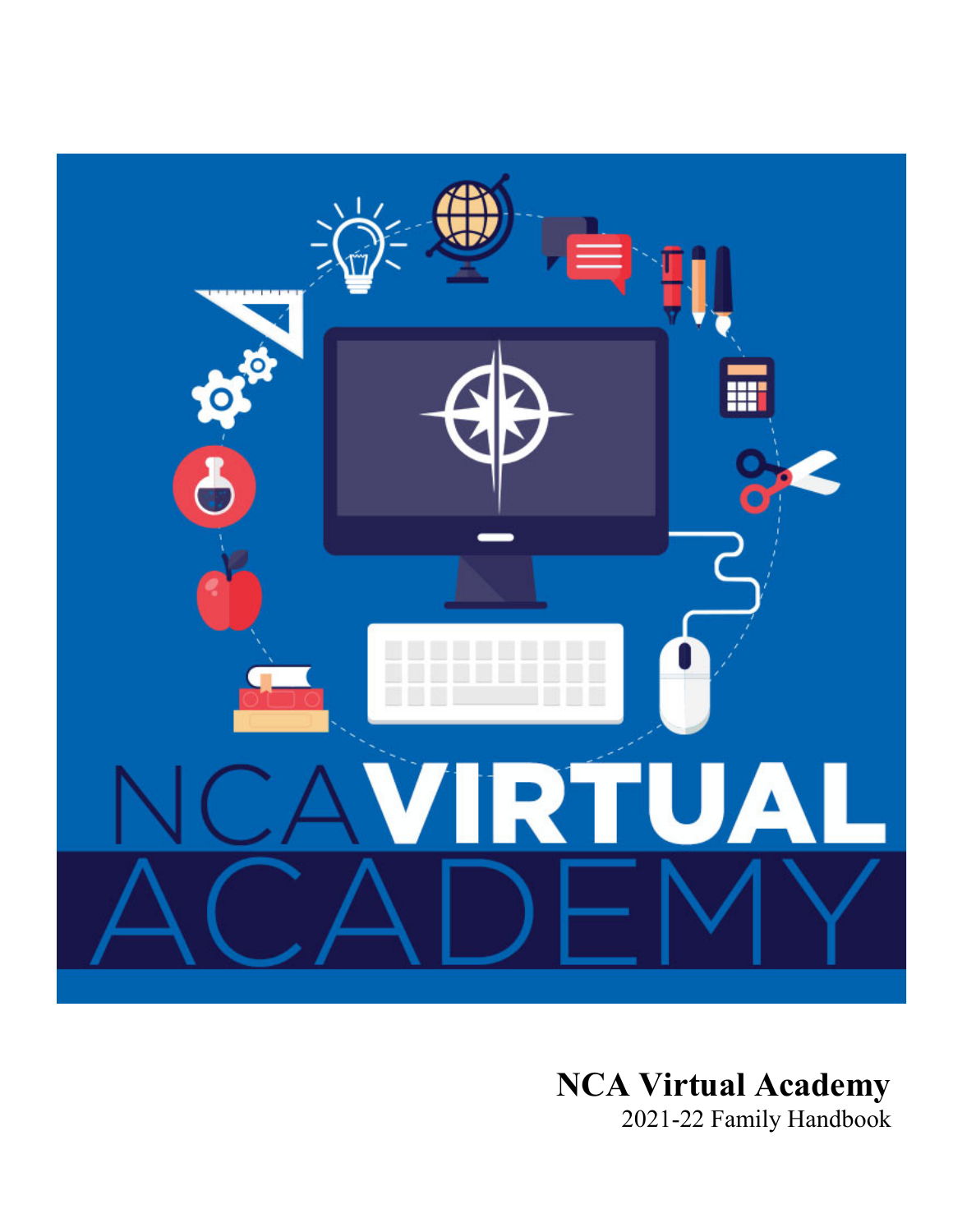## **Virtual Academy Faculty and Staff**

| hshaw@nca.school |
|------------------|
|                  |
| kyork@nca.school |
|                  |

| iscarth@nca.school |
|--------------------|

## **Contact Information**

School office hours are 8:00am-4:00pm Monday through Friday. Northshore Christian Academy<br>Phone: 425.407.1119 Fax: 425.322.2386 Phone: 425.407.1119 Website: [www.nca.school](https://www.nca.school/) Staff Email: First initial and last name. Example: **JDoe@nca.school** 5700 23rd Drive W. Everett, WA 98023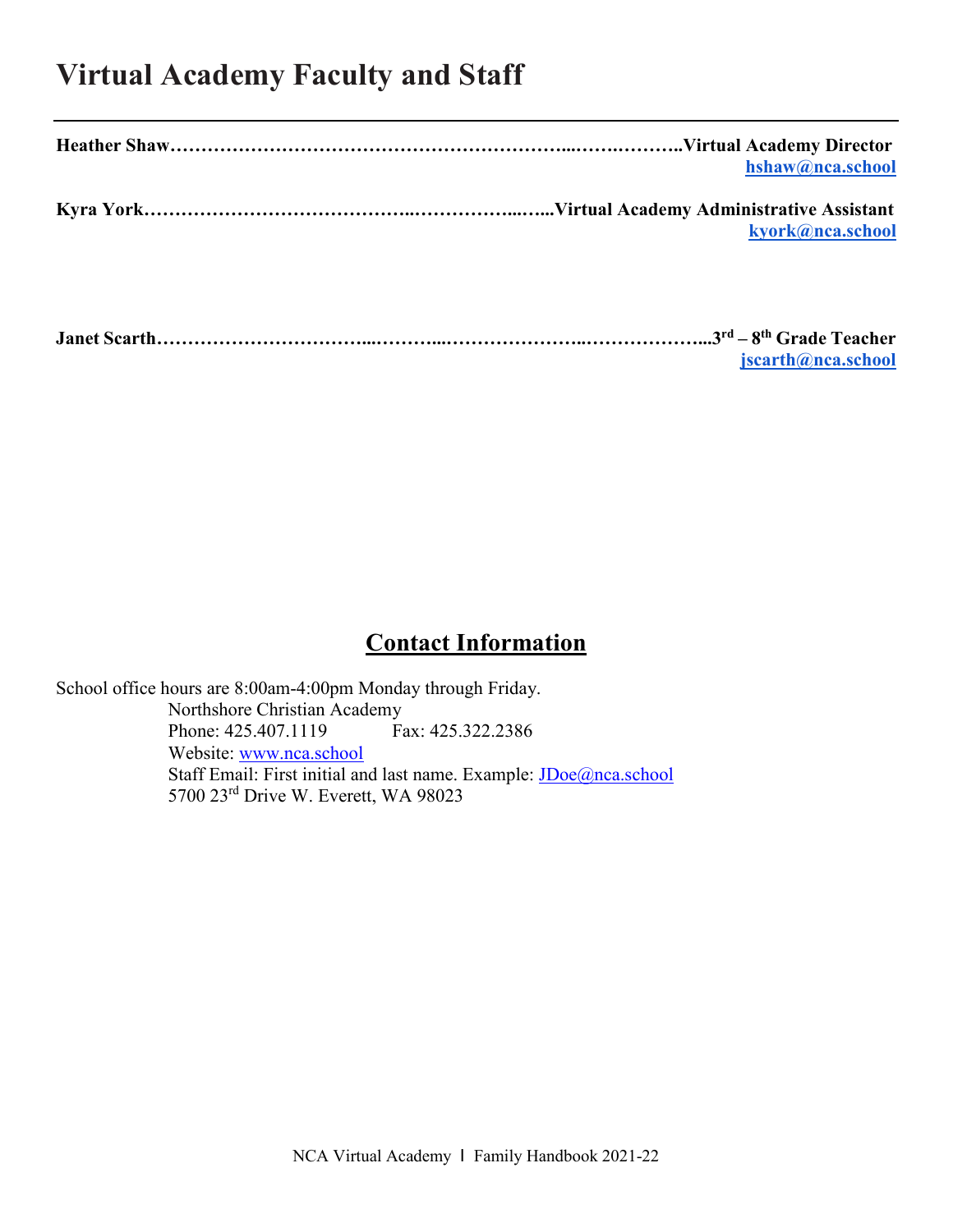## **Table of Contents**

| <b>Introduction</b>                 | 5  |
|-------------------------------------|----|
| <b>Letter from the Director</b>     |    |
| Welcome                             |    |
| <b>NCA Vision Statement</b>         |    |
| <b>NCA Mission Statement</b>        |    |
| <b>NCA Core Values</b>              |    |
| <b>NCA Educational Philosophy</b>   |    |
| <b>NCA Portrait of a Graduate</b>   |    |
| <b>School Structure</b>             |    |
| <b>School Programs</b>              |    |
| <b>School Communication</b>         |    |
| <b>Academics</b>                    | 12 |
| <b>Curriculum &amp; Instruction</b> |    |
| <b>Grading Scale</b>                |    |
| <b>Honor Roll</b>                   |    |
| <b>Academic Integrity</b>           |    |
| <b>Academic Probation</b>           |    |
| <b>Academic Support</b>             |    |
| <b>Extra Credit</b>                 |    |
| Coursework                          |    |
| Late/Make-up Work                   |    |
| <b>Achievement Tests</b>            |    |
| <b>Report Cards</b>                 |    |
| <b>Conferences</b>                  |    |
| <b>Promotion</b>                    |    |
| <b>Retention</b>                    |    |
| <b>Student Records</b>              |    |
| <b>Schedules</b>                    | 17 |
| <b>Middle School Bell Schedule</b>  |    |
| <b>At Home Schedule</b>             |    |
| <b>Sample Daily Schedule</b>        |    |
| <b>Attendance</b>                   | 18 |
| Absence                             |    |
| <b>Extended Absences</b>            |    |
| <b>Morning Meetings</b>             |    |
| <b>Ready/Not Ready</b>              |    |
| <b>Tardy Policy</b>                 |    |
| <b>Unexcused Absences</b>           |    |
| <b>On-Campus: Arrival</b>           |    |
| <b>On-Campus: Dismissal</b>         |    |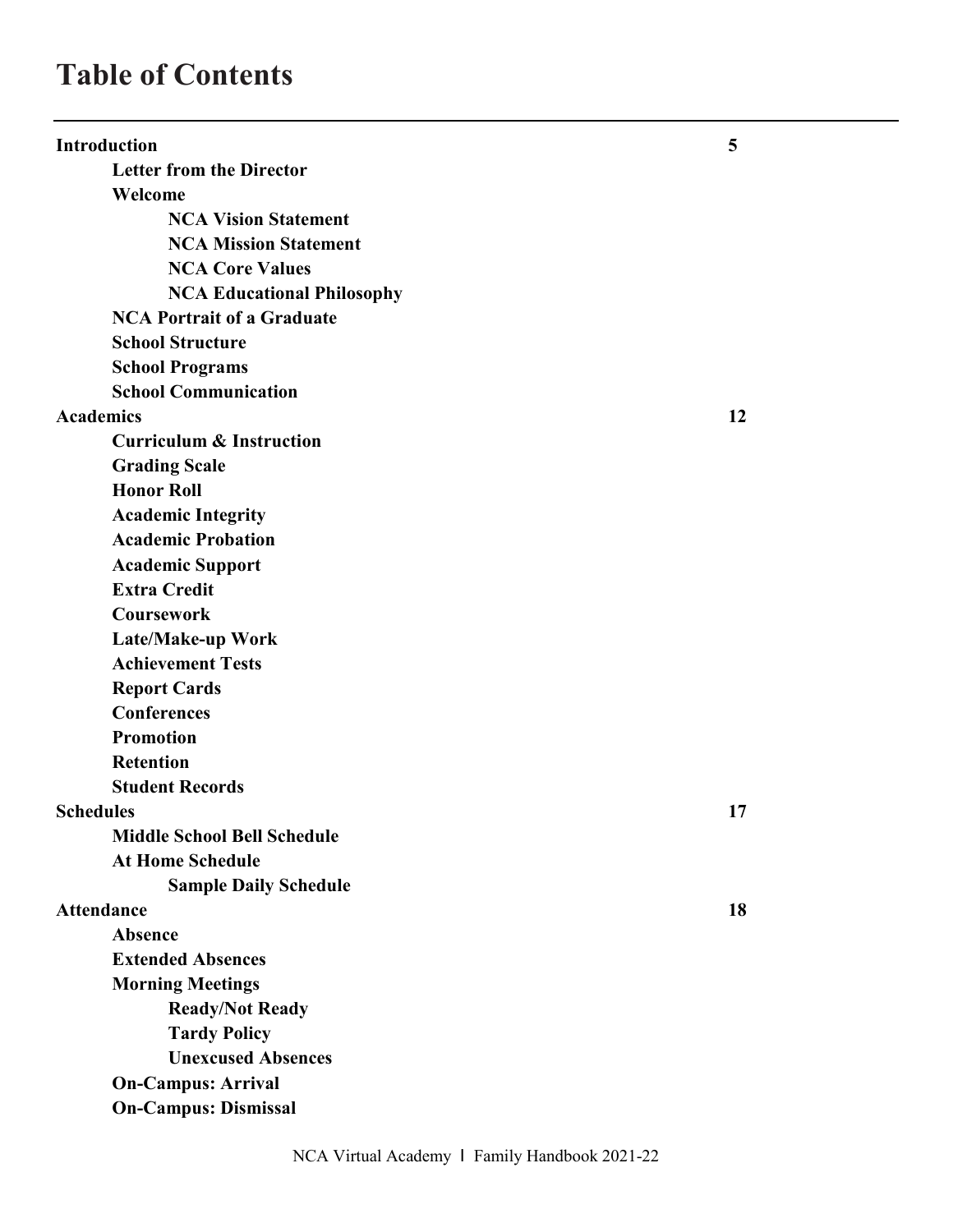| <b>Student Policies of Conduct, Behavior, and Discipline</b>           | 19 |
|------------------------------------------------------------------------|----|
| <b>Conduct and Behavior</b>                                            |    |
| <b>Behavior Expectations</b>                                           |    |
| <b>Zoom Classroom Conduct</b>                                          |    |
| <b>Student Protocols for Virtual Classes/Meetings</b>                  |    |
| <b>Before Virtual Learning/Meetings</b>                                |    |
| <b>During Virtual Learning/Meetings</b>                                |    |
| Before you leave the Virtual Learning/Meeting                          |    |
| <b>Discipline</b>                                                      |    |
| <b>Off-Campus Behavior</b>                                             |    |
| "What about the other kid?"                                            |    |
| <b>Consequences</b>                                                    |    |
| <b>NCA Technology and Digital Citizenship Policies and Regulations</b> |    |
| <b>Guiding Principles</b>                                              |    |
| <b>Definitions</b>                                                     |    |
| <b>General Policies</b>                                                |    |
| <b>Student Digital Citizenship Agreements</b>                          |    |
| <b>Consequences: Remedial and Disciplinary Action</b>                  |    |
| <b>Student Dignity Policies</b>                                        |    |
| <b>Harassment</b>                                                      |    |
| <b>Bullying</b>                                                        |    |
| <b>Hazing and Initiation</b>                                           |    |
| <b>Dress and Appearance</b>                                            | 27 |
| <b>Dress Code: Zoom Online Classroom</b>                               |    |
| <b>NCA Uniforms</b>                                                    |    |
| <b>Girls Uniform Dress Codes</b>                                       |    |
| <b>Boys Uniform Dress Codes</b>                                        |    |
| <b>Events/Programs</b>                                                 | 29 |
| <b>Events and Programs</b>                                             |    |
| <b>Thrive Tutoring</b>                                                 |    |
| <b>Athletics</b>                                                       |    |
| <b>General Information</b>                                             | 32 |
| <b>Emergency Plans and School Security</b>                             |    |
| <b>Health and Safety</b>                                               |    |
| <b>Transfers and Withdrawals</b>                                       |    |
| <b>Tuition and Fees</b>                                                |    |
| <b>Parent Affirmation</b>                                              | 36 |
| 3rd – 5 <sup>th</sup> Grade Code of Conduct                            | 37 |
| 6th -8th Grade Code of Conduct                                         | 38 |
| <b>Technology Agreement</b>                                            | 40 |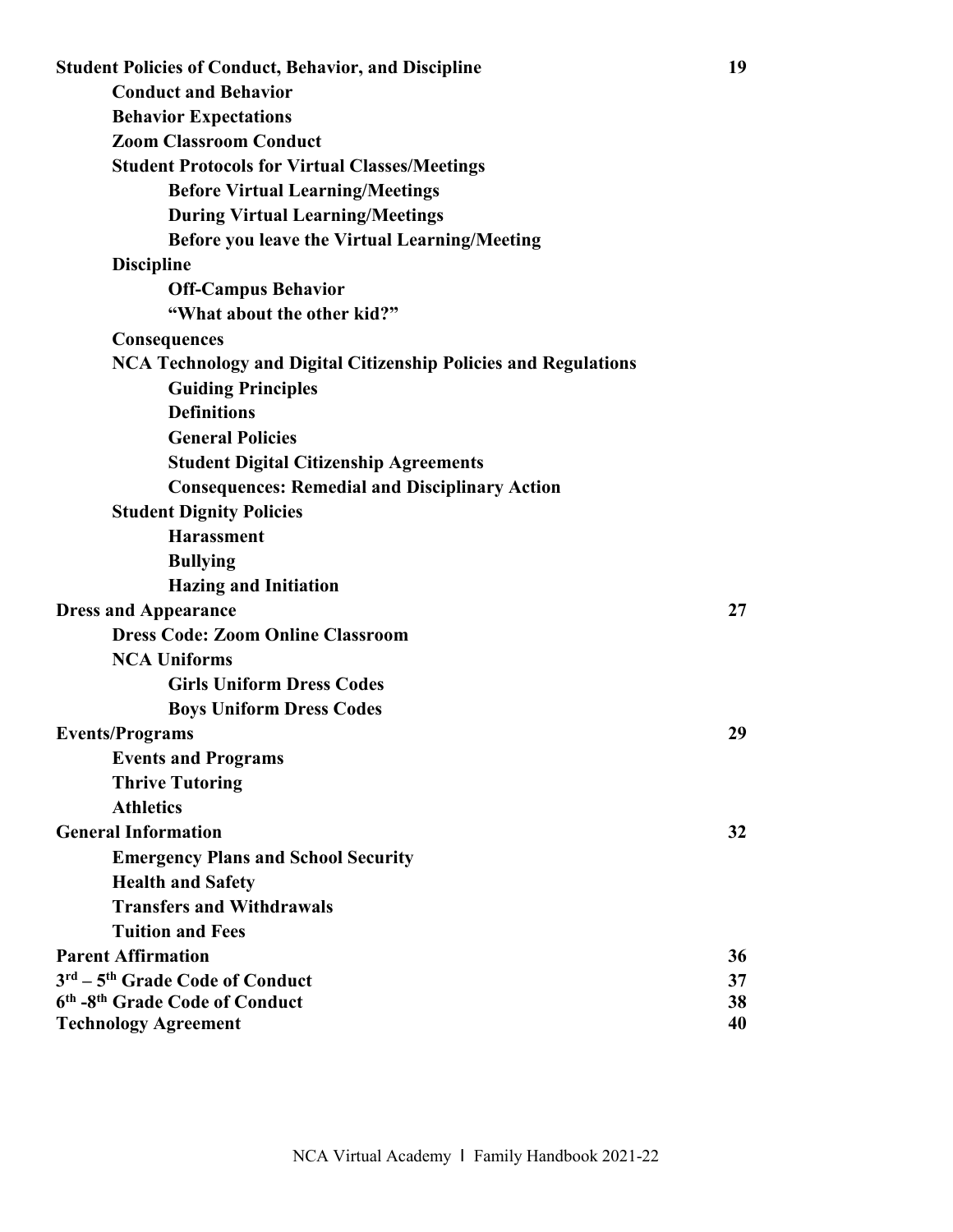## **A Letter from the Director**

#### Dear NCA Parents and Students,

Welcome to the new school year and new beginnings for our NCA Virtual Academy students as they live out our vision of "transformed lives….transform lives" (Romans 12:2). Each school year is a wonderful opportunity for students to excel, grow, and thrive in all their God-given talents and abilities. NCA is an exciting place full of students who love to learn and educators who are passionate about their role as teachers and mentors.

The NCA Virtual Academy has a distinguished difference in that it allows students to learn at their own pace while being involved in on campus electives, programs, and activities. I am honored to be your Director of the NCA Virtual Academy and to work with our wonderful students, our highly qualified and dedicated staff, and the supportive parents and community members that make NCA a Blue Ribbon school.

The National Blue Ribbon standards of excellence in learning extends to our NCA Virtual Academy through a Christ-centered curriculum in Biblical Studies, Mathematics, Science, English Language Arts, and Social Studies. NCA is devoted to our unique STEM initiatives providing multiple enrichment opportunities, producing wellrounded, engaged, and accomplished students. Our NCA Fine Arts and elective courses allow all NCA students to excel with a complete academic preparation program while being encouraged to find their individual passions. Our faculty guides, encourages, and leads students during their foundational and innovative learning journey and is proud to provide a family-centered, nurturing environment enabling our students to thrive.

Weekly Chapels, community service programs, field trips, and numerous extracurricular activities allow students to try new things and explore various interests. NCA Virtual Academy students will have many opportunities to stretch, grow, and thrive, while wrapped in the love of Christ lived out daily by our faculty and staff.

We are so glad you are part of our community. Our families are what make Northshore Christian Academy truly special. Please let us know if we can answer any questions or help in any way. We are here to serve you.

We look forward to partnering with you in God's work through the NCA Virtual Academy,

Mrs. Heather Shaw, *Director of NCA Virtual Academy*

Mr. Jordan Gage, *Superintendent*



Mrs. Shaw, Virtual Academy Director **Music According to According the Control of Mr. Jordan Gage**, Superintendent

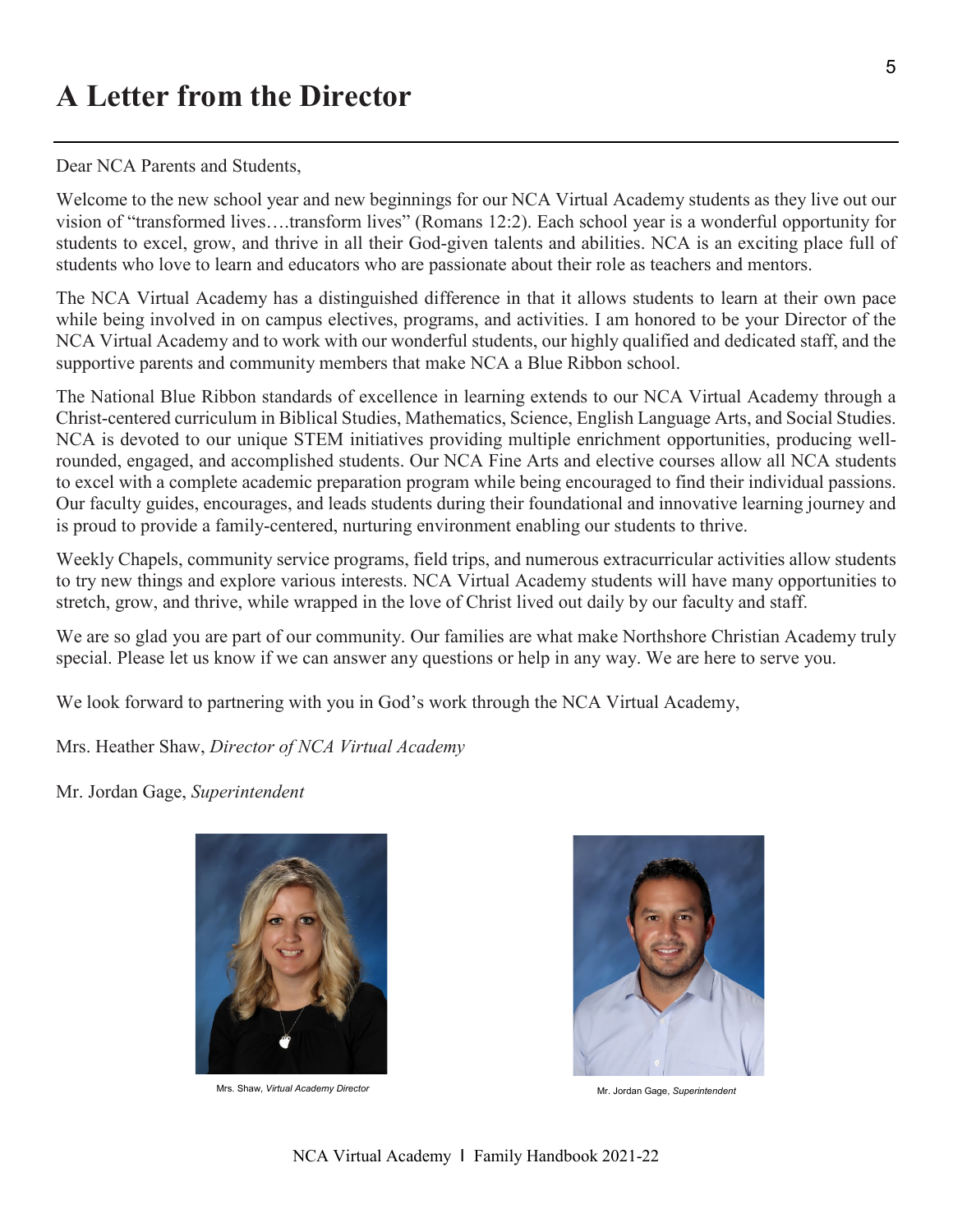Northshore Christian Academy counts it a privilege to join with your family in the education of your children. Northshore Christian Academy is committed to excellence in providing academic, spiritual, and personal learning in a nurturing yet rigorous environment.

Northshore Christian Academy is one school with two options: Traditional and Virtual. Both schools offer the same excellence in preparing students for their bright future. Students are educated in a Christ-centered environment that provides academic, spiritual, and personal educational excellence.

The information in this handbook will help you in joining with us and other families in making Northshore Christian Academy a Bible centered, learning community where our joint goal is to have your children not just succeed, but to thrive! Parents and students are expected to read the handbook carefully. This information will help you understand what NCA has to offer as well as what is expected of students and parents to have a successful year and glorify our Lord Jesus Christ. Thank you for choosing NCA Virtual Academy for your family!

#### **NCA Vision Statement**

Transformed lives…transform lives! "And do not be conformed to this world, but be transformed by the renewing of your mind, that you may prove what is that good and acceptable and perfect will of God." Romans 12:2

#### **NCA Mission Statement**

Northshore Christian Academy partners with families to provide a superior Christian education developing spiritual, academic, and personal excellence in a Christ-centered environment.

#### **NCA Core Values**

The following core values are the guiding principles and convictions that empower the mission of Northshore Christian Academy. These core values are the essential and long-standing tenets that guide the way we live out our mission. They provide the school with security and ultimately shape its moral culture: Abiding in Christ, loving relationships, integrity and unity.

#### **NCA Educational Philosophy**

Northshore Christian Academy filters all learning through a Biblical worldview that recognizes Christ as Creator and Lord. We endeavor to train students spiritually, academically, and personally. Northshore integrates faith and learning as we educate and equip the whole child to impact a changing world for the glory of God. Northshore Christian Academy's mission places a high value on the school environment that produces 'academic rigor with heart and help'. Over the past 25 years, NCA has built the school culture and program around the mission statement. The mission statement's five pillars are instrumental in inspiring and engaging students towards their maximum potential. Northshore Christian Academy partners with families to provide a superior Christian education developing spiritual, academic, and personal excellence in a Christ-centered environment.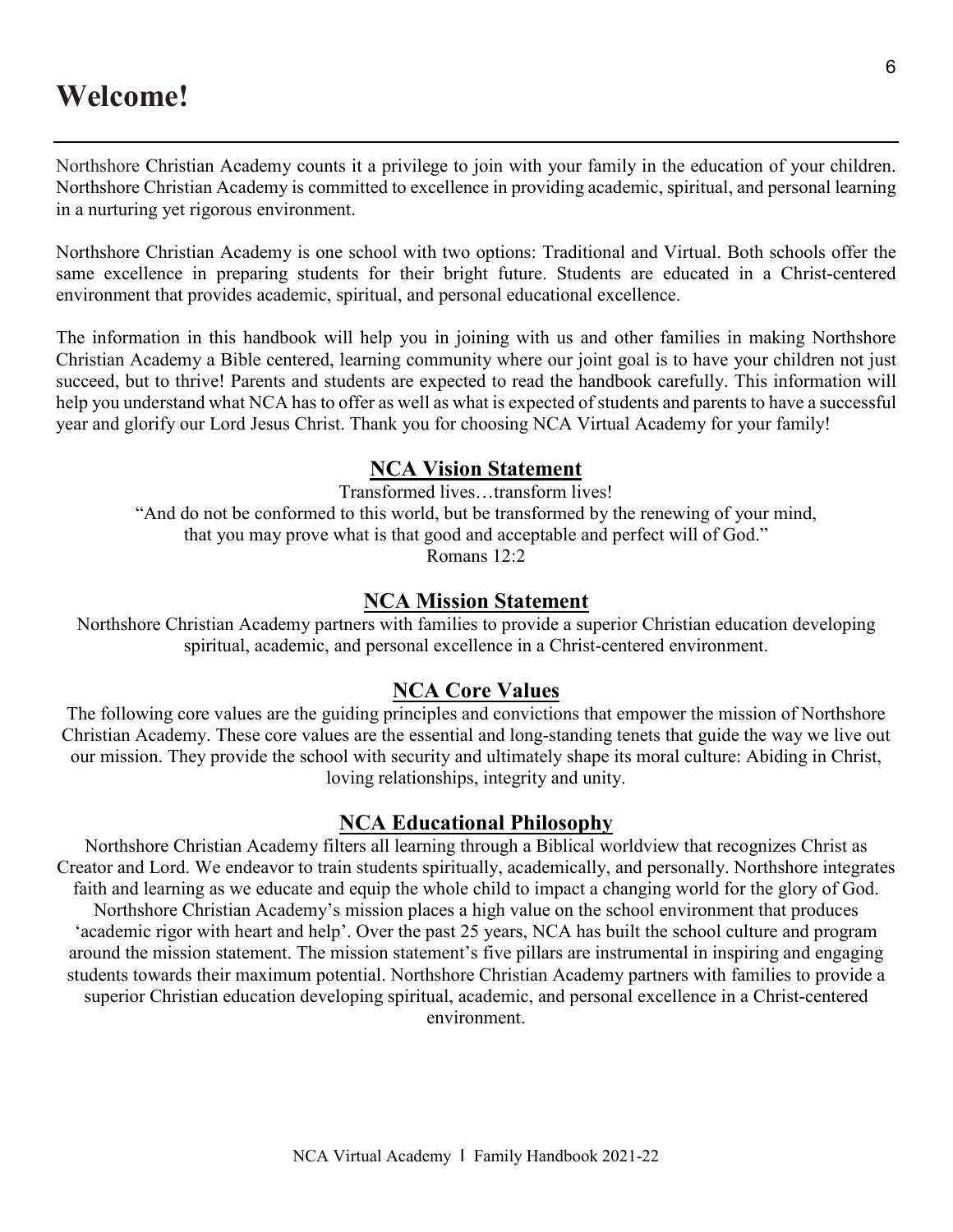# **PORTRAIT OF AN NCA GRADUATE**<br>WE ENVISION OUR STUDENTS TO BE:

#### 1.) LOVERS OF GOD WHO:

GVD

FOR THE SERVE ALL AS SEEN IN THOUGHT, WORD, AND DEED.<br>Are disciples of Jesus; called by God, transformed by God, on a mission with God.<br>Practice the spiritual disciplines of prayer, meditation, bible reading, and worship.

## **2.) IMAGE CULTIVATORS WHO:**

RECOGNIZE THEIR PERSONAL VALUE AND IDENTITY AS ROOTED IN JESUS CHRIST (A CHILD OF GOD, AN IMAGE OF GOD). UNDERSTAND THAT GOD HAS CREATED US TO SHARE HIS ATTRIBUTES, DEVELOPED THROUGH PRACTICE. POSSESS A MINDSET OF GROWTH AND TRANSFORMATION. EXHIBIT A HEALTHY LIFESTYLE AS SEEN IN SOCIAL, EMOTIONAL, PHYSICAL, AND SPIRITUAL AREAS. DEMONSTRATE GODLY CHARACTER OF COMPASSION, TRUTH, JUSTICE, RIGHTEOUSNESS, AND GRACE.

## **3.) TRUTH DISCERNERS WHO:**

APPLY BIBLICAL PRINCIPLES IN THE ANALYSIS OF MATH, SCIENCE, HISTORY, AND LITERATURE. **ANALYZE THE MERITS OF CONFLICTING CLAIMS.** ARE SKILLED IN EVALUATING THE QUALITY OF INFORMATION AND THE POINT OF VIEW IN TEXT AND MEDIA. ARE PRACTICED IN SEEKING THE HOLY SPIRIT'S GUIDANCE THROUGH PRAYER.

## **4.) MEANING SEEKERS WHO:**

LISTEN, OBSERVE, AND READ TO UNDERSTAND. USE BIBLE KNOWLEDGE AND TRUTH TO MAKE INTERPRETATIONS. **MAKE CONNECTIONS BEYOND THE OBVIOUS. ASK PROBING QUESTIONS.** 

## 5.) EFFECTIVE COMMUNICATORS WHO:

CRAFT, DELIVER, AND INTERPRET RELEVANT MESSAGES THROUGH THE APPROPRIATE MEDIA (WRITING, SPEAKING, VISUAL ART, DIGITAL MEDIA, FOREIGN LANGUAGE, PERFORMING ARTS). SUCCESSFULLY INTERPRET FEEDBACK. SPEAK THE TRUTH IN LOVE. PRESENT THEIR MESSAGE WITH CONFIDENCE AND HUMILITY. SHARE THE GOSPEL WITH BOLDNESS, CLARITY, AND GENTLENESS.

## **6.) INNOVATIVE DESIGNERS WHO:**

**CREATE ORIGINAL WORKS.** APPLY KNOWLEDGE AND SKILLS TO DEVELOP SOLUTIONS TO NEW CHALLENGES. USE CRITICAL AND CREATIVE THINKING TO SOLVE PROBLEMS. VALUE KNOWLEDGE APPLICATION BEYOND KNOWLEDGE IN ITSELF.

## **7.) INFLUENTIAL LEADERS:**

ARE GUIDED BY BIBLICAL PRINCIPLES.<br>Consider the needs of other first, to accomplish goals. DEMONSTRATE COMPASSION AND ACCEPTANCE.<br>Value relationship and collaboration. TAKE INITIATIVE TO INFLUENCE A POSITIVE CHANGE.

## **8.) TENACIOUS NAVIGATORS WHO:**

PERSEVERE THROUGH OBSTACLES TO ACHIEVE SUCCESS.<br>Are goal oriented.<br>Dare to accomplish hard things. ARE WILLING TO TAKE RISKS AND THEN RESPOND WISELY TO SUCCESS AND FAILURE.

NCA Virtual Academy I Family Handbook 2021-22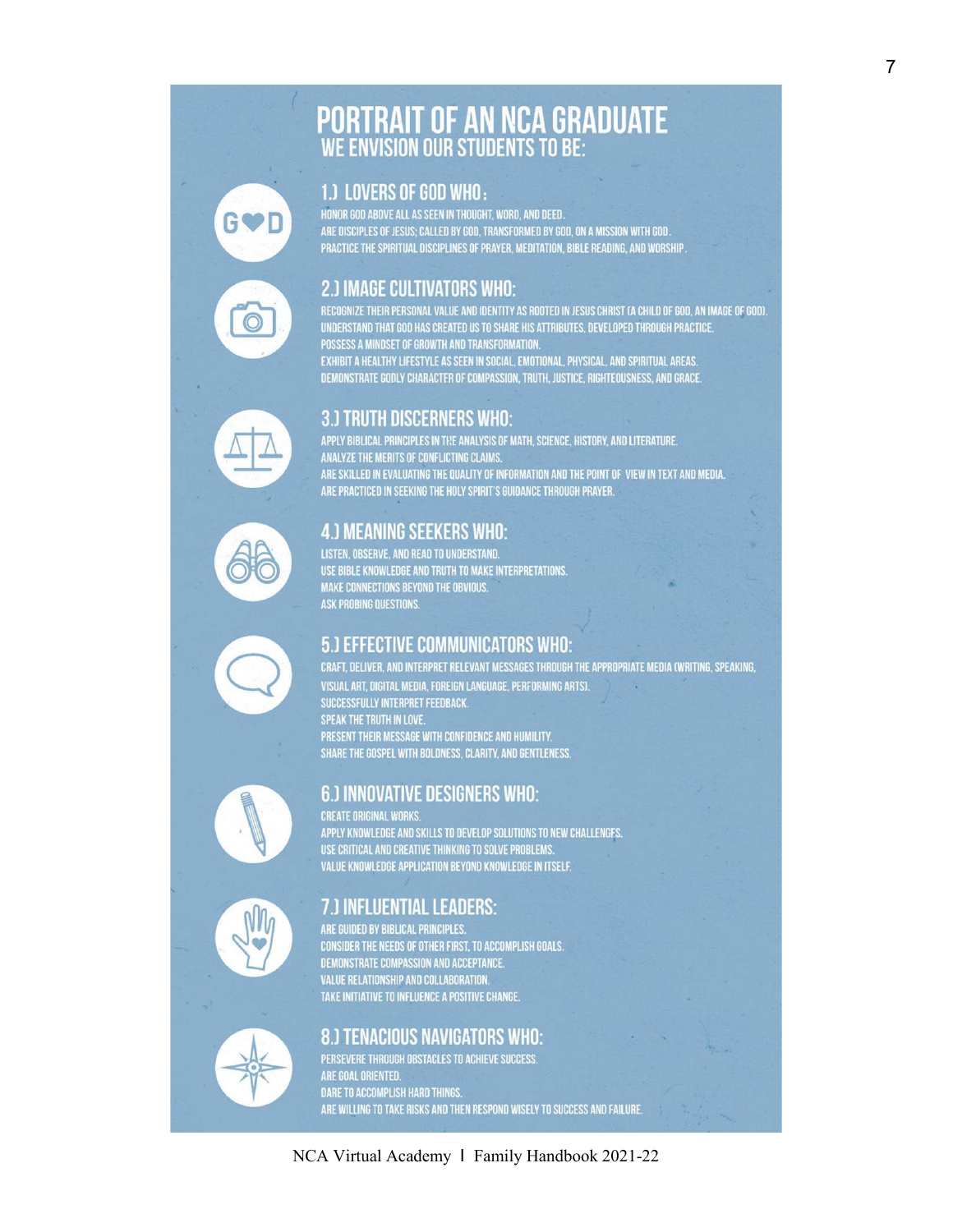## **School Structure**

#### **Accreditation**

Northshore Christian Academy is accredited with Association of Christian Schools International (ACSI) and AdvancEd. ACSI accreditation has been a valuable process that measures our school to a national set of standards of Christian education. All areas of the school achieve accreditation standards that are documented on a yearly basis. Although many private schools do not undergo this high level of accreditation, our school benefits with the knowledge that we meet high standards set by a professional, international education institution. It gives us the necessary certification to qualify for many grants and increases our credibility with the community.

#### **Memberships**

NCA is state approved by the Office of Superintendent of Public Instruction (OSPI) and the Washington State Board of Education (WSBE). Northshore Christian Academy is a member of the Association of Christian Schools International (ACSI), Washington Federation of Independent Schools (WFIS) and the Washington Interscholastic Athletic Association (WIAA).

As an elementary and middle school, fully approved by the State of Washington and the office of Superintendent of Public Instruction (OSPI), Northshore Christian Academy follows all of the rules and regulations governing approval of private schools as required by Washington State Law: RCW 28A.02.201 and RCW 28A.04.120[4] as well as WAC 180-90-110 through WAC 180-90-160. The Early Learning Preschool and the Childcare Center are licensed by the State of Washington.

#### **School Governance**

NCA is a ministry of Northshore Christian Church (NCC). As such, the School is accountable to the leadership of the church, which is the NCC Elder Board. The NCC Elder Board consists of 5-10 appointed individuals, including the Lead Pastor. The NCC Elder Board has delegated the school oversight and policy-making to the NCA School Board Committee.

#### **NCA School Board**

The function of the NCA School Board is to make broad-based school policy decisions about the school. The committee consists of NCC elders, NCA parents who attend NCC and other NCC participating members who have experience in the educational field. The NCA School Board Chair reports to the NCC Elder Board.

#### **Virtual Academy Administration**

The Academy Administration consists of a Superintendent, Virtual Academy Director, Registrar, and Administrative Assistant.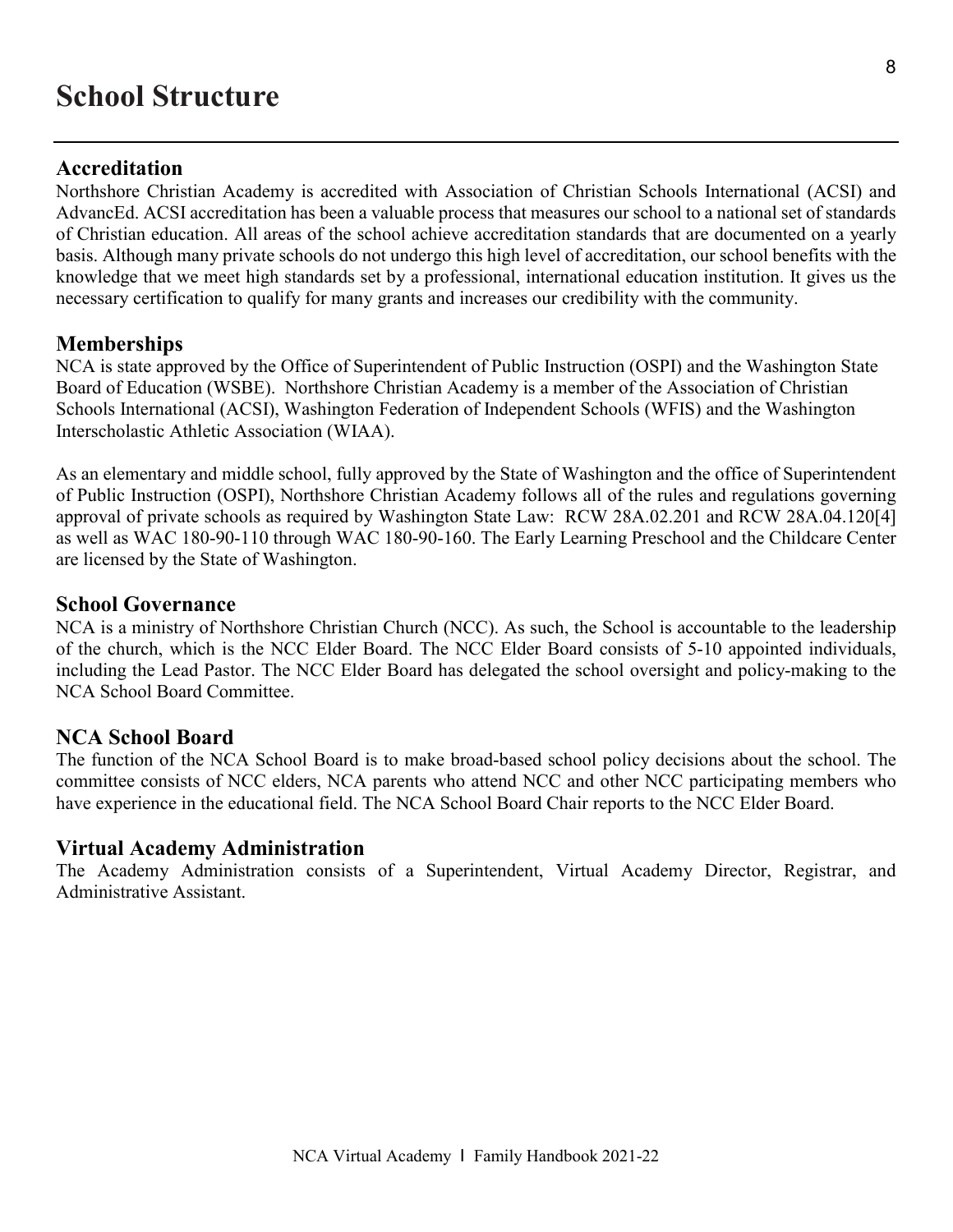## **School Programs**

**NCA Virtual Academy** serves 3<sup>rd</sup> through 8<sup>th</sup> graders in preparing them for a bright and prosperous future. A rigorous, individualized learning program is prepared for each student. Parents and a teacher advisor partner to prepare their students for independent learning that maximizes their potential and prepares them for successful high school and college. Virtual Academy  $3^{rd}$ -8<sup>th</sup> grade students have the benefit of learning at their own pace while engaging with other students on campus in elective courses and other campus activities.

**NCA Virtual Academy Summer School** [for advancement and credit recovery] is a 10 week summer school offered through our Virtual Academy. Summer school classes are open to non-NCA students, incoming NCA students, and current NCA students from 6th grade and above. All Summer school courses are self-paced through the distance learning portal, *Ignitia*.

Lion's Club Enrichment provides enrichment classes all year long. These 6-10 week sessions include extensive music lessons and classes, science and engineering classes, art opportunities, foreign language classes. Classes are held after school and in the summer.

**Summer Adventure Camp** provides a wholesome, dynamic, and adventuresome experience for Kindergarten through fifth graders. Field trips, art projects, games, weekly themes, and leadership opportunities are offered each week. Students can participate part or full time from 6:30-6:00. Families will be billed for a full day either way.

**Middle School Athletics (6<sup>th</sup>-8<sup>th</sup> Grade)** includes participation of boys and girls in two leagues competing against private and public schools in the area. Athletic teams include basketball, soccer, volleyball, cross-country, and track.

Fine Arts are offered through the Lion's Club Enrichment program and on-campus electives for 5<sup>th</sup> grade and middle school. Beginning in 5th Grade, students have the opportunity to come on campus for one elective class. 5th - 8th graders may participate in Band, Orchestra, or Choir. 6th - 8th Grade students have expanded options that include Drama, Music, Art, and more. Before school and after school enrichment activities are open to 6th - 8th Grade students by audition that include *Una Voce*, *Uno Mustacho*, Chamber Orchestra, Jazz Ensemble, the fall play, and the spring musical.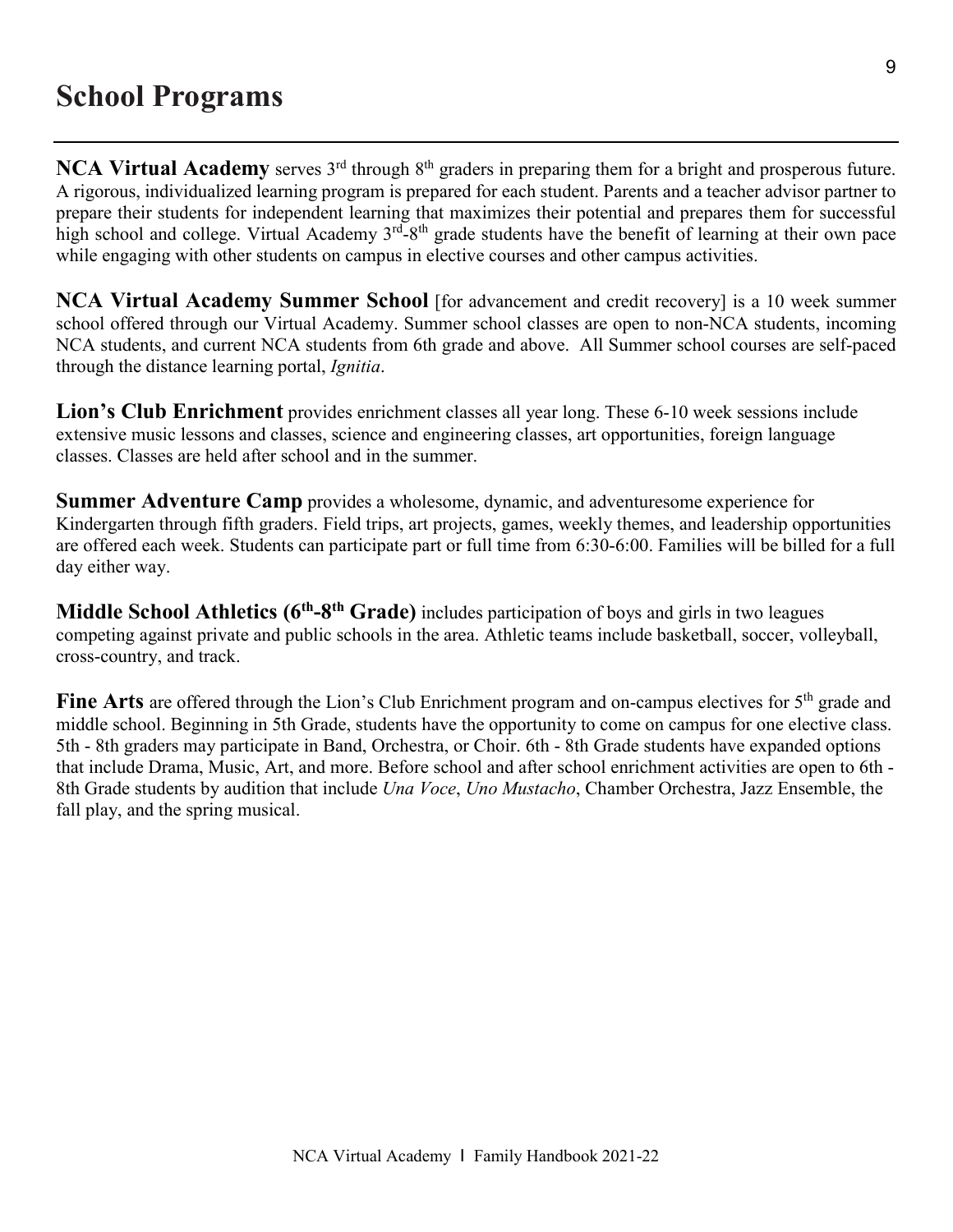## **School Communications**

At NCA, we believe communication is essential for an effective working relationship between school and home. We make every effort to keep parents informed on school activities, policies, and programs. We have several avenues for communication: Virtual Academy newsletter, access to the student learning platform, Google Classrooms site for communication, and a daily Zoom meeting with students.

#### **Family Portal: Renweb**

Family Portal is NCA's web-based program that provides parents real time information on quarter grades, accounting, current tuition & fees statements, and online enrollment. Parents or guardians of enrolled students with a valid email address in our RenWeb system, can sign up at the NCA website: https://nca.school/schools/ncavirtual-academy/ to retrieve the above information about their enrolled student. If your email has changed, please contact our office and provide your current email address.

#### Notification of Information Changes

It is critical that parents notify the school immediately of family/student changes including, but not limited to new address, phone numbers, cell phone numbers, work and home phone numbers, email addresses, emergency contacts, custody information, and necessary medical information such as allergy and medications.

#### **Virtual Learning Portal:** *Ignitia*

The Learning Management System, *Ignitia*, is an additional tool that accelerates the ability to accurately view individual 3-8th graders learning progress, grades, missing assignments, and learning pace. Students, parents, and teachers can view 'on demand' at any time.

#### **Website**

The Academy website is updated regularly and contains important information for parents and students. Current information includes Family Portal, uniform information, school supplies, Parent Teacher Fellowship, volunteer improvements/activities, staff email access, staff telephone numbers, school calendar information, athletics, parenting resources, and other important information about upcoming events and school activities. [www.nca.school.](https://www.nca.school/)

#### **Communicating with Teachers**

Teachers are committed to supporting and keeping their students and parents up-to-date on homework, events, grades, etc. Teachers commit to providing timely feedback and information. Teachers will typically respond to email and/or voicemail within 48 hours from a parent's contact.

#### **Teacher Check-in Meetings**

Weekly parent-teacher check in meetings are scheduled during the first two weeks. Your child's teacher will email you a link to our scheduling program to set up your appointments. After the first two weeks, 3rd-5th checkins will continue on a regular basis throughout the remainder of the year. 6th-8th will be available by parent or teacher request.

#### **Conferences**

A parent-teacher conference is scheduled for all parents after the first quarter and in the month of February. These conferences are to inform parents of their student's progress. Additional conferences may be scheduled as needed.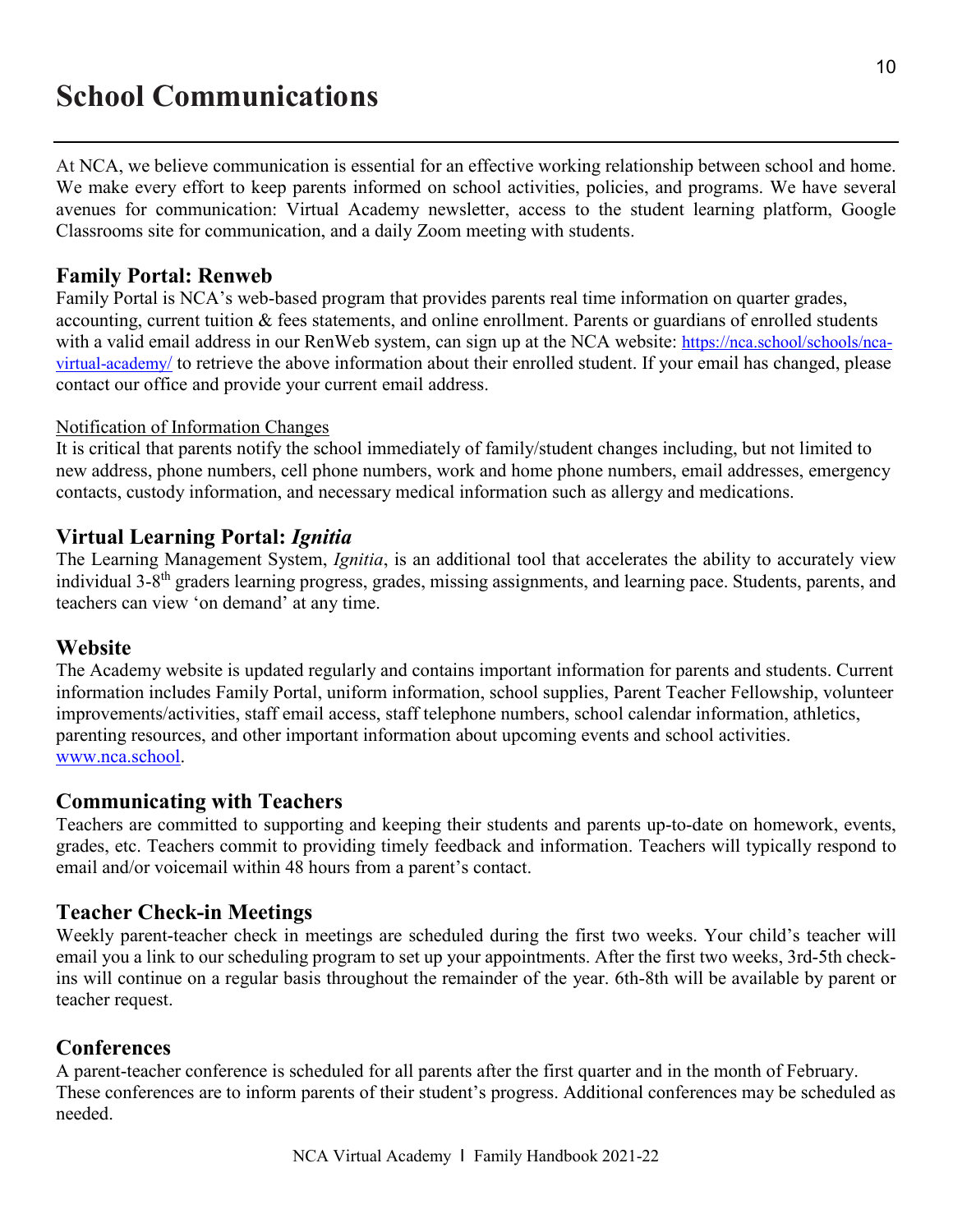## **Academics**

The following policies and procedures have been developed and created to foster the best possible learning environment for each student at NCA. **Parents are asked to read these policies prior to the beginning of each school year** and to review the pertinent portions with their children. We encourage parents to review these policies and procedures throughout the school year.

## **Curriculum and Instruction**

NCA provides each student with a high-quality core curriculum in language arts, mathematics, science, Bible and social studies. NCA is committed to preparing all students to achieve at the highest levels to meet the challenges of the 21<sup>st</sup> century.

Through a dynamic curriculum renewal process, the core curriculum of NCA is revised regularly to ensure that the curriculum is designed to meet the needs of learners in the 21<sup>st</sup> century. Our staff is constantly striving to research, develop, and implement curriculum and strategies that will enable each student to become the Christian leaders of tomorrow. Course Descriptions are available to learn more about what NCA offers. Curriculum is documented and mapped so that each subject matter builds upon content standards from lower and upper grade levels.

At NCA, we believe the foundation of all teaching is God and His Word. We seek to nurture and train our students towards character development that leads to action and to encourage a deepening and personal relationship with Christ. All curricula at NCA are taught from a Biblical worldview.

## **Grading Scale**

|      | $100-93$ B- |      | 82-80 | $D+$  | 69-67  |
|------|-------------|------|-------|-------|--------|
| A-   | 92-90       | $C+$ | 79-77 | D     | 66-63  |
| $B+$ | 89-87       |      | 76-73 | $D -$ | 62-60  |
|      | 86-83       |      | 72-70 | Е     | $59-0$ |

## **Honor Roll**

Director's List (3.75- 4.0 GPA) High Honors (3.5-3.74 GPA) Honors (3.25 GPA) Presidential Award- 5th and 8th grade presented if qualified

Students who have earned a place on the respective lists will have their names posted in the Virtual Academy newsletter at the end of each quarter. Any student with a final grade of a "D-", "D", "D+", or "F" in any class, core or elective, will not qualify for the honor roll.

## **Academic Integrity**

Northshore Christian Virtual Academy seeks to educate students in both mind and character and therefore expects its students to demonstrate integrity in all academic endeavors. NCA defines academic integrity as each student doing his or her own work, except in instances where groups of students are permitted by the teacher to work together to produce one product. If a student uses the phrases, sentences, structures, or ideas of another in an individual assignment, such as a research paper, then the student must give due credit to their sources. When teachers require individual work to be submitted, but allow collaboration in completing that work, students may discuss ideas and concepts, but the actual work turned in must be that of the individual student. Additionally,

NCA Virtual Academy I Family Handbook 2021-22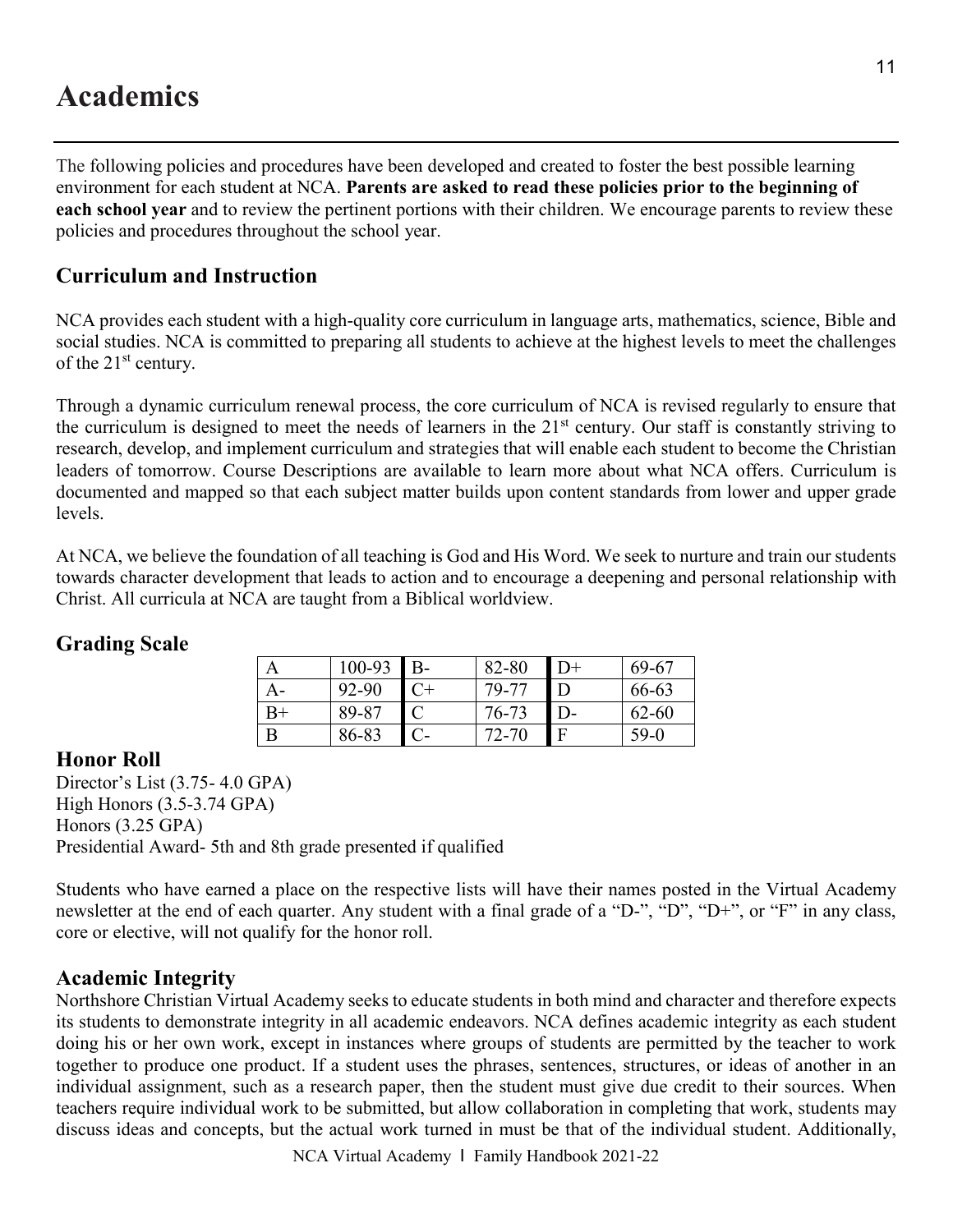there is no distinction between giving and receiving unauthorized help; one who helps another to cheat is as guilty as one who benefits from the cheating. All work submitted by students should be a true reflection of their own individual effort and ability.

## **Examples**

Examples of unacceptable practices which constitute academic dishonesty include, but are not limited to:

- Copying another student's work with or without that student's knowledge
- Using another's words or ideas without giving due credit (plagiarism)
- Using phones, calculators, smart watches, tablets, etc. during testing without teacher permission
- Violating testing procedures as defined by a teacher in an individual classroom
- Giving and/or receiving answers to a test or quiz
- Unauthorized distribution, copying, or recording of any parts or items on tests or quizzes

## **Student Responsibilities**

The student will:

- set aside sufficient time to study
- participate actively in class and attend regularly
- protect work do not lend or borrow work
- not look at another's test or allow his or her test to be seen
- nor represent as his or her own the work of a parent, brother, sister, or anyone else
- not allow one member or a team to do the whole task
- learn how to attribute work properly by citation, footnote, and bibliography

## **Parent Responsibilities**

The parent will:

- communicate to the student values or moral and ethical behavior
- refrain from placing undue pressure for high grades at any cost
- be aware of a student's need for a quiet time and a place to study
- support the student's efforts, but not edit, type, or in any other way do the work
- encourage wise use of time
- Review Handbook and sign electronically

## **Teacher Responsibilities**

The teacher will:

- review with students at the beginning of the school year the NCA Academic Honesty Policy and the consequences for academic dishonesty in their classes.
- be specific as to whether work is to be cooperative or individual, i.e., clarify the definition and expectation or "group work" if applicable.
- keep completed assignments and tests secure

## **Administrator Responsibilities**

The administrator will:

- provide copies of the NCA Academic Integrity Policy to all teachers
- support teachers in administering discipline and upholding the NCA Academic Integrity Policy
- record incident/follow-up action in RenWeb/FACTS; inform teachers about outcome of the referral
- facilitate conferences and counsel students in cases of academic dishonesty

## **Consequences for Violations**

Instances of academic dishonesty will be investigated by the teachers and administrators and will incur the following consequences:

1st Violation (Teacher Intervention) in any class:

- Student will be required to redo the assignment with a grade deduction
- Teacher will conference with the student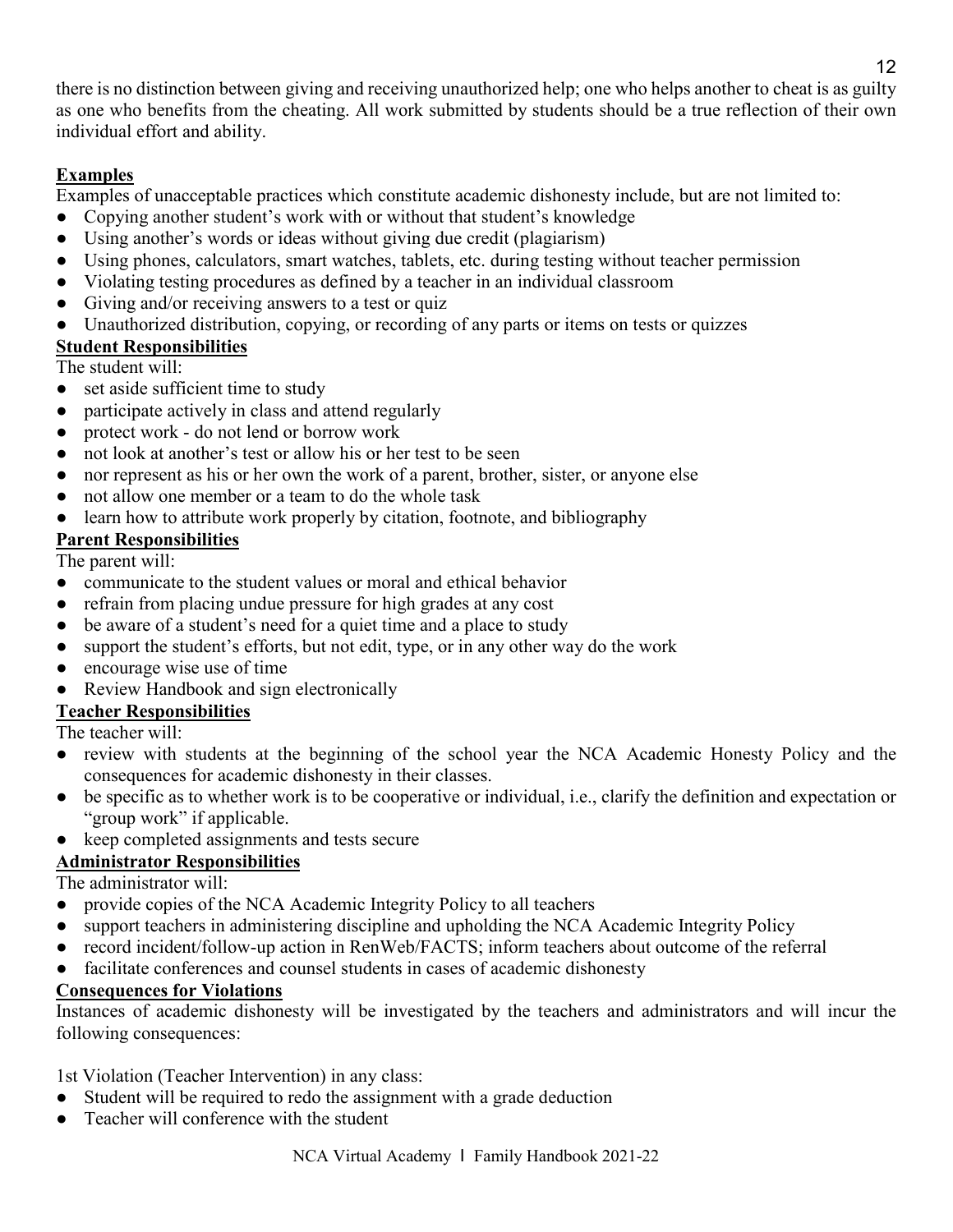- Teacher will contact parent/guardian by phone or email
- Teacher will submit written referral with appropriate documentation to the administration
- Violation will be documented in discipline record

2nd Violation (Administration Intervention) in the same or any other class:

- Consequences listed in First Violation and ONE OR MORE of the following:
- A conference will be held with administrator, parent/guardian, and student
- Student will be required to redo the assignment with a grade deduction or receive a zero on the assignment
- Student will be assigned administrative discipline per the Virtual Academy Director
- Student may be placed on probation from participation or having a leadership role in a club, student government, athletic team, or other extracurricular or co-curricular activity for a period of 1 week
- 3rd (and Subsequent) Violation(s) (in the same or any other class):

Consequences listed in First Violation and ONE OR MORE of the following:

- Student receive a zero on the assignment
- Student's letter grade for the grading period may drop one letter grade
- Student may be placed on probation from participation in a club, scholarship group, student government, athletic team, or other extracurricular or co-curricular activity for 2 to 4 weeks
- Student will be assigned administrative discipline per the Virtual Academy Director

*\*Violations are cumulative throughout the school year and irrespective of class. Thus, if a student violates the Academic Integrity Policy in Math class (1st Violation) and then later violates the Academic Integrity Policy in a second class (History), the violation in the History class will be considered the Second Violation according to NCA policy and the student will receive consequences for a Second Violation. Violations do not continue over to the next school year, though the incidents will remain in a student's disciplinary file throughout their career at Northshore Christian Academy.*

## **Academic Probation**

- Students with one or more "Ds" or "Fs" in one or more classes are placed on Academic Probation and are rendered ineligible for participation in student activities and athletic events until they improve their academic performance in the classes to at least a "C-" level.
- Students are assessed weekly after the first four weeks of each quarter.
- If a student is on academic probation the following people will be notified:
	- Parents and Student
	- Administration
	- Virtual Academy Teacher
- Students consistently failing to meet academic standards will be placed on an Academic or Behavior Plan and/or Academic Support Status. Consistent, diligent work on the part of the student will be required to maintain enrollment at NCA.

## **Academic Support**

As academic performance is of vital importance to the school community at Northshore Christian Virtual Academy, students who receive two or more grades of "D" and/or "F" on the most recent report card will be placed on "Academic Support" status. Students in this program will require an initial conference with the Director to develop a plan for academic success. Components of this plan will include:

- A required weekly meeting between the student and teacher for the following quarter, to implement and monitor homework, classwork, and behavioral, social or emotional goals/strategies agreed to within the initial conference, with the primary objective of helping the student become more successful in their studies at NCA.
- Thrive tutoring may be required. Outside tutoring may also be recommended.

NCA Virtual Academy I Family Handbook 2021-22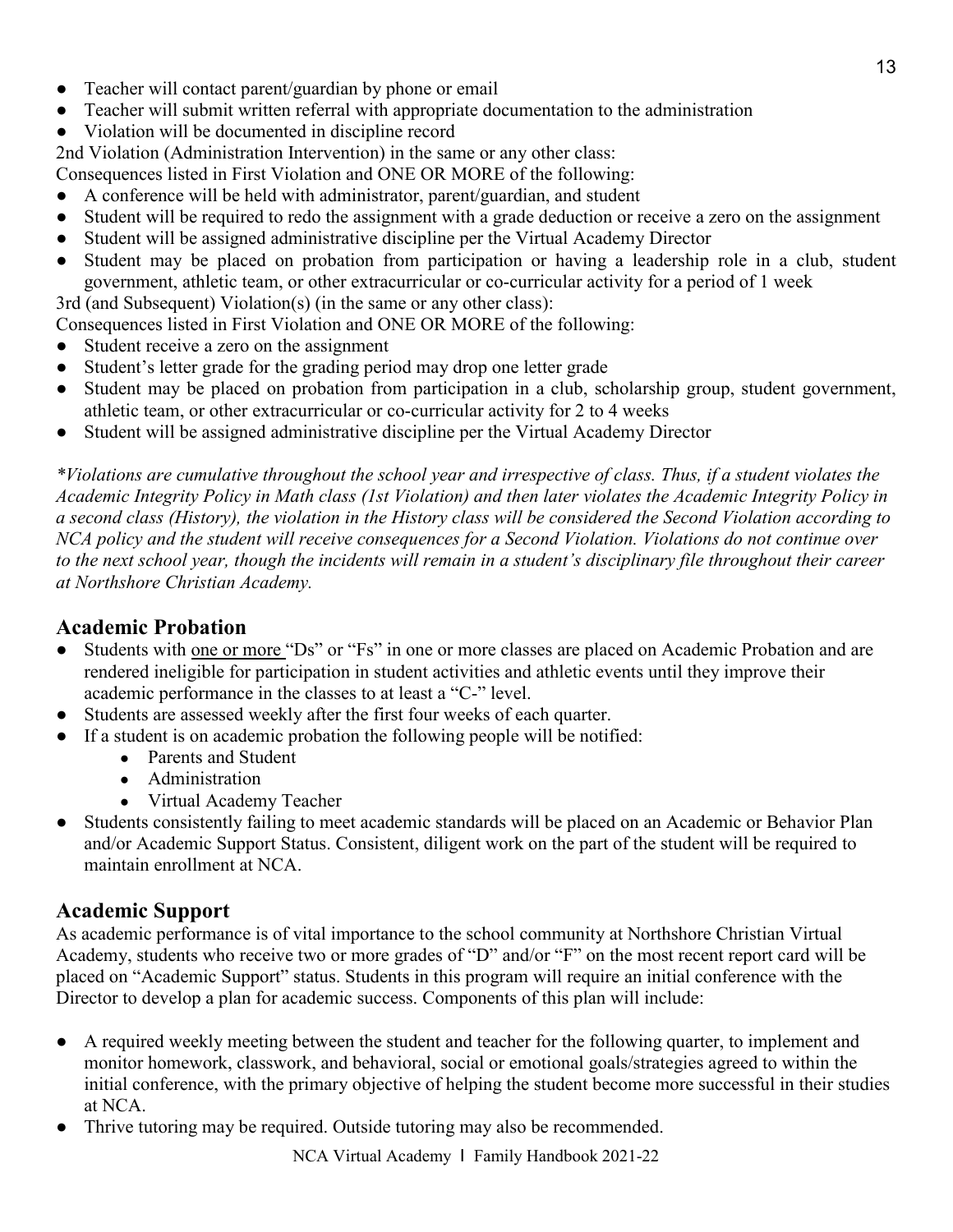- A parent meeting with the student, Director, and teacher six weeks into each quarter the student is involved in the Academic Support program will be scheduled to monitor progress towards the goals set forth during the initial conference. Students who are still on Academic Support after two consecutive quarters will be assessed again by the multidisciplinary team. Subsequent academic, behavioral, and emotional supports may be added at this time.
- Failure to meet academic standards after two consecutive quarters may lead to a review of the student's enrollment status.

## **Extra Credit Policy**

Extra credit may be given for optional work assigned to the entire class (not for individual student(s)). It will not be given solely for the purpose for raising an individual's grade. If it is made available, it may be only offered to the entire class.

## **Coursework**

Coursework varies depending upon the needs of each student. Virtual Academy students have the flexibility to complete coursework at their own pace. All coursework has due dates given by the instructor.

| Coursework Expectations: Time Required<br>(as needed to ensure all assignments are completed) |                         |  |  |
|-----------------------------------------------------------------------------------------------|-------------------------|--|--|
| 3rd - 5th Grade                                                                               | 4-5 hours daily minimum |  |  |
| 6th - 8th Grade                                                                               | 5-6 hours daily minimum |  |  |

#### **Coursework Expectations:** Time Required

**Academic Coursework: Make-Up/Late Work**

With the flexibility of online learning, students are required to complete work, log in, and engage with coursework during absences including make up work for all absences, whether pre-planned or because of illness. Students with long-term absences due to extreme circumstances (i.e., severe illness/hospitalization) may develop a timeline with the teacher for turning in late work. Missing assignments and incomplete work can have a dramatic effect on a student's final grade. It is important that all assignments are caught up so students can complete the grade level work and learning before mid-June.

- If students are unable to log in and engage with their virtual learning due to extreme circumstances, students are given **two days**, per one day of an excused absence, to make up late work and tests. There is a maximum of eight calendar days to make up absent work for the absence period.
- Students with long-term absences due to extreme circumstances (i.e. severe illness/hospitalization) may develop a timeline with the teacher for turning in late work.
- If a student has a late assignment, after using all their make up days for excused absences, the assignment may receive zero credit.
- Students are not given credit for unexcused absences but are expected to complete the work in order to achieve their highest academic potential.
- The two-day extension for absences is granted for the work assigned on the day a student is absent. Work assigned the day before they were absent should be turned in when they return to school and will not be marked late.

## **Achievement Tests**

All students in Grades 3-8 are screened using various assessment tools. Assessment platforms include *Ignitia* Assessment and MAP (Measurement of Academic Progress). Results give us a general picture of student academic growth. Achievement test results are only one assessment tool used at NCA. Using various assessment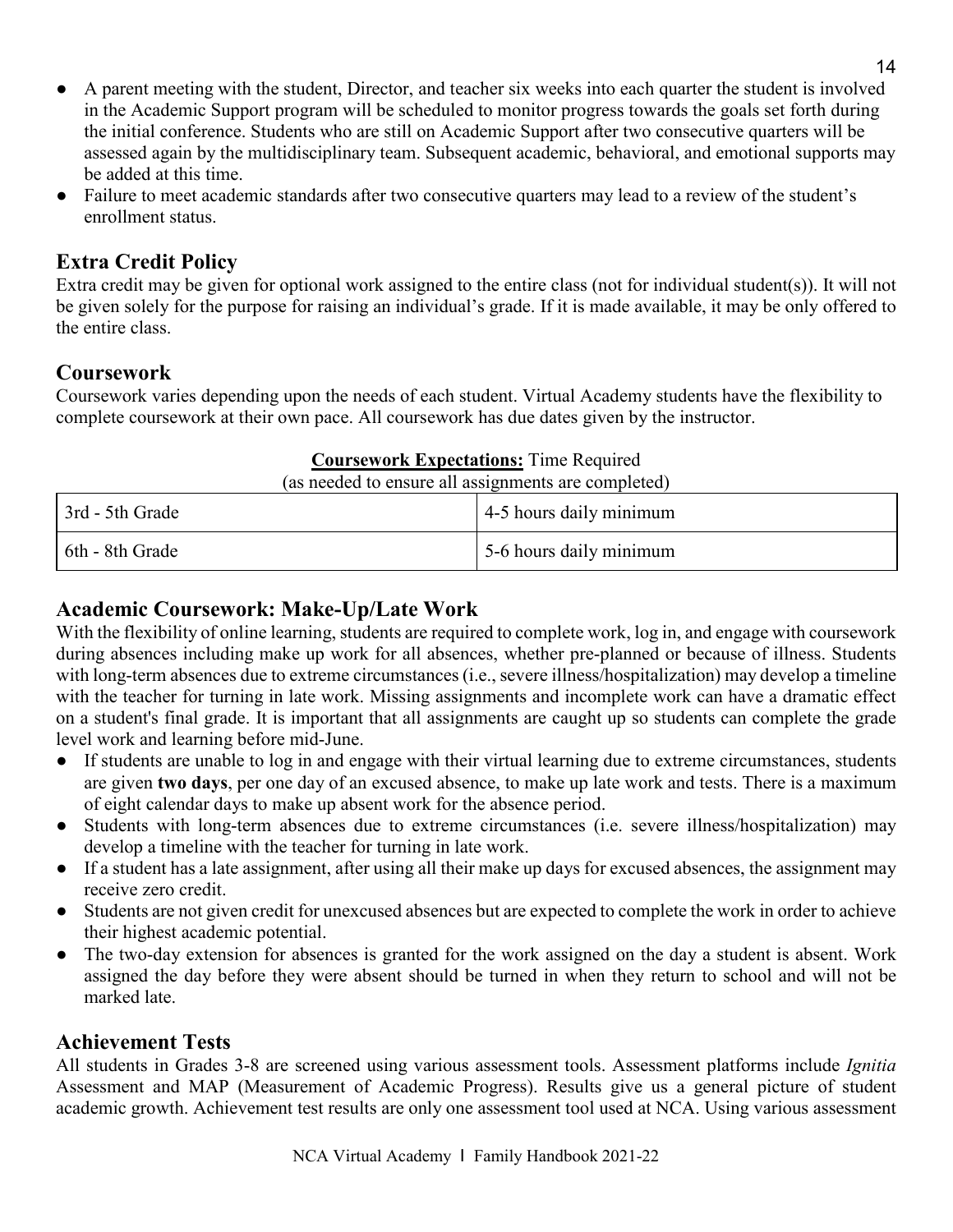tools, we are able to see the strengths and weaknesses of the students and NCA's overall academic program. Formative and summative assessment tools are used throughout the year to guide student learning and instruction.

### **Report Cards**

Report cards and mid-quarter progress reports measure the academic and behavioral progress of the student. Report cards are issued at the end of each eight to nine week quarter. At the end of the  $2<sup>nd</sup>$ ,  $3<sup>rd</sup>$  and  $4<sup>th</sup>$  quarters, 3rd-8<sup>th</sup> grade report cards are emailed home. Letter grades are used in grades 3-8.

Quarterly and final report cards may be withheld until all outstanding tuition is paid. Students may not register for the following year until all tuition and fee payments are current.

Attendance generally is not taken into account when figuring academic progress grades except as indicated in the School's Attendance Policies. However, poor attendance results in loss of instructional time and may have a detrimental effect on a student's academic progress.

#### **Conferences**

Parent-teacher conferences are scheduled for all students at the end of the first quarter and February. These days have been reserved for parents. Students in Grades 5-8 participate in student-led conferences. If additional conferences are necessary, they may be scheduled between the teacher(s) and the parent(s). Parents who wish to conference with either a teacher or the Virtual Academy Director, need to make appointments **at least a day ahead of time.** We want to give our undivided attention to such conferences. A teacher can request conferences at any time.

#### **Promotion**

The standard of academic achievement generally required for promotion in Grades 4-8 is at least a "C-" average in each of the following subjects: Bible, English, Mathematics, Computers, Music, P.E., Reading Science, Social Studies, and Spelling. Any student who fails to meet this standard in more than two subjects may not be promoted. Attendance standards are also considered in the promotion of a student (see attendance policies). In order for an eighth-grade student to participate in graduation activities, they must meet the School's minimum standards for promotion prior to the day of graduation.

#### **Retention**

Students will not be promoted to the next grade when they have failed to meet minimum standards for promotion. The student's best interest regarding whether or not to proceed to the next grade is the assessment of the parents, teacher, and the Director. It is important for parents to make sure that they carefully review midterm reports and report cards.

#### **Student Records**

Northshore Christian Academy keeps individual records for each student. These records include registration information, academics, standardized exam results, individualized academic or behavioral testing/service records, and health and discipline records. Active files will be maintained for students that are currently enrolled. Once a student transfers to another school, the student file is sent to the new school upon request. Copies are kept in our archives. **Official transcripts will not be released if there is an outstanding balance on the tuition account.** Parents are allowed access to their son/daughter's records only with prior arrangements through the school office. Once permission is granted, a parent may review their child's file under the supervision of office personnel. However, items cannot be removed from student files unless written permission is given by the Superintendent and the removal is documented in the file.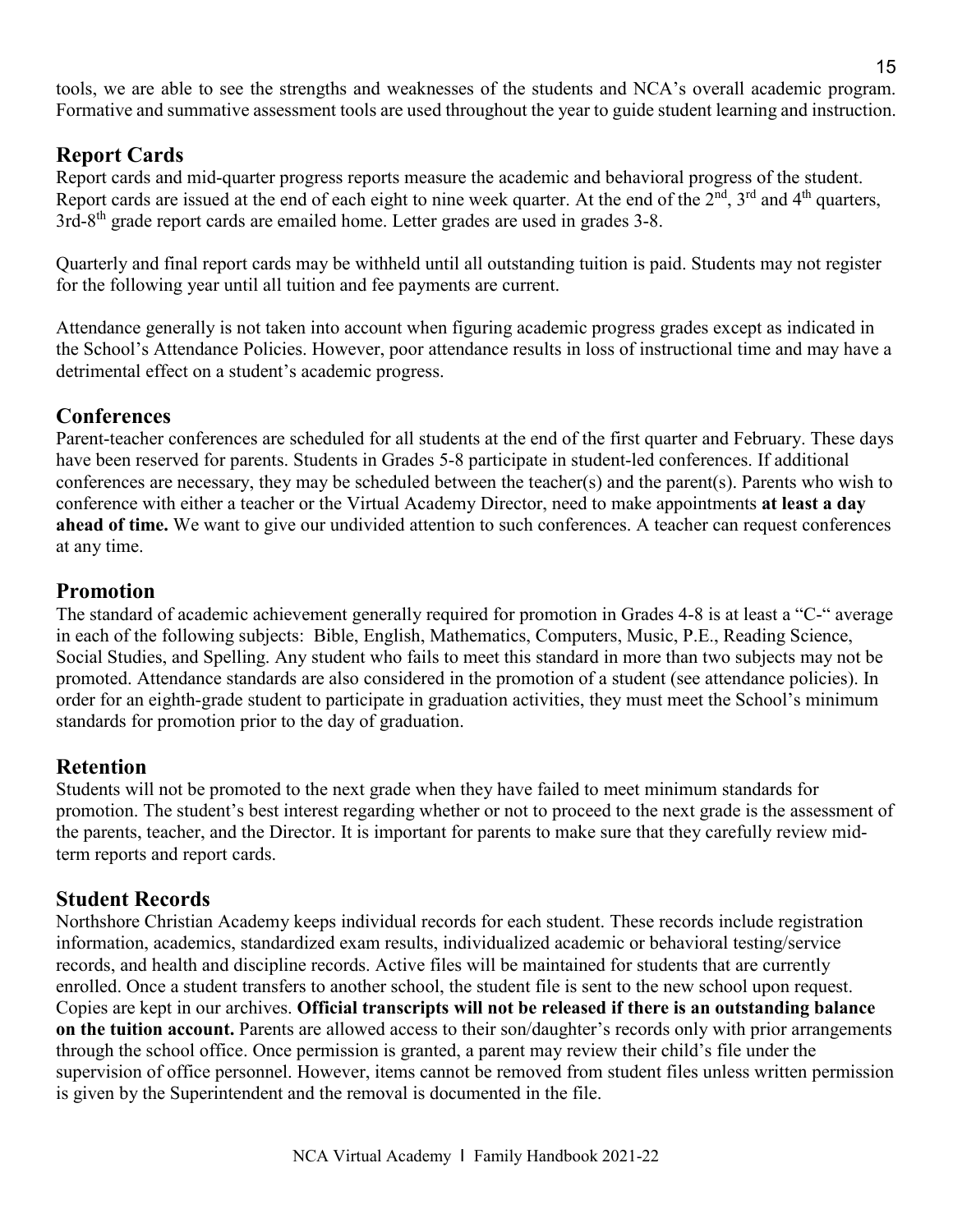## **2021-22 Middle Bell Schedule**

| <b>Time</b>                                                               | 08<br>Mon/Tue/Wed/<br><b>Thurs</b>                                                                                                          | 07<br><b>Mon/Tue/Wed</b><br><b>/Thurs</b>                                                                                                                                             | 06<br><b>Mon/Tue/Wed/</b><br><b>Thurs</b>                                                                                                          | Fri<br>day<br>$(\frac{1}{2})$ |
|---------------------------------------------------------------------------|---------------------------------------------------------------------------------------------------------------------------------------------|---------------------------------------------------------------------------------------------------------------------------------------------------------------------------------------|----------------------------------------------------------------------------------------------------------------------------------------------------|-------------------------------|
| 1st period<br>8:30-9:20                                                   | Homeroom                                                                                                                                    | Homeroom                                                                                                                                                                              | Homeroom                                                                                                                                           |                               |
| 6 <sup>th</sup> grade<br>2nd Period<br>&<br>7/8th Electives<br>9:25-10:15 | <b>M-TH Electives</b><br><b>Advanced Choir</b><br><b>Advanced Band</b><br><b>Advanced Orchestra</b><br><b>M-W Electives</b><br><b>Drama</b> | <b>M-TH Electives</b><br><b>Advanced Choir</b><br><b>Advanced Band</b><br><b>Advanced Orchestra</b><br><b>T/TH Electives</b><br>Med. Detectives/<br><b>Speech and Debate</b><br>Drama | <b>Core Classes</b>                                                                                                                                |                               |
| 10:20-11:10<br>3rd Period                                                 | <b>Core Classes</b>                                                                                                                         | <b>Core Classes</b>                                                                                                                                                                   | <b>Core Classes</b>                                                                                                                                |                               |
| 11:10-11:50                                                               | Lunch                                                                                                                                       | Lunch                                                                                                                                                                                 | Lunch                                                                                                                                              |                               |
| 4th Period<br>11:50-12:40                                                 | <b>Core Classes</b>                                                                                                                         | Core Classes                                                                                                                                                                          | <b>M/W Fine Arts</b><br><b>Electives</b><br><b>Intermediate Band</b><br><b>Intermediate Choir</b><br><b>Intermediate Orchestra</b><br>Art          |                               |
| 5th Period<br>12:45-1:35                                                  | <b>Core Classes</b>                                                                                                                         | <b>Core Classes</b>                                                                                                                                                                   | <b>Core Classes</b>                                                                                                                                |                               |
| 6th Period<br>1:40-2:30                                                   | <b>Core Classes</b>                                                                                                                         | <b>Core Classes</b>                                                                                                                                                                   | <b>Core Classes</b>                                                                                                                                |                               |
| 7th Period<br>Electives<br>$2:35-3:25$                                    | <b>Mon/Wed</b><br><b>Electives</b><br><b>Computer Coding/</b><br><b>Web Design</b><br>Art<br>Yearbook/Journalism                            | <b>Tues/Thurs</b><br><b>Electives</b><br><b>Computer Coding/</b><br><b>Web Design</b><br>Art<br><b>Drama</b>                                                                          | <b>M/W Semester</b><br><b>Electives</b><br><b>Drama</b><br><b>Google Suite</b><br><b>Project Lead the Way</b><br>Speech & Debate<br><b>Ukulele</b> |                               |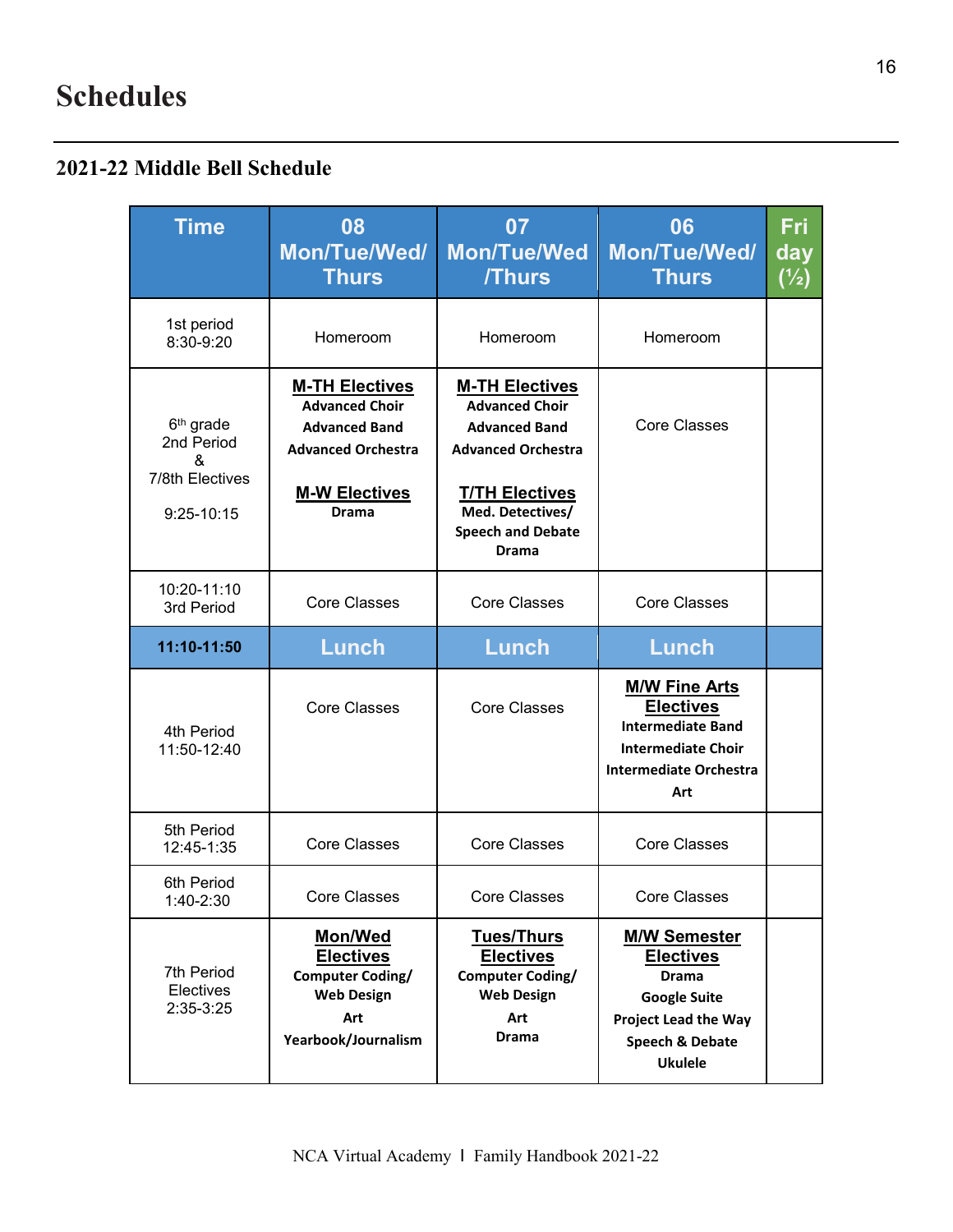#### **At Home Schedule**

*\*\*This is a sample schedule. Your student's teacher may have their morning and afternoon meeting scheduled at different times. Some students may need more or less time in a course than suggested here. 5th-8th grade students may be participating in on-campus electives. Please adjust accordingly.*

#### **Sample: Daily Schedule**

**8:30 Morning Meeting** 9:00 Language Arts 9:45 Math 10:30 Break 10:45 Bible 11:30 History 12:15 Lunch Break **12:45 Afternoon Meeting** 1:15 Science 2:00 PE/Recess Break 2:30 Finish any remaining assignments for the day 2:40 Art/Music/Reading time **3:30 Conclude work for the day**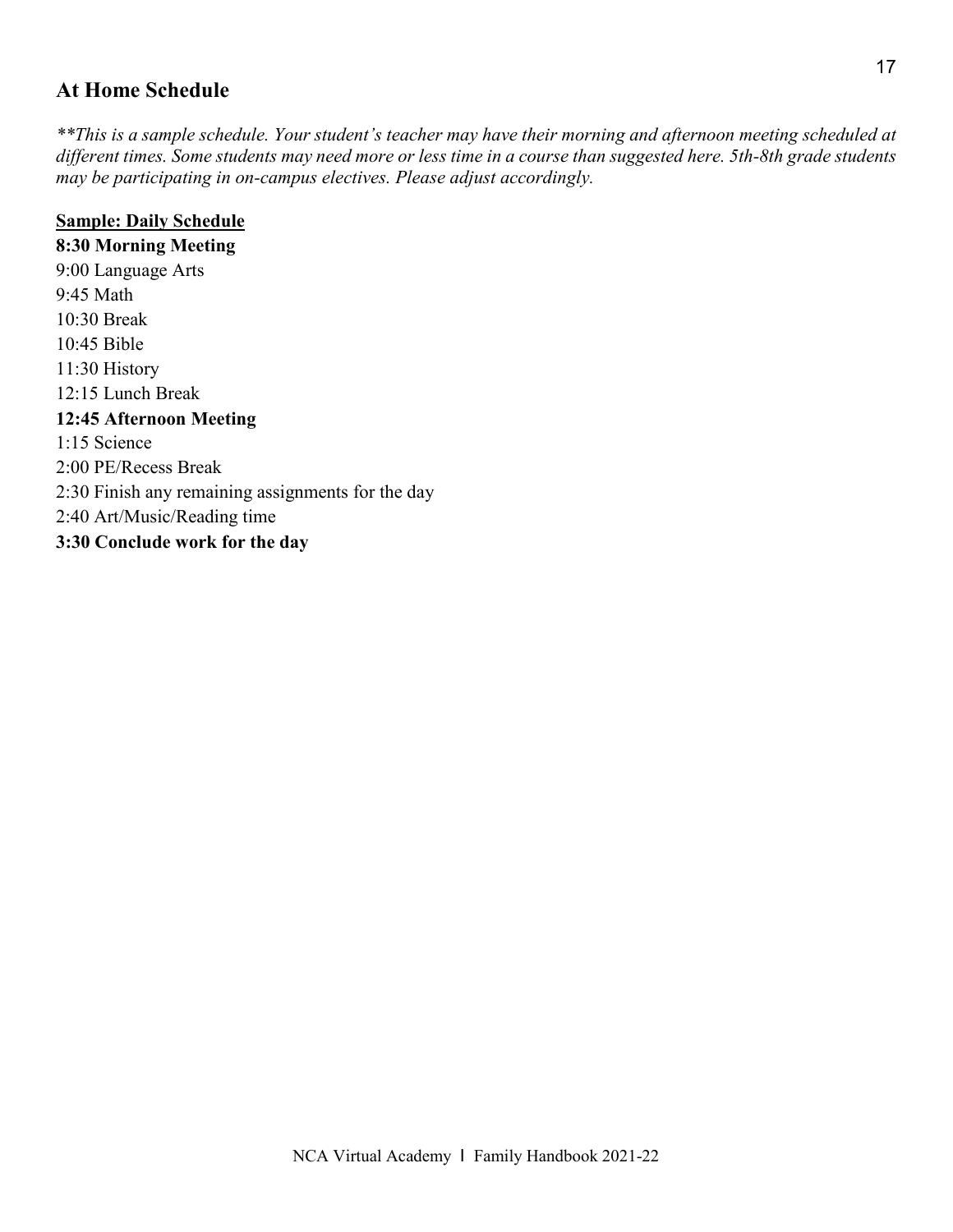## **Attendance**

NCA is a private school and meets the hourly instructional mandate; therefore, regular attendance is necessary if high standards of achievement are to be met. Attendance in the schools of the State of Washington is compulsory. In NCA's Virtual Academy, attendance is based on student activity on the online platform and attendance at required teacher meetings.

### **Absence**

When notifying NCA of your child's absence or early release, email NCVA Attendance at [ncvaattendance@nca.school](http://ncvaattendance@nca.school). This will notify all your child's teachers and enter this information into RenWeb.

## **Extended Absences**

- Students are encouraged to stay actively engaged in their online learning during extended absences. Students should take no more than five consecutive, excused absences during a school year for family activities.
- Students who are gone for more than five days suffer without interaction with their teacher and the online platform which could affect their grades negatively.
- Families who wish authorization for absences five or more days should fill out the Request Absences online form available in RenWeb and submit it to the Virtual Academy Director. To make communication more effective, efforts should be made to submit the form two weeks before the expected absence.

## **Morning Meetings**

- Morning meeting attendance is required for all students and is a part of their participation grade.
- Attendance is taken during each morning meeting and recorded in RenWeb.
- Students need to follow the Zoom classroom online etiquette required by teachers.
- With roll call, students respond "Ready" or "Not Ready" based on whether they have followed the Zoom classroom online requirements and have cameras/audio ready by the time the meeting starts.
- If a student does not meet the Zoom requirements and expectations, it is an automatic "Not Ready."
- 5th-8th grade students will receive *2 (two) technical difficulty waivers per semester*. This is for the student who is having technical difficulties when trying to attend the meeting. In order to use the waiver, students need to email their teacher at the start of the meeting and ask to use their technical difficulty waiver. Once both waivers are used for the semester, students will receive a "Not Ready."

## **On-Campus: Arrival**

Students will report to their on-campus elective by checking in at the Front Lobby 10 minutes prior to heading to their class. Parents will provide transportation to and from school. No childcare will be provided.

## **On-Campus: Dismissal**

2nd Period/4th Period Electives: If students are enrolled in a 2nd and 4th period elective, students will go to the lobby and sign out. No childcare will be provided, so parents must pick up their student promptly from the lobby. Any students that are not picked up within the ten minutes after the 2nd and 4th elective will be assessed a late fee that will be added to their tuition.

7th period electives: If students are enrolled in a 7th period elective, they will go to their grade level pick-up location. Parents will go through the regular dismissal procedures to pick up their student. For students that are enrolled in a 7th period elective, Extended Care is available after school. 7th period elective students not signed up for extended care must be picked up during their grade level dismissal time. Students not picked up within ten minutes after dismissal is complete will be assessed a late fee that will be added to their tuition account.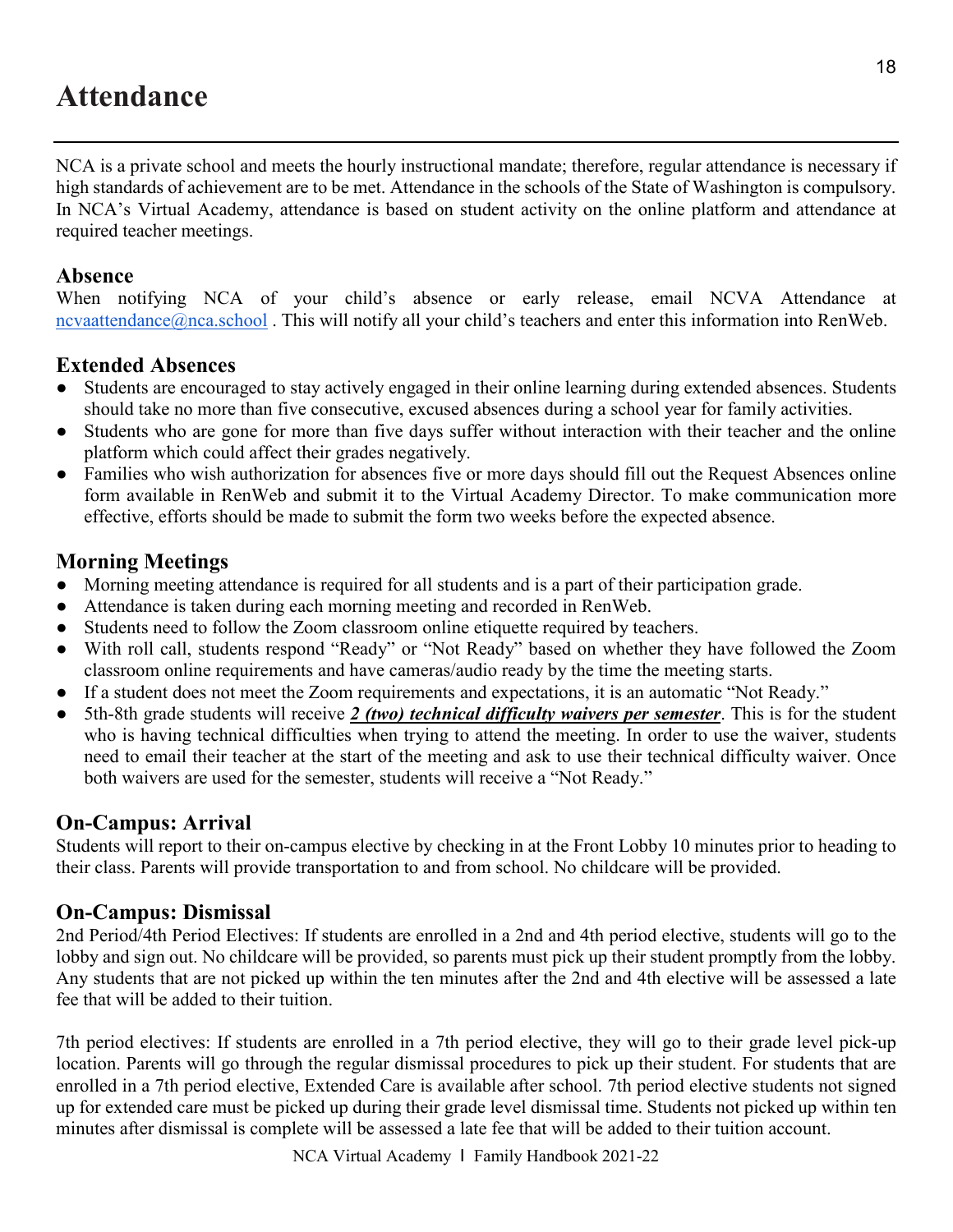## **Policies of Conduct, Behavior, and Discipline**

The Academy seeks to provide a positive Christ-centered atmosphere in which students are nurtured to maturity and challenged academically and spiritually. It is therefore important for NCA to establish acceptable guidelines for the behavior of its students. All NCA students whether traditional or virtual must understand and support the school wide behavior expectations that cultivate a successful learning environment for all students.

## **Conduct and Behavior**

NCA seeks to provide a positive, safe environment conducive to the teaching/learning process. We believe the Bible establishes the basic principles that should guide the development of Christian character and govern all behavior (1 Corinthians 10:31, 1 Thessalonians 5:11, 1 Thessalonians 4:11, 2 Timothy 2:15).

Instruction in self-discipline is biblical and trains students in processes, procedures, and habits that help them develop a successful academic career and healthy personal life. Character instruction, re-direction, retraining, and correction are components that help students grow in conduct and behavior expectations. All are framed in the foundation of love.

## **Behavior Expectations**

Rules and standards are necessary in order to promote an environment that is safe, orderly and allows all students to flourish. Our expectation is that our students will be respectful, responsible, motivated, and conduct themselves with integrity. Our goal in discipline is to teach students to make choices that are desirable and for them to learn self-discipline. Enrollment at NCA is a privilege and our expectation is that students will conduct themselves in accordance with Northshore Christian Academy goals and standards. We rely on parents to become partners with the school in the education of their child. Upon enrollment, students and parents agree to abide by the Standards of Conduct.

## **Zoom Classroom Conduct**

Each Virtual Academy teacher develops rules and classroom procedures specific to their grade level and congruent with school rules. All students are expected to be positive contributors to the classroom environment and support the structure of the Zoom classroom. Teachers' rules and procedures are included in their course syllabus.

## **Student Protocols for Virtual Classes/Meetings**

#### **Before Virtual Learning/Meetings**

- Find a quiet workspace that won't disturb others and won't distract you.
- Have enough workspace to write and access materials as needed.
- Check out what is behind you. Your camera will be on so check out what others will be able to see.
- Frame yourself properly in the camera. We should see your face and shoulders squarely in the camera view. Sit eye-level to the lens so that we aren't looking up your nose or staring down at your new haircut. Don't sit too far away from the camera.
- Make sure the lighting works. We want to see you... not your shadowy silhouette.
- Students should not be napping or using another device for non-academic activities (texting, gaming, social media, etc.) during classes or meetings.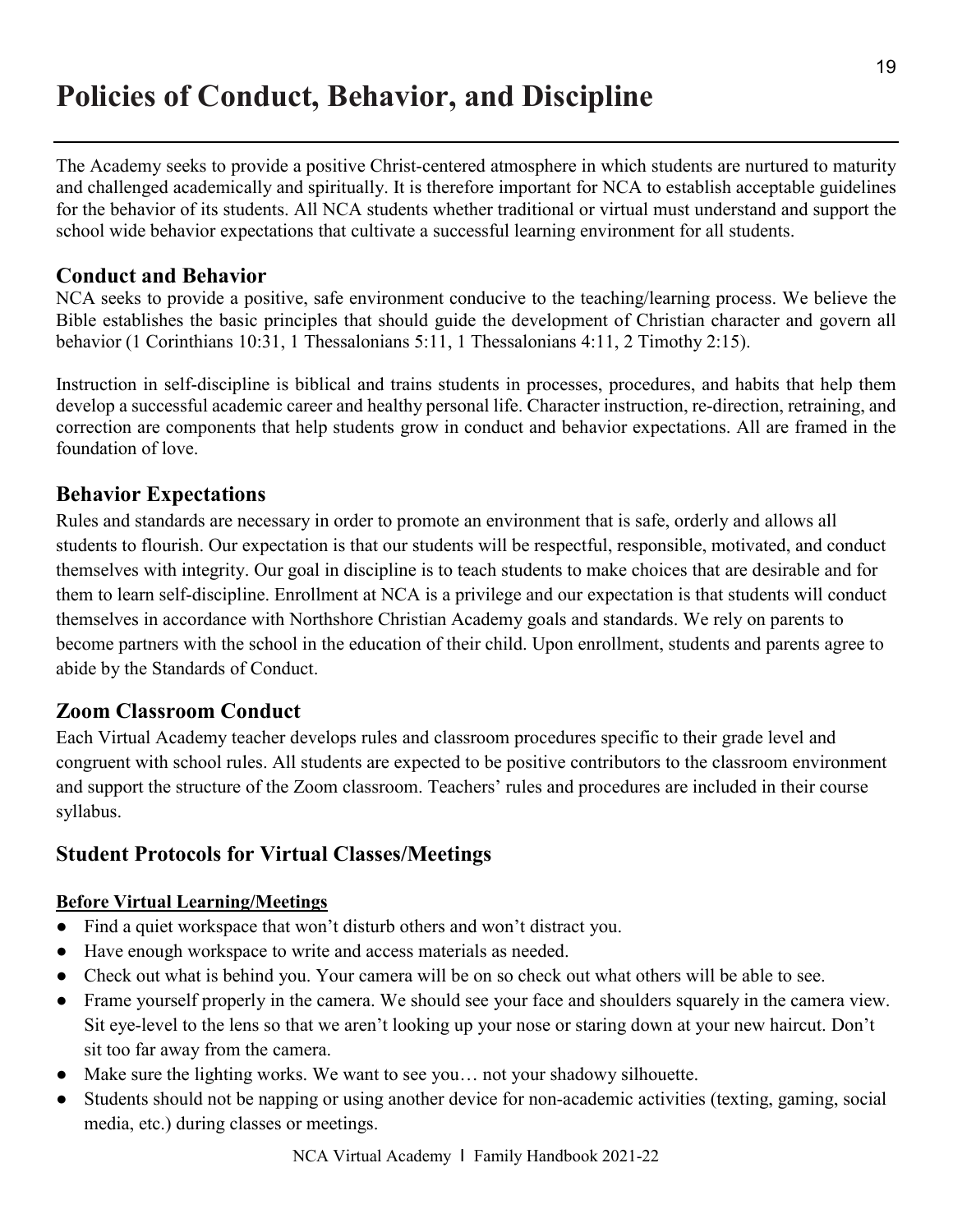- Make sure you're dressed appropriately for live sessions. You don't have to wear your NCA polos, but you should not be in your pajamas. Follow the free dress day protocols in the Student Handbook.
- Keep the comments in the chat respectful and encouraging.
- You are expected to participate.
- No Virtual Backgrounds
- Make sure your name on the Zoom is your first and last name. No Nicknames. This is important for taking attendance.
- Check your Northshore Christian Virtual Email at least twice daily, preferably before each class.

## **During Virtual Learning/Meetings**

- Log in using your NCA issued school email only.
- Use a laptop or tablet (iPad) and not your phone for live sessions.
- Avoid using other devices during live sessions.
- When you enter, mute your mic and turn your camera on.
- Do not share your screen unless specifically told to do so by the teacher.
- Do not share the meeting URL with anyone, ever.
- Wait until a break from the live session to snack or eat.
- Notify your teacher as soon as possible if you experience any technical difficulties.
- Avoid screenshots / taking pictures of / recording any part of the live sessions without permission.

## **Before you leave the Virtual Learning/Meeting**

- Do you know what assignments are due and when?
- Do you know where to find all the resources you need to complete the assignments?
- Do you know when the next class session is?
- Ask clarifying questions so that you fully understand the learning intentions and success criteria for today's lesson. Did you learn what you were supposed to learn? How do you know you learned it?

## **Discipline**

Ephesians 6:4 uses two words to describe God's principles for raising children: Instruction (training, coaching and teaching) and discipline (correction, consequences). These words indicate a need to set goals for the students, teach them the goals, and patiently and persistently direct them towards accomplishing them. The goal of discipline is to train students to obey God as they learn to submit to the discipline of parents and school personnel.

The following goals apply to Northshore Christian Academy's philosophy of discipleship and discipline:

- To lead students to a saving knowledge of Jesus Christ
- To lead students to totally commit themselves to Christ
- To build the Word of God into their lives until it is a natural part of who they are
- To teach students prompt and willing obedience and respect for authority
- To teach students to value and practice self-discipline
- To teach students to accept responsibility
- To teach students to exhibit the fruit of the Spirit in their lives
- To teach students to develop in Godly character and apply these character qualities to everyday living

When an individual (or a group of individuals), violates the standard of the community, it is our responsibility to correct the behavior and work toward the restoration of the community. Any violation of the Northshore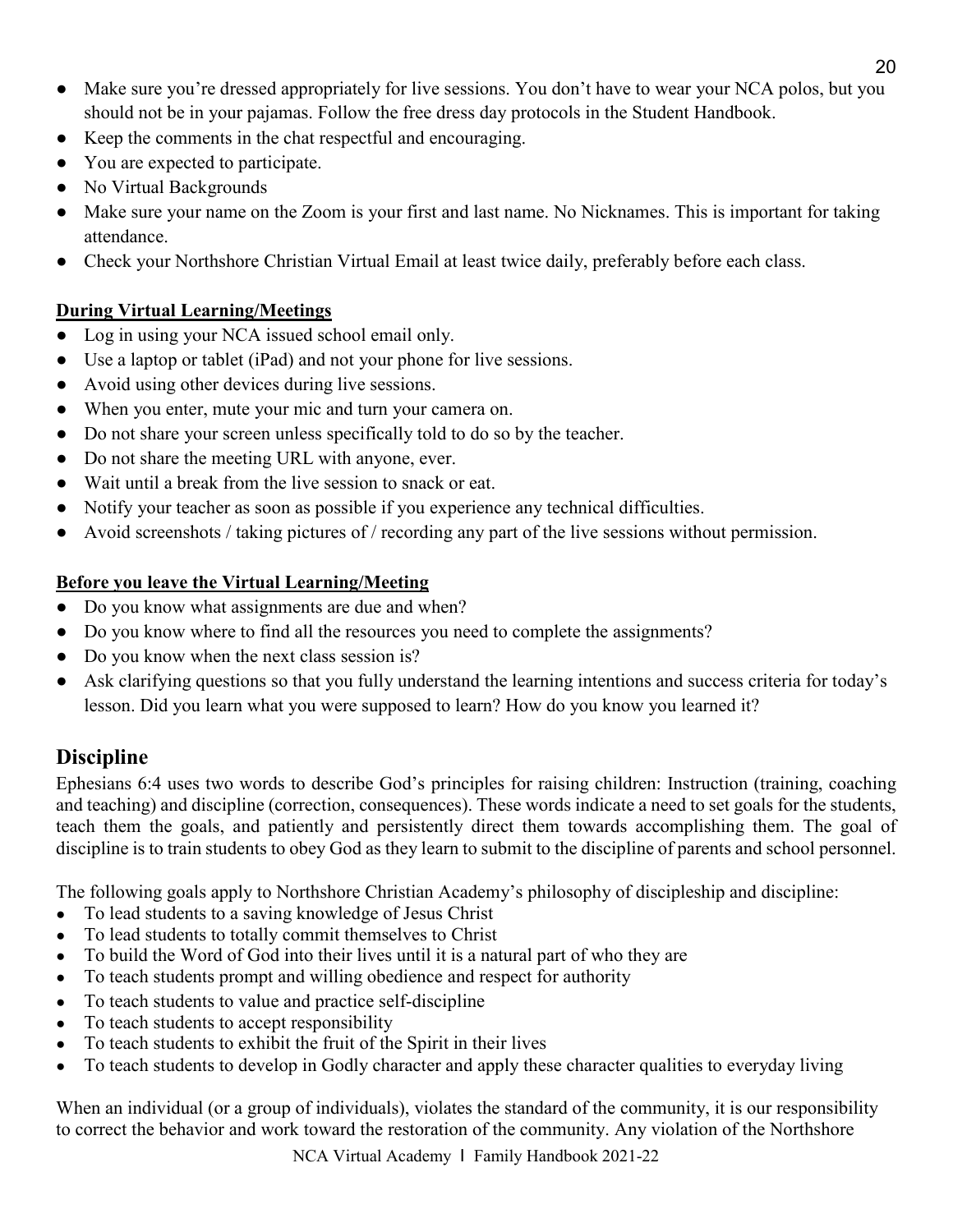Community standards (either minor or major) indicates a lack of "alignment" in a student's life. As in a car with alignment issues, a slight adjustment at the right time can make all the difference in arriving at the desired destination. To make these alignments and course corrections, we rely heavily on our partnership with parents, guardians, and family. We see most discipline issues as opportunities to make adjustments in a student's life so that they stay the course and accomplish their goals.

There are, however, things that so violate the standards of the NCA community, that, for the sake of the community, separation is required. This separation may be temporary, a suspension, or more long-term, an expulsion. In all disciplinary decisions we seek to balance the needs and rights of the individual with those of the community. In order to best serve the NCA Community, the administration is granted great leeway in how discipline is administered within the confines of the law and the Northshore Christian Academy philosophy.

It should also be noted that the frequency and severity of offenses will be taken into consideration. Therefore, it is possible that a student's 1st violation may result in suspension, expulsion, or involvement of law enforcement. Likewise, in cases of "exceptional misconduct" or severe misbehavior, the steps of progressive discipline may not apply. Though not an exhaustive list, the following examples of misconduct would be considered exceptional:

- 1. Assault or intentional behavior threatening or causing bodily harm
- 2. False fire alarm
- 3. Malicious, sexual, or racial harassment and/or assault
- 4. Possession and/or use of a dangerous (or look-a-like) weapon
- 5. Possession, distribution, and/or use of any prohibited substance
- 6. Possession or use of any incendiary device
- 7. Extortion, forgery, thrift, gambling, and vandalism including graffiti

#### **Off-Campus Behavior**

Students at Northshore represent the school not only while on campus, but off campus as well. Behavior that occurs off campus during non-school hours, including online behavior, is still subject to discipline by NCA administration.

#### **"What about the other kid?"**

Oftentimes, more than one student is involved in an incident. In these situations, school staff, faculty, and administration are oftentimes prohibited from revealing details about any other students involved except to the child's parents. We ask that, in this community, we trust one another to have the best interest of the individual students and the school community at heart. While we will do our best to assure all parties involved that the situation is being dealt with in a just manner, we cannot and will not divulge protected information about any student except to the appropriate legal authorities. As a matter of principle and law, we only discuss discipline situations with those who need to know. Other students in the school do not need to know, so we do not discuss situations with them, including what is discovered during internal investigations. Please keep this in mind when you hear students discussing the details of another student's latest misdeeds. They may not have all the information.

#### **Consequence**

NCA wishes to train young people to follow Christ. Our love for our students never falters, but the love does not eliminate consequences for misbehavior. Parents will be notified by a Discipline Referral Form, email, or phone call.

Below you will find samples of consequences for the violation of school rules and/or guidelines. This list is not intended to be all-inclusive, but is provided as a guide. The school administration reserves the right to modify these consequences as it determines each situation warrants.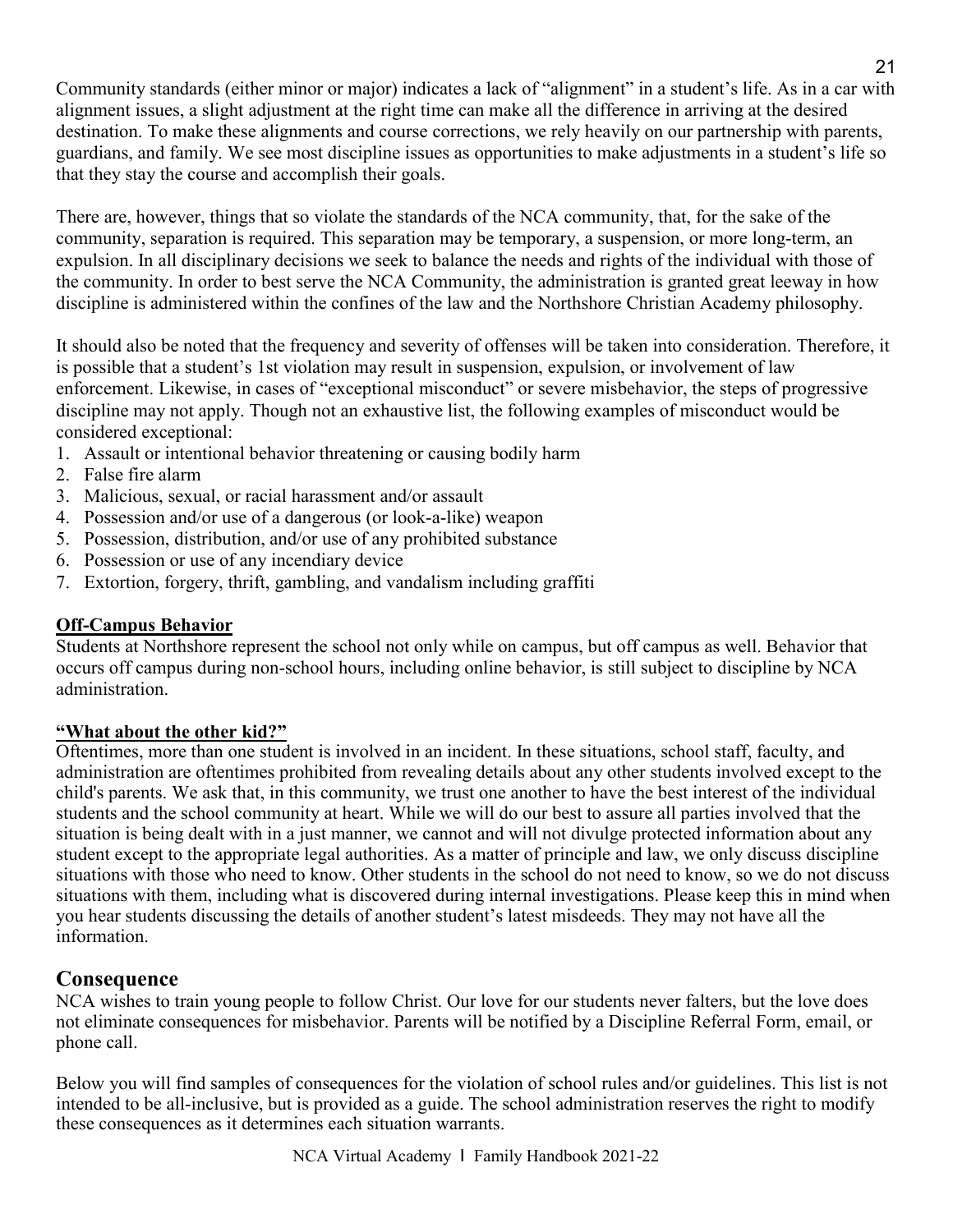#### **Classroom/Teacher Level Interventions**

Because most minor violations of NCA Behavior policies occur in the classroom, our teachers are often the first level in discipline. Some consequences students can expect at this level of discipline:

- **Parent Teacher Contact:** Teacher sends email, leaves phone message, or sends a note home.
- **Conference:** Meeting to discuss behavior. May be formal or informal. May be in-person or via telephone or email. Includes any of the following: Teacher/Student, Teacher/Parent, Teacher/Student/Parent, Teacher/Virtual Academy Director, Teacher/Teacher, Teacher/Lead Teacher or any combination of the above mentioned.
- **Contract with Student/Parent:** Statement is written, listing steps to be taken to improve behavior. The statement also describes the support to be provided by school staff and/or parent/guardian, as well as the date when results of the contract will be reviewed.
- **Student action plan:** Student writes about his or her behavior, causes and identifies possible alternatives.
- **Referral to Administration**

#### **Administrative Level Interventions**

If the administration determines that a student's behavior demonstrates a lack of respect for persons or property, disrupts the teaching and learning in the classroom or violates discipline code, the student will be disciplined. Student behavior is expected to positively reflect the mission and expectations of NCA, both in and out of school. We have not attempted to list every behavior and consequence, but instead have provided guidelines for appropriate discipline. As mentioned previously, there are certain behaviors and activities that pose such a level or disruption to learning, and/or danger to self and/or others that immediate action at higher levels of intervention is required by school guidelines. Examples include: violence or threat of violence, harassment/bullying, drug or alcohol use, weapons, etc.

Possible Administrative Level Interventions:

- **Student Conference-** Often, the first step in the NCA discipline process is a conference with a student. Often informal, administrative staff will discuss the situation with the student, discuss possible consequences for continued behavior, attempt to determine causes of unwanted behavior, and explore healthy, wise alternatives to the unwanted behavior.
- **Zoom Detentions-** Students may be issued a Zoom detention by the administration. Detention supersedes ALL OTHER SCHOOL ACTIVITIES. Any potential conflicts e.g. medical appointments, work, etc. must be worked out by the student and family to serve detention on the Wednesday following the receipt of the detention. Detention will be 3pm to 4pm via Zoom. Students late to the Zoom detention will not be allowed to serve their detention that day.
- **Suspension** is the removal of a student from ongoing instruction. An administrator may suspend a student for up to 10 days. A conference must be held with an administrator before a student may be readmitted to school. A suspension becomes part of a student's discipline file.
	- Suspended students may complete school assignments while on suspension. These assignments must be turned in the day the student returns to school whether the class meets that day or not.
	- During out-of-school suspension, students may not come to school, may not attend, and may not participate in any school-related activities.
	- Students will be required to complete an out of school behavior assignment.
- **Administrative Behavior Contracts-** The purpose of an Administrative Behavior Contract is to provide a student who has violated the standards of the school community with a more structured and monitored behavioral experience for a season until full restoration to the school community can be achieved. An Administrative Behavior Contract formally defines the expected behavior of a student across campus, in all classes, and includes "free time" such as breaks and lunch and sometimes may include off-campus behavior. Generally, the term of an Administrative Behavior Contract will be anywhere from four weeks to one semester but may be enforced for a longer period of time as well.
- Law Enforcement Intervention-NCA will involve Law Enforcement as necessary when it is perceived a law may have been violated.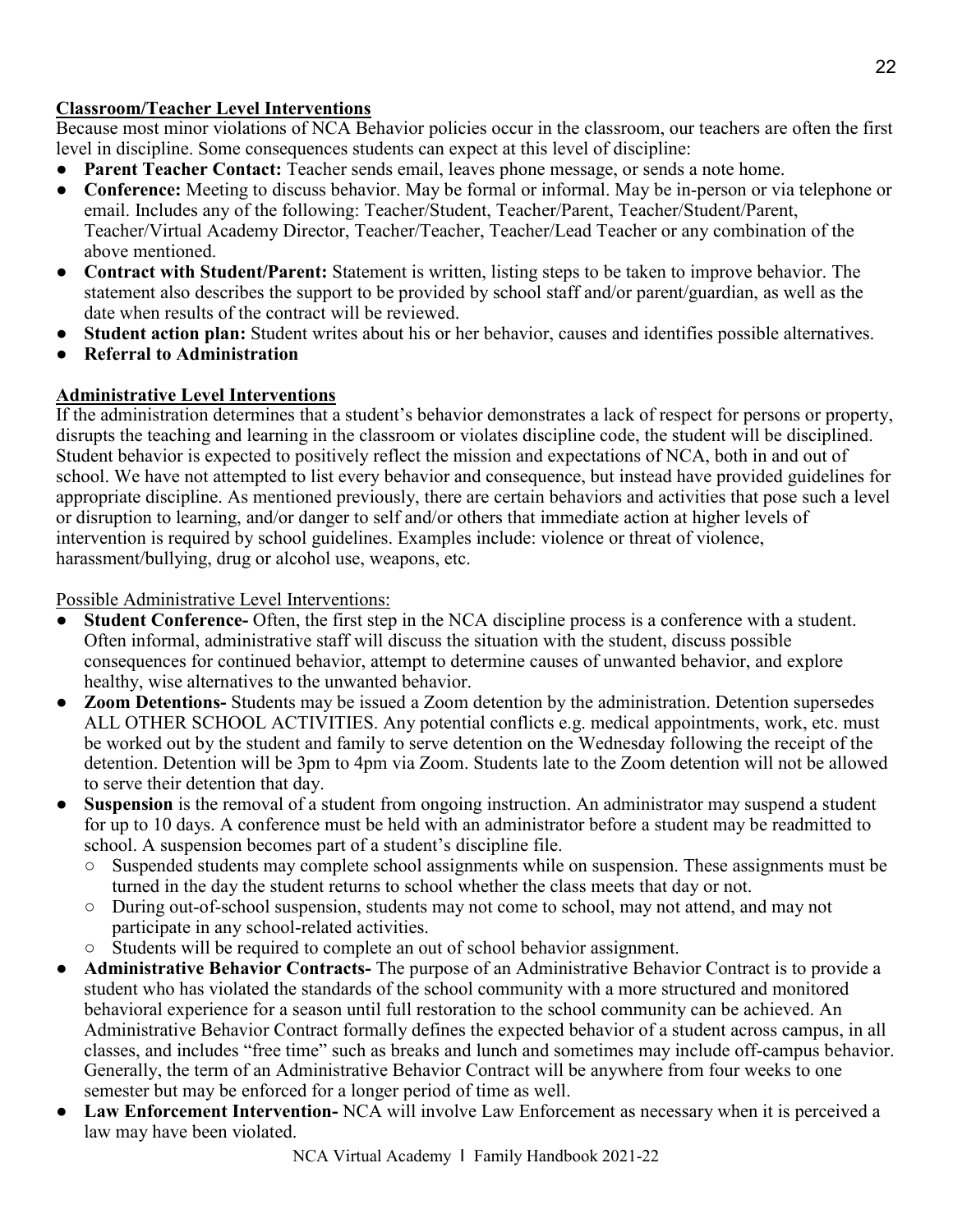## **NCA Technology and Digital Citizenship Policies and Regulations**

As new technologies continue to change the world in which we live, they also provide many new and positive educational benefits for classroom instruction. Northshore Christian Academy commits to providing learning opportunities through technology, it is critical that parents and students are familiar with the responsibilities of being digitally connected citizens. Parents must be aware of the impacts of student participation in the digital world so that they can recognize "teachable moments" that arise as students explore, learn, and create in an online environment. Students must become aware of the benefits and risks that are associated with digital interactions and that ultimately they themselves must be able to make responsible choices and decisions as they navigate and interact within the digital world. NCA students are expected to become responsible digital citizens in a 21st Century learning environment.

#### **Guiding Principle:**

Students have an active role and responsibility to ensure they are engaging in the appropriate use of technology (digital citizenship) within our school community, to ensure they are:

- Engaging in quality learning and
- Considerate of the physical and mental well-being of each student.

## **Definitions:**

- **Digital Citizen-** a digital citizen is an individual who interacts with other individuals using digital tools and resources, such as computers of varying types and the internet ,as a means to connect to other people and interact with them using a variety of means such as email, blogs, websites, and various social media. The digital citizen is aware of and practices proper behaviors and socially accepted conventions in these online interactions. A digital citizen is a person who has developed the skills and habits that promote positive interactions with others in the digital world.
- **Technology-** means a privately owned wireless and/or portable electronic handheld equipment that includes, but is not limited to, existing and emerging mobile communication systems and smart technologies, portable internet devices, Personal Digital Assistants (PDAs), handheld entertainment systems or portable information technology systems that can be used for word processing, wireless Internet access, image capture/recording, sound recording and information transmitting/receiving/storing, etc.

#### **General Policies:**

- The purpose of a NCA user account is to access the NCA network and facilitate creativity and innovation. We use this network to support communication and collaboration. We use technology to extend research and information fluency, to collect and analyze data, and to solve problems.
- Access is a privilege, not a right. Access entails responsibility, and inappropriate use may result in cancellation of those privileges.
- NCA user accounts are owned by Northshore Christian Academy; consequently, they are subject to the Open Records Act. All digital files associated with user accounts may be retrieved by NCA staff at any time without prior notice and without the permission of any user. NCA reserves the right to monitor all accounts in order to maintain system integrity and to ensure responsible use.
- Students should have no expectation of personal privacy in any matters stored in, created, received, or sent through the NCA computer network. These are subject to review by NCA at any time, with or without notice, with or without cause and without the permission of any student or parent/guardian.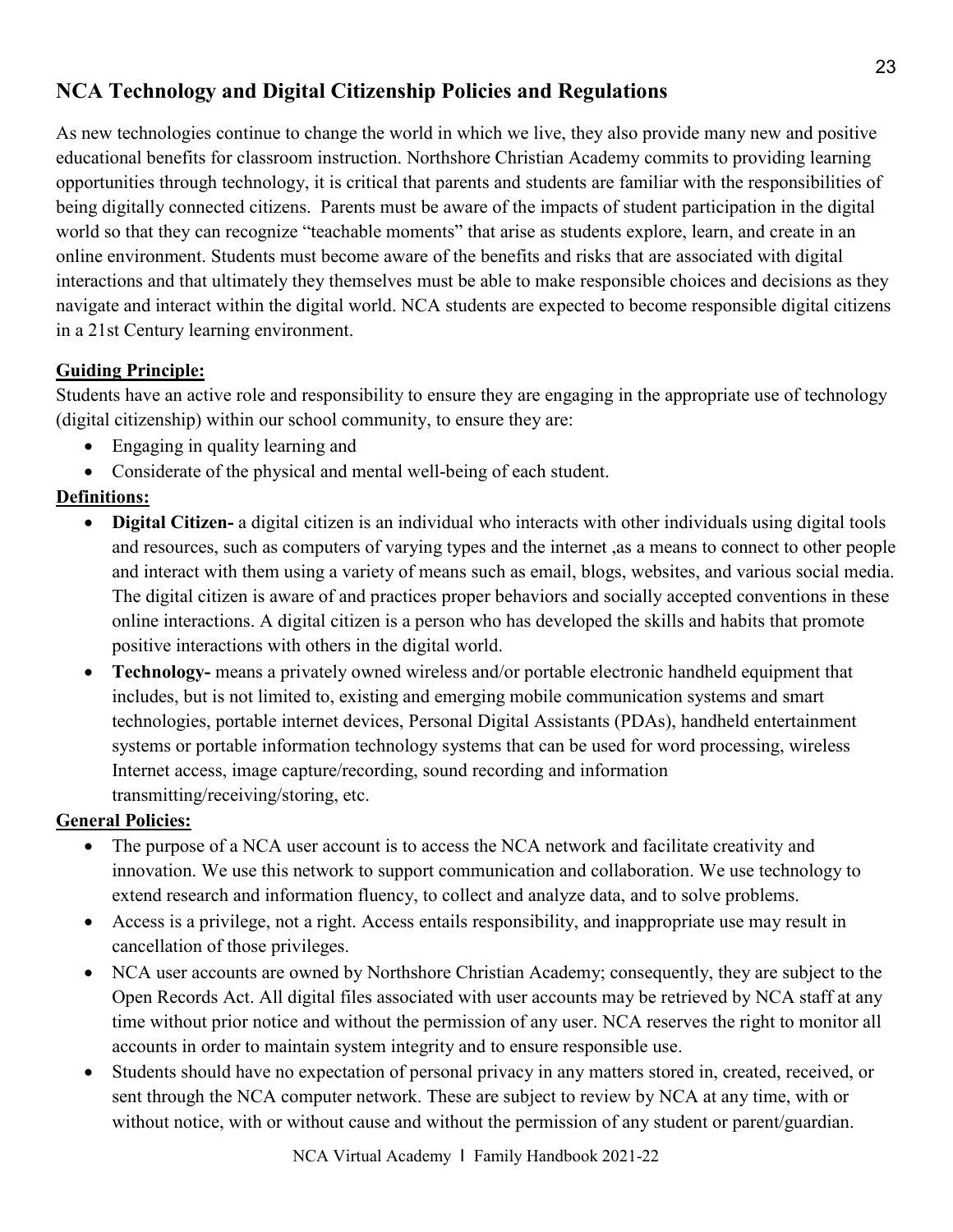- A content filtering solution is in place in order to prevent access to certain sites that may contain inappropriate material, including pornography, weapons, illegal drugs, gambling, and any other topics deemed to be of non-educational value by NCA. NCA is not responsible for the content accessed by users who connect via their own data service (cellphones, air-cards, etc.).
- *Internet* Only the internet provided by the school may be accessed while on campus. Personal internet connective devices, such as but not limited to cell phones / cell network adapters, are not permitted to be used to access outside internet sources at any time.
- *Security and Damages* Responsibility to keep the device secure rests with the individual owner. Northshore Christian Academy, nor its staff or employees, is not liable for any device stolen or damaged on campus. If a device is stolen or damaged, it will be handled through the administrative office similar to other personal artifacts that are impacted in similar situations. It is recommended that skins (decals) and other custom touches are used to physically identify your device from others. Additionally, protective cases for technology are encouraged.
- *Google Apps and Other Third Party Accounts* In accordance with our school mission, goals and our vision for technology our students may require accounts in third party systems. Many of these accounts will be used at school for school related projects but may also be accessed outside of school with their parents' permission. The use of these accounts will help our students to master effective and proper online communications as required in Technology Applications Standards.
- *Government Laws-*Technology is to be utilized in conformity with laws of the United States and the State of Washington. Violations include, but are not limited to, the following:
	- o Criminal Acts These include, but are not limited to: unauthorized tampering, cyber-stalking, vandalism, harassing email, child pornography, and cyber-bullying.
	- o Libel Laws You may not publicly defame people through published material.
	- o Copyright Violations Copying, selling or distributing copyrighted material without the express written permission of the author or publisher (users should assume that all materials available on the Internet are protected by copyright), and/or engaging in plagiarism.

#### **Student Digital Citizenship Agreements:**

The use of technology to provide educational material is not a necessity but a privilege. A student does not have the right to use his or her tablet, laptop, cell phone or other electronic device while at school. When abused, privileges will be taken away. When respected, they will benefit the learning environment as a whole. Students and parents/guardians must adhere to the Digital Citizenship agreement, Student Code of Conduct, as well as all Board policies, particularly Internet Acceptable Use and Internet Safety. Additionally, technology:

- Must be in silent mode while on school campuses.
- May not be used to cheat on assignments or tests.
- May only be used to access files on computer or internet sites which are relevant to the classroom curriculum.

## **Consequences: Remedial and Disciplinary Action:**

Individuals who do not comply with this Policy will be subject to appropriate consequences consistent with the school Code of Conduct and behavior intervention policy. Consequences *may* include, but are not limited to, the following, either singularly or in combination depending on the individual circumstances:

- limitations being placed on access privileges to technology resources
- suspension of access privileges to technology resources
- revocation of access privileges to technology resources
- appropriate disciplinary measures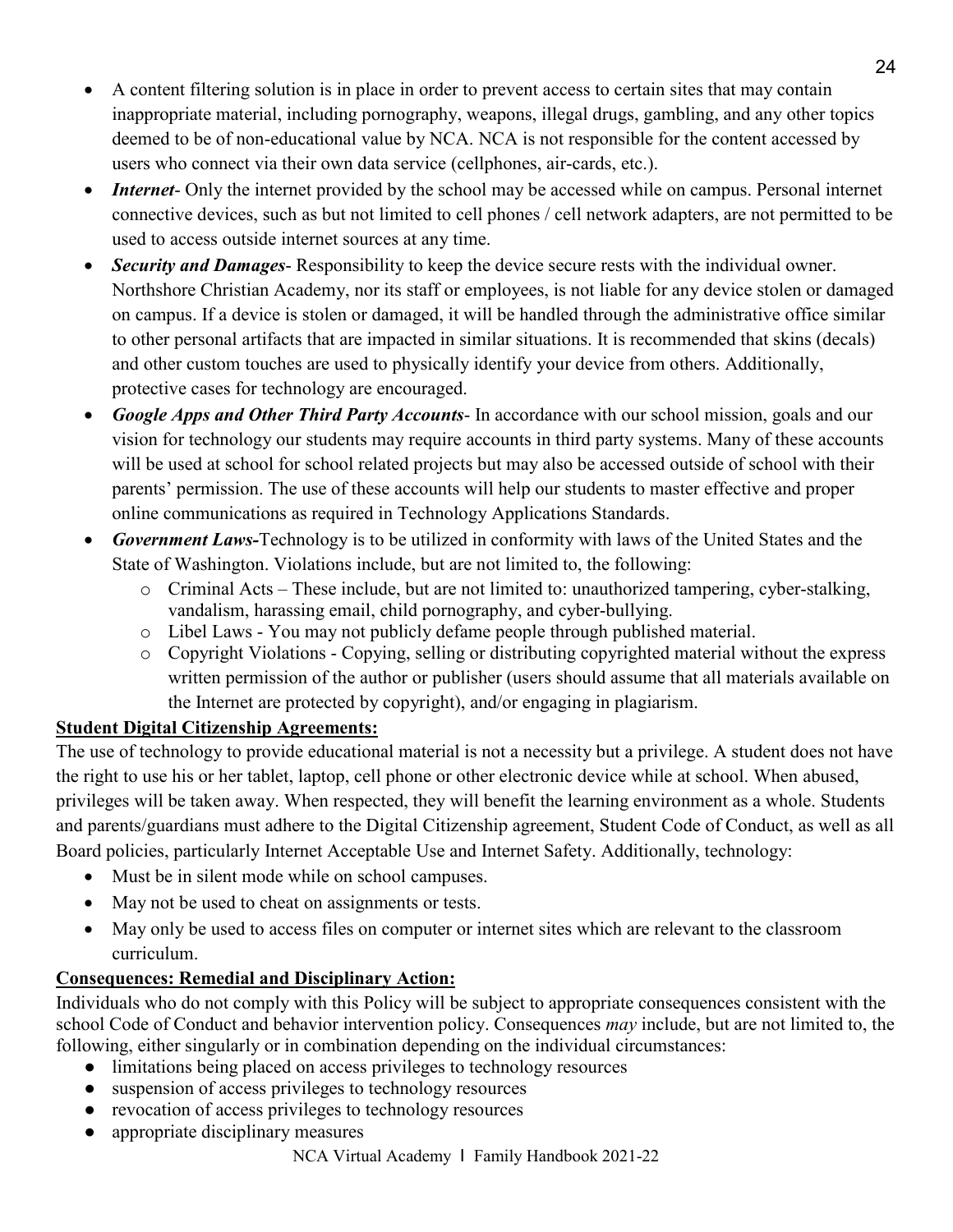• legal action and prosecution by the relevant authorities

#### **Personal Technology Devices**

Students may not use their personal devices in a manner that poses a threat to academic integrity, disrupts the educational learning environment, harasses, bullies, or threatens other students or contradicts the biblical standards outlined in Scripture. Students may not send, share, view or possess pictures, text messages, e-mails, or other material of a sexually explicit nature on a cell phone or other electronic device, while the student is on or off school grounds.

#### **Student Dignity Policies**

#### **Harassment**

Northshore Christian Academy is committed to maintaining an educational community in which all individuals treat each other with dignity and respect, and which is free from all forms of intimidation, exploitation, bullying, and harassment, including sexual harassment. Sexual harassment between any persons, including students, employees, parents or campus visitors, on or off campus, via social media, electronically, digitally or at any NCA sponsored event is prohibited. Violators of this policy will be subject to discipline, up to and including termination or expulsion. Inappropriate conduct is unacceptable whether intentional or unintentional. Any person who believes he/she has been subjected to harassment should report it immediately to an appropriate faculty member, staff, or administrator. Students may report to a teacher, administrator, staff or counselor. Each report will be given serious consideration and investigated appropriately. Verbal harassment includes offensive comments, jokes or slurs, graphic verbal comments about an individual's body, and graphic verbal comments of a sexual or racist nature. Visual harassment includes the creation of and/or displaying of offensive posters, cards, cartoons, graffiti, drawings, objects, or gestures. Physical harassment includes unwelcome or offensive touching or impeding or blocking of movement. In Washington, it is a crime to possess, produce or distribute "obscene matter" depicting persons younger than 18 years old. This would be a violation of PC 311, the state's pornography law. Any student possessing, producing, or distributing any obscene matter, including but not limited to nude pictures of a minor, may face criminal charges and / or expulsion from Northshore Christian Academy.

#### **Bullying**

Northshore Christian Academy uses the following definition: Repeated actions or threats of action directed toward a person by one or more people who have (or are perceived to have) more power or status than their target in order to cause fear, distress or harm. Bullying can be physical, verbal, psychological or any combination of these three. Bullying behaviors can include name-calling, obscene gesturing, malicious teasing, rumors, slander, social exclusion, damaging a person's belongings, threats and physical violence. Students who feel that they have been subjected to conduct of a harassing nature are to immediately report the matter by the online reporting form. All complaints will be immediately investigated. Every effort will be made to protect the privacy of the parties involved in any complaint. However, the school reserves the right to fully investigate every complaint, and to notify a student's parent/guardian and appropriate civil authorities as the circumstances warrant. Any student who aids or abets, as defined in Section 31 of the Penal Code, the infliction or attempted infliction of physical injury to another person may be subject to further disciplinary action.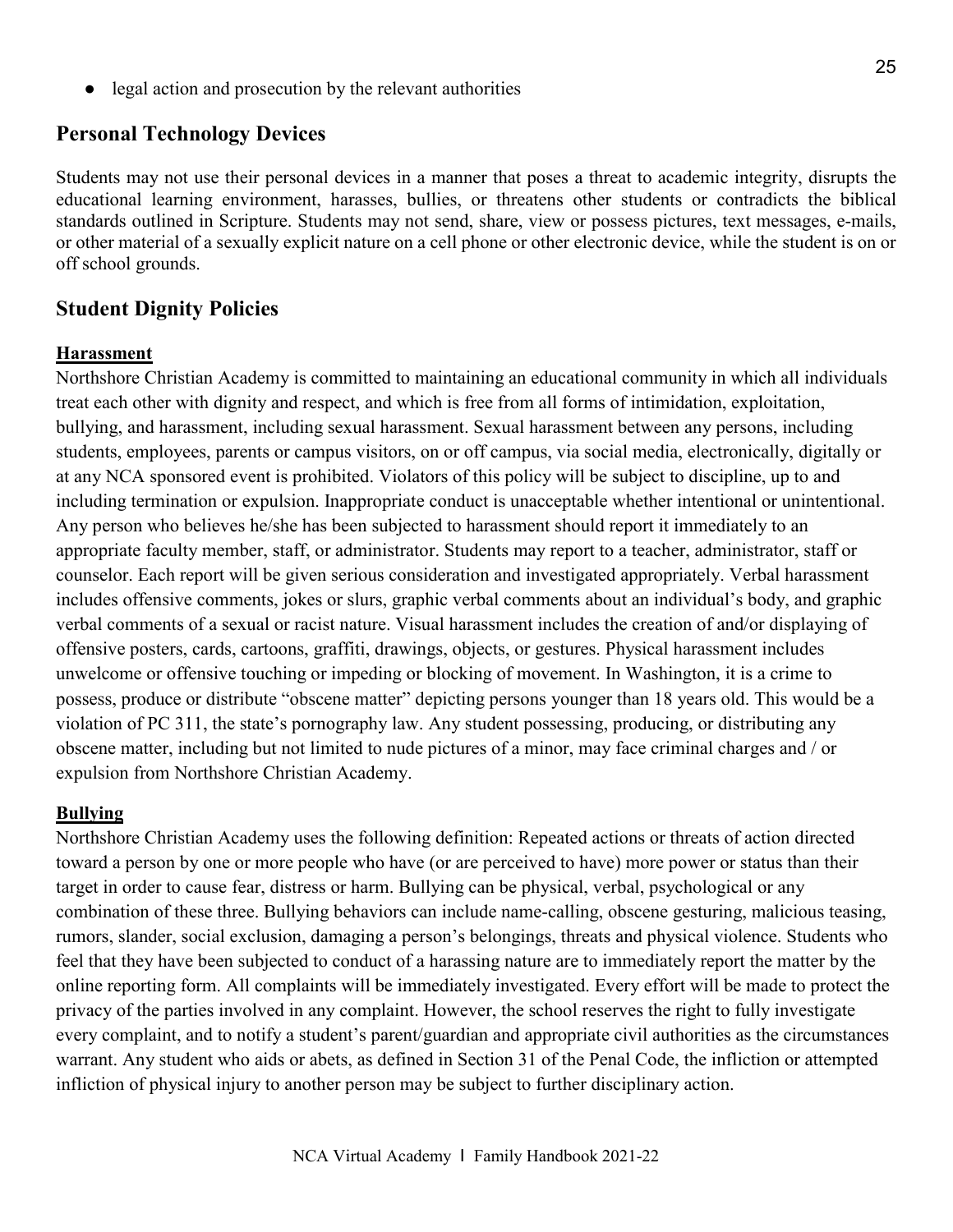#### **Hazing and Initiation**

No student or other person in attendance at any event or activity associated with Northshore Christian Academy shall conspire to engage in hazing or participate in hazing of any fellow student or person attending or associated with the school. Hazing and initiation includes any method of initiating or reinitiating into a student organization, or any pastime or amusement engaged in with respect to such an organization, which causes or is likely to cause bodily danger, physical harm, or personal degradation or disgrace resulting in physical or mental harm. Hazing and initiation does not include customary athletic events or similar contests or competitions approved by the school administration. Any infraction will result in consequences that will be appropriate and consistent with school policy as determined by the administration. Any student who aids or abets, as defined in Section 31 of the Penal Code, the infliction or attempted infliction of physical injury to another person may be subject to disciplinary action.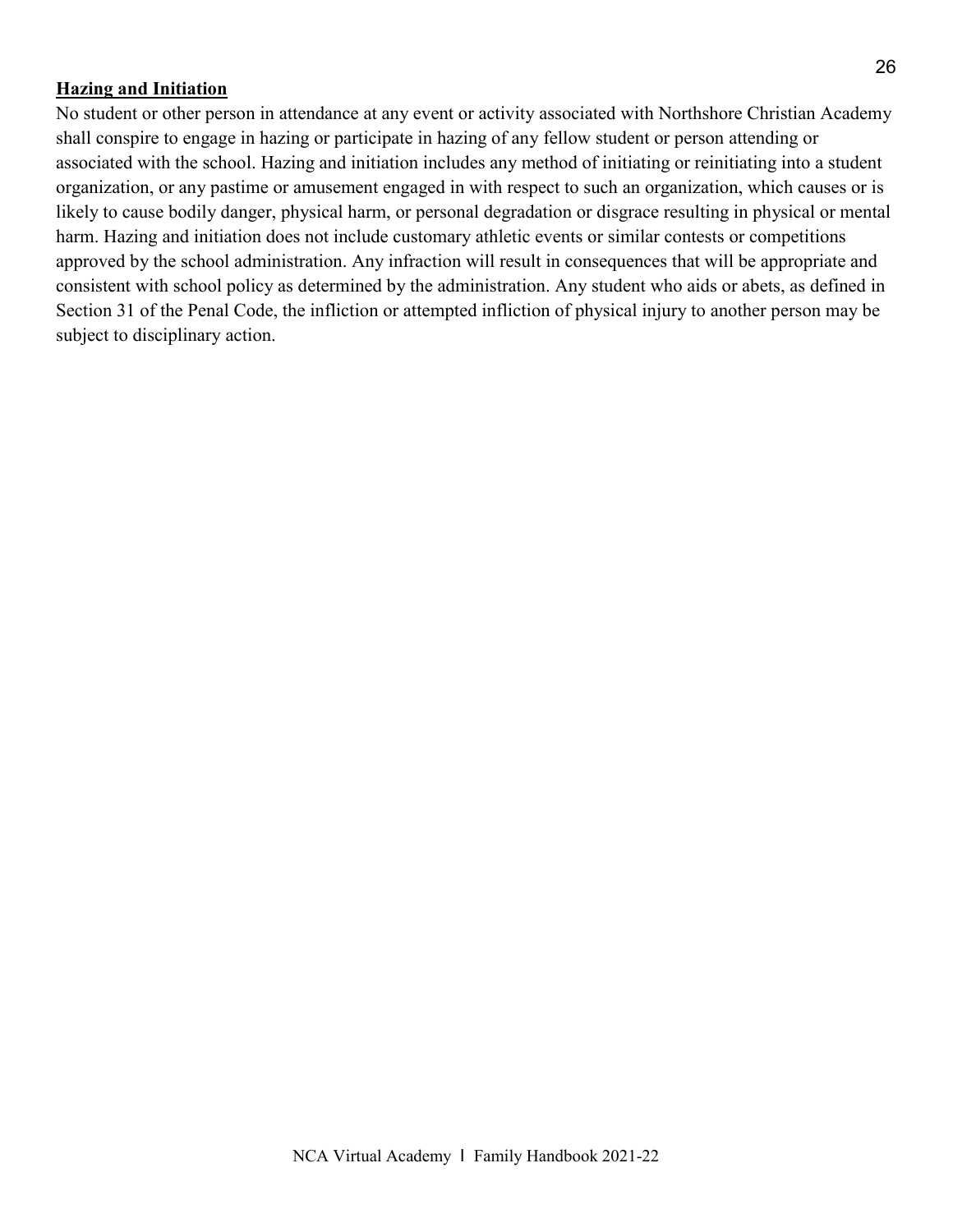## **Dress and Appearance**

Appropriate dress for Virtual Academy should be conducive to a positive, productive learning atmosphere. We expect clothing to be attractive, neat, modest, and without extremes. Parental involvement is extremely important, and parents must carefully monitor what their children wear. When attending an on-campus elective, students must abide by the NCA dress code. For more information regarding dress code requirements, see below.

## **Dress Code Zoom Online Classroom (At Home Learning)**

School appropriate dress is required during video conference participation at all times. Wear clothes that reflect Northshore Christian Academy's standards for free dress code

## **NCA Uniforms (On Campus Electives/Activities)**

#### **Girls Uniform Dress Codes**

Chapel Uniform: Chapel uniforms must be worn on chapel day. May also be worn as everyday choice.

- Blue, red, or white polo shirt. Optional Shirt from approved vendors. White solid cami must be worn under chapel shirts. Optional scarves for 8th grade girls only.
- Optional NCA cardigan, or vest with NCA initials. (Colors: navy blue or red) (only from Dennis Uniform or Tommy Hilfiger)
- Tan-khaki or navy blue pants (no shorts). Pants and shirts must be ironed.
- Skirts are optional and must be purchased from approved vendors: Tommy Hilfiger or Dennis Uniform.
- All NCA approved sweatshirts may be worn in chapel.

PE Uniform: All PE Uniforms are available for purchase through Creative Logo Solutions

- PE t-shirts with NCA logo
- Sweatpants, warm-up pants, or athletic shorts. (All pants/shorts may have thin, white, vertical stripes on left/right side of pants. No letters or numbers on pants. 1-inch manufacturer's name/emblem OK). (Color: Navy Blue)
- Optional sweatshirt with NCA logo. \*If name is put on the back, it must only be the student's legal name
- Athletic shoes and socks must be worn on PE days.
- Regular everyday uniform attire may also be worn on PE days. Athletic shoes and socks are required.
- Official NCA athletics/activities sweatpants or t-shirt may be worn on PE days only. (NO Yoga Pants) Everyday Uniform Choices:
- Pants, skirts, capris, or hemmed walking shorts (Colors: tan/khaki or navy blue)
- Solid white collared dress blouse
- Polo shirt or turtleneck (Colors: navy blue, red, or white)
- NCA cardigan/vest with NCA initials (Colors: navy blue or red)
- PE sweatshirt with NCA logo (only available from Creative Logo Solutions).

Dress Up Days: K-5 and Middle School students have their own dress up days. They may not coincide with each other.

Free Dress Day: Second Friday of each month. Jeans without holes are permissible. NO YOGA PANTS Walk-a-Thon Shirt Day: Every Friday of each month. WAT shirt must be worn as your top shirt and must be from the most recent WAT. Jeans only or NCA approved uniform pants only on WAT shirt day. WAT shirts must not be covered. No yoga pants.

Activity shirts: dates are posted on school board.

Please see Uniform Handbook for further details.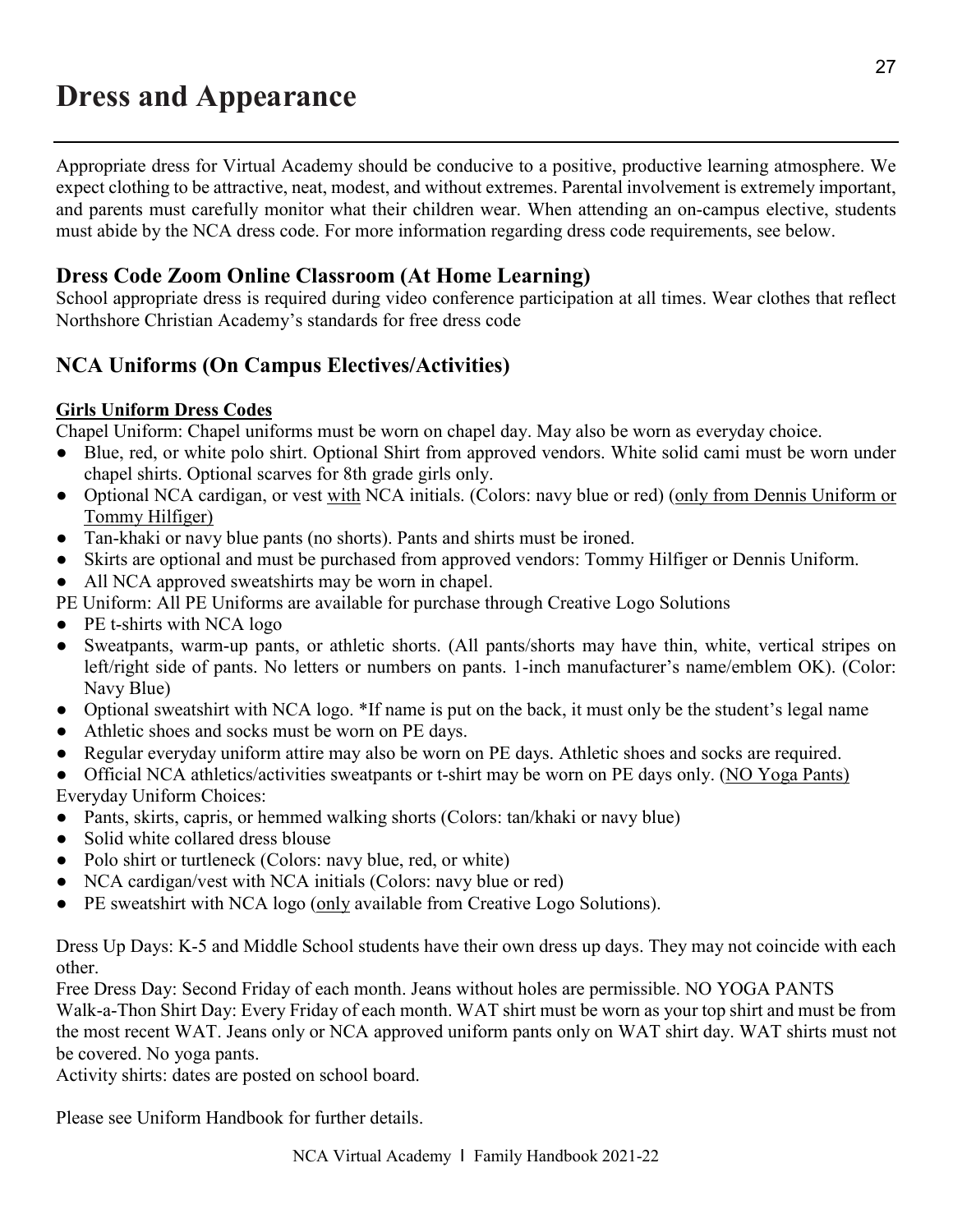#### **Boys Uniform Dress Code**

Chapel Uniform: Chapel Uniform must be worn on chapel day. May also be worn as everyday choice.

- Blue, red, or white polo shirt. Optional Shirt from approved vendors. T-shirts worn under chapel shirts must be white with no logos, pictures, or words. Optional ties for 8th grade boys only with white dress shirt.
- Optional NCA cardigan, or vest with NCA initials. (Colors: navy blue or red) (only from Dennis Uniform or Tommy Hilfiger)
- Tan-khaki or navy blue pants (no shorts). Pants and shirts must be ironed.
- All NCA approved sweatshirts may be worn in chapel.
- PE Uniform: All PE Uniforms are available for purchase through Creative Logo Solutions
- PE t-shirts with NCA logo
- Sweatpants, warm-up pants, or athletic shorts. (All pants/shorts may have thin, white, vertical stripes on left/right side of pants. No letters or numbers on pants. 1-inch manufacturer's name/emblem OK). (Color: Navy Blue)
- Optional sweatshirt with NCA logo. \*If name is put on the back, it must only be the student's legal name
- Athletic shoes and socks must be worn on PE days.
- Regular everyday uniform attire may also be worn on PE days. Athletic shoes and socks are required.
- Official NCA athletics/activities sweatpants or t-shirt may be worn on PE days only. (NO Yoga Pants) Everyday Uniform Choices:
- Pants or hemmed walking shorts (Colors: tan/khaki or navy blue)
- Polo shirt (Colors: navy blue, red, or white)
- NCA cardigan/vest with NCA initials or NCA Fleece front zipper vest with NCA logo (Colors: navy blue or red)
- PE sweatshirt with NCA logo (only available from Creative Logo Solutions).

Dress Up Days: K-5 and Middle School students have their own dress up days. They may not coincide with each other.

Free Dress Day: Second Friday of each month. Jeans without holes are permissible. NO YOGA PANTS Walk-a-Thon Shirt Day: Every Friday of each month. WAT shirt must be worn as your top shirt and must be from the most recent WAT. Jeans only or NCA approved uniform pants only on WAT shirt day. WAT shirts must not be covered. No yoga pants.

Activity shirts: dates are posted on school board.

Please see Uniform Handbook for further details.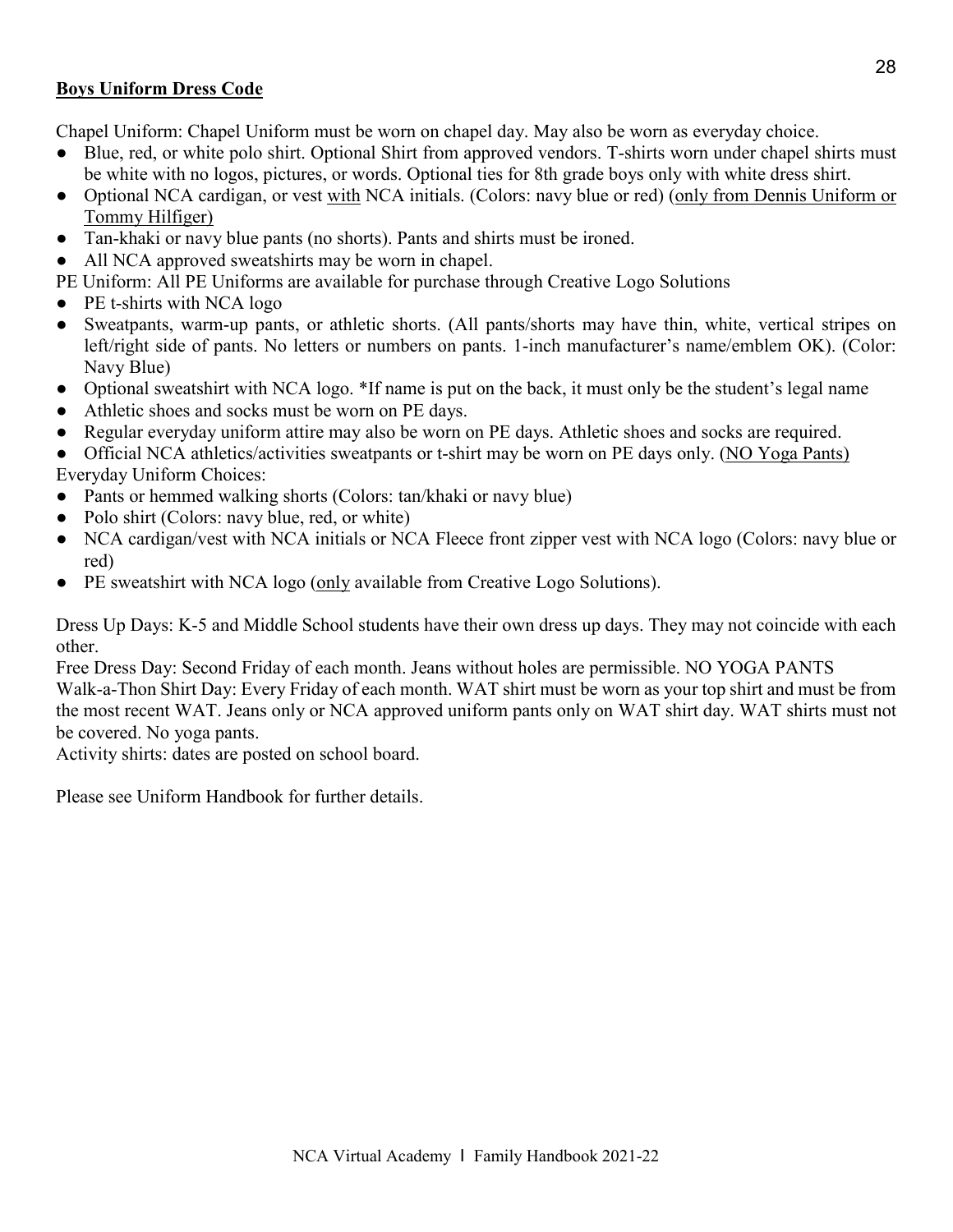- **Virtual Academy Meet & Greet-** This social event takes place on-campus the Thursday before the first day of school. This is a time for parents and students to meet their teachers and the Virtual Academy staff in-person before the school year starts.
- **Virtual Academy Orientation-** Orientation takes place on the first day of school. Parents will attend the morning orientation session led by the Virtual Academy Director. Students will attend an afternoon orientation session with their teacher. No homework will be due in *Ignitia*.
- **Bible Classes-** The study of the Bible is a vital element of the life of a Christian; therefore, *the Bible is the core component to teaching every truth and is the avenue to gaining wisdom and understanding in all other Academy facets*. Bible classes are key to training a student in the way he/she should go and are required courses at NCA.
- **NCA Chapel-** A regular part of the schedule is the weekly chapel program. It is an integral part of fulfilling our mission. Students in all grades are required to attend chapel. Virtual families are welcomed on campus to attend chapel on Wednesdays. A space will be available for Virtual families in the auditorium. A live stream will also be available for students unable to come to campus. The chapel program generally consists of prayer, worship, and a speaker. The speakers range from pastors and teachers to parents, missionaries, and youth leaders.
- **Student Service Projects-** Each year the student body participates in community wide and world-wide service projects. Through the yearly service projects and outreach opportunities, students learn that they can make a significant impact in the world.
- **Social and Emotional Educational Program-** A developmentally appropriate training program, teaching social and emotional skills within a biblical perspective, is covered in each grade level on a monthly basis. Conflict resolution skills, bully prevention education, friendship skills, safety training, and developing a healthy self-confidence are all taught by our counselors and teachers.
- **Auction-** The annual auction is our school's primary fundraiser. Everyone's support is needed to make this event a success.
- **Speech Meet-** Students each year select and memorize a speech that is presented to their teacher. Students are able to determine if they would like to participate in front of a panel of judges. If selected, they will present in their grade-level chapel.
- **Math Olympics-** Teachers will be given materials to assess their students in math to see which ones qualify for the Math Olympics. Qualifying students will compete against other math qualifiers from various ACSI schools.
- **Fall and Spring Concerts-** 5th-8th grade students who have chosen their electives in Choir, Band or Orchestra, have the opportunity to perform in our Fall and Spring concerts. Check the calendars for upcoming dates.
- **Walk-a-thon-** Students participate each year in our Walk-a-thon tradition which successfully raises funds for this school year's special projects. Walk-a-thon is held normally the last week of June.
- **School Pictures-** School Pictures are taken by Dorian Studio on-campus during the Virtual Academy Meet & Greet. A later date will be available for picture retakes. If you are out-of-state or unable to attend either picture day, please reach out to the Virtual Academy administration for more options.
- **Field Trips-** Students have the opportunity to participate in grade level field trips that are hosted by the traditional academy.
- **Lion's Club Enrichment Classes and Music Lessons-** Lion's Club Enrichment program offers after school enrichment classes (such as chess, foreign language, sports & fitness, art, STEM, and more) and music lessons for an additional fee during the school year and summer. For more information, please visit the school's website: [https://nca.school/schools/nsae/.](https://nca.school/schools/nsae/)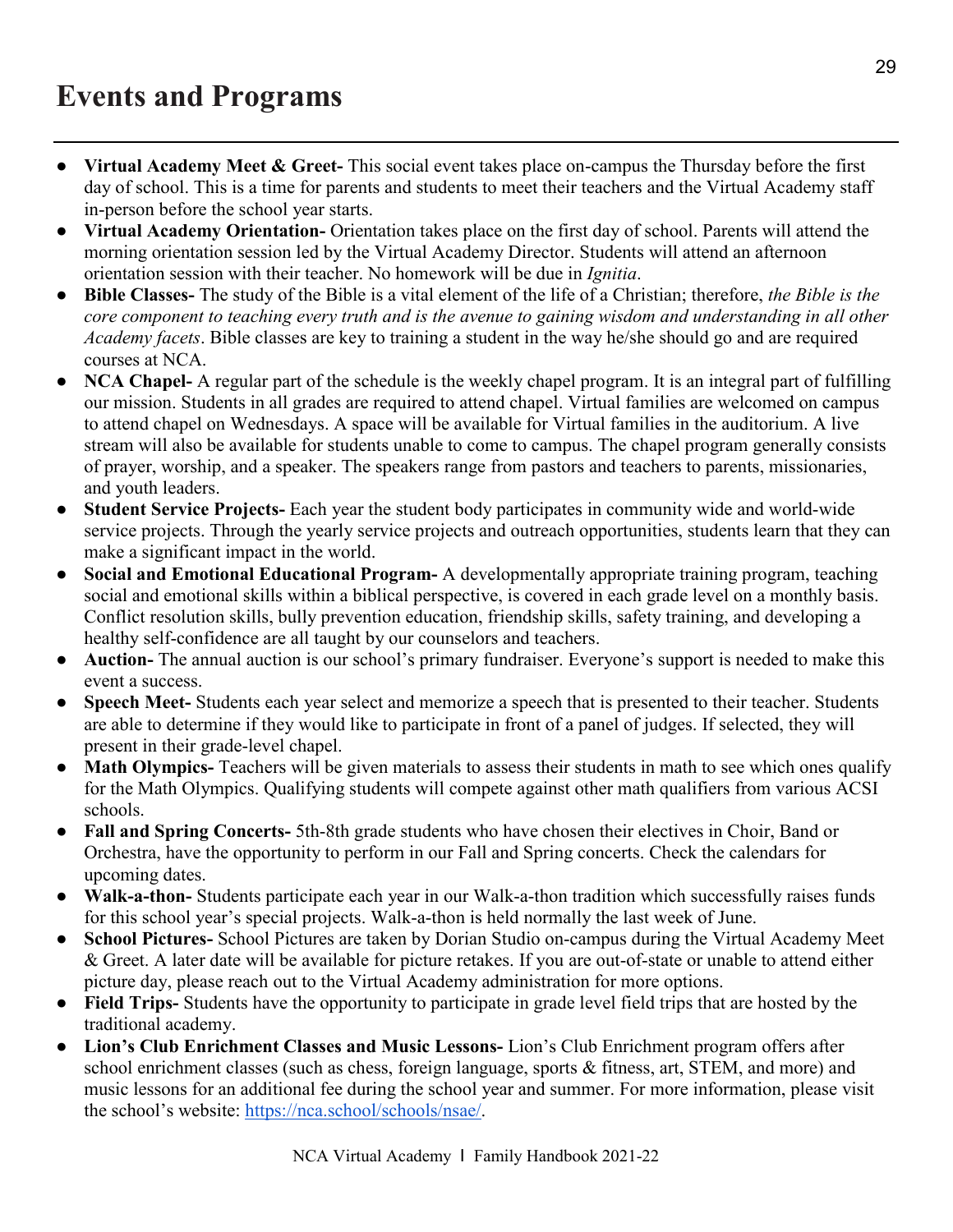- **3rd & 4th Enrichment Opportunities for Virtual Students-** Virtual 3rd-4th grade will be given vouchers for Lion's Club Enrichment classes in lieu of electives or specialist classes.
- **5th Grade & Middle School Electives-** 5th-8th grade students may take one on-campus elective per semester. For a Virtual Academy 5th-8th grade elective form, please contact the Virtual Academy Administrative Assistant.
- **Robotics & Jr. Robotics-** Northshore Christian Academy has a thriving robotics program: 3 award winning middle school Robotics teams and 3 Junior Robotics teams. Our teams compete via the First Lego League and Jr. First Lego League. Each team has two coaches guiding the students through the process of Core Values development as a team, project selection and presentation, and designing, building and programming an EV3 robot. Students work with professionals in the field of study for that year to learn more about current solutions. Teams also give back to the community in various ways. Students in grades second through fourth can apply to participate in Junior Robotics. Our teams meet once a week after school to work on core values, projects, and programming.
- **Sports Teams and Intramural Sports**
- **Zero Hour Music Groups-** In order to participate, students need to complete an audition and any prerequisites required. Please contact the director of the music group for more information.
- **Middle School Retreats-** Middle school students will participate in a fall retreat for the purpose of relationship building with their teachers and each other.
- **Middle School Concerts-** Grades 6-8 performing (Nov./May etc.)
- **Middle School Musical-** Every year middle school students perform a fabulous musical. In past years they have performed junior versions of Broadway Musicals, such as *The Music Man*, *The Sound of Music*, *Annie*, *Seussical*, *Fiddler on the Roof*, *Alice in Wonderland*, *Aladdin*, *Beauty and the Beast*, and *Lion King*. Auditions will be held in November. Most practices will be after school.
- **Middle School Spring Social-** This event is meant to be just for the students and chaperones. A committee of teachers and parents helps chaperone the event.
- **8th Grade Commissioning Breakfast-** Words of encouragement from former students and a guest speaker will follow a continental breakfast provided by NCA. A prayer of dedication and commitment will conclude the event and the year for 8th graders.
- **8th Grade Graduation-** Rehearsal will follow immediately after the Commissioning Breakfast. Eighth Grade graduation occurs in the evening in the auditorium. Eighth grade teachers participate in the ceremony.

If your student would like to participate in any on-campus activities not listed here, please contact the Virtual Academy Assistant for more information.

## **Thrive Tutoring Program**

Thrive program provides education and guidance to help students through developmental milestones and unexpected challenges through childhood.

Specialized Tutoring (Fee-Based)

- Offers general academic tutoring and homework support by trained educators.
- Provides one-on-one specialized instruction for reading, writing, spelling, or math.
- Provides close accountability and a high level of learning support.
- Establishes specific learning goals for identified areas of growth.
- Uses multi-sensory teaching and learning strategies.
- Supports individual-based accommodations for learning differences.

Lion's Club Enrichment Program (Fee-Based)

- Provides a wide variety of educational after school enrichment classes for students.
- Offers music lessons taught by trained musicians as well as enrichment tutoring on a case by case basis.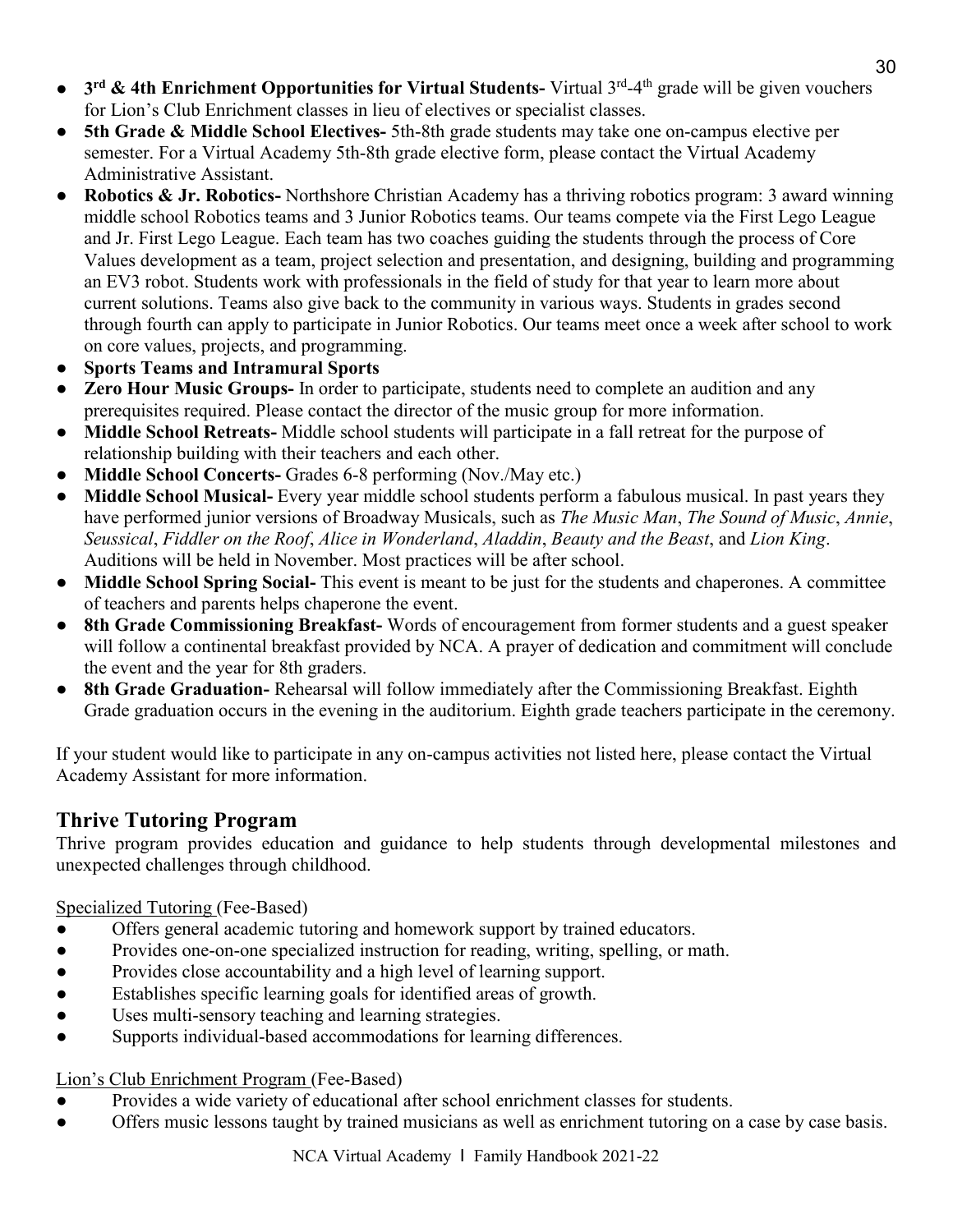## **Athletics**

- Sixth through Eighth grade will play in the Cascade league of the Washington Interscholastic Athletic Association. Tryouts may be necessary. Our students will compete against seventh and eighth graders from other schools, Christian and public. Sizes of teams may be limited.
- Boys' and Girls' Cross-Country (September October)
- Girls' Volleyball (September October)
- Boys' Soccer (September October)
- Girls' Soccer (October mid December)
- Boys' Basketball (October mid December)
- Girls' Basketball (February late March)
- Boys' and Girls' Track (April late May/early June) No team size limit

All transportation is provided by parents and/or the school shuttle. Team parents will help arrange carpools when possible.

Student athletes must have a sports physical to be eligible to participate in any NCA sport. The sports physical is valid for two years. The sports physical form is available on the website.

Field and court sports usually have competitions during the week.

## **Athletic Uniforms**

NCA Athletic Uniforms may be worn on Game Days. If games fall on a chapel day students may change after chapel into their game uniforms.

Soccer

- Regular uniform attire, jersey and shorts (no more than three inches above mid-knee)
- NCA Soccer T-shirt shirt, sweatshirt and sweatpants
- Volleyball
- School color warm-up pants and sweatshirt
- NCA Volleyball shirt, not uniform jersey or shorts, sweatpants

Basketball

- Jersey with white t-shirt underneath, uniform shorts (3" maximum length above mid-knee)
- Shooting shirt with NCA Athletic Department logo, NCA athletic wear sweatpants

Track

- School color warm-up pants and sweatshirt as well as shorts if they meet the length criteria
- NCA Track t-shirt, NCA athletic wear including sweatpants, sweatshirts
- A running jersey may only be worn if a t-shirt is worn underneath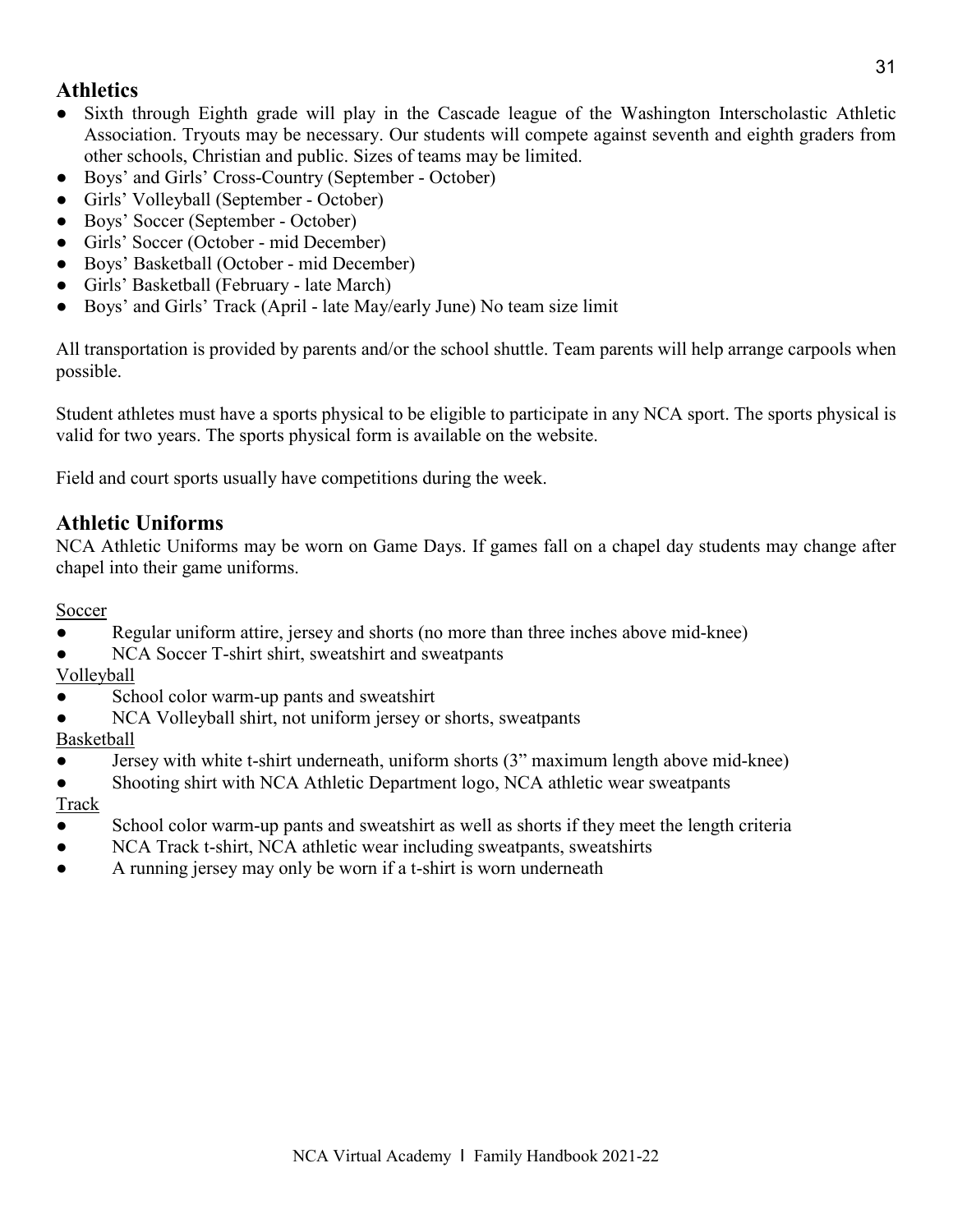## **General Information**

For more information regarding the Admissions, Fundraising & Gifting, Parent-Teacher Fellowship, Volunteering, Campus Expectations, Notice Regarding Rights of Parents, etc., please consult the NCA Handbook.

#### **Emergency Plans and School Security**

#### **School Security**

Our school safety team oversees all safety and emergency drills. It is imperative that all parents cooperate with our safety, security, and comprehensive crisis plan. Part of the building security includes over 30 cameras and corresponding monitors, a paging system, locked doors, daily staff security walks, and visitor screening during school hours of 8:30am-3:10pm. NCA is part of the "Rapid Responder" system to connect with all public safety departments.

**Visitor Policy (Due to COVID restrictions - no visitors on campus unless premade specific appointment.)** All visitors to the School, **including school parents,** are required to stop at the front desk and check into the electronic visitor system during school hours of 8:30am-3:00pm. A visitor badge must be worn at all times while in the school buildings. NCA does not allow visits by students not attending our school unless they are graduates or prospective students. NCA reserves the right to refuse to allow anyone on campus for whatever reason before, during and after school hours.

#### **Background Screening**

All persons who wish to volunteer are required to complete documentation for background screening. Volunteering is defined as spending time assisting in the classroom, during events, or on field trips in a capacity to interact with children or represent the school. Background checks are not required for parents who attend an individual event for purposes such as watching their child in a performance, attending a chapel service or award ceremony, or attending a classroom party. Visitors for such events must still sign in with the front desk and obtain a visitor's badge. Background screening forms are available in the School office and on the website. New families must complete background screening forms and provide copies of driver's licenses before the new school year begins. Volunteer drivers for field trips must additionally submit evidence of current auto insurance coverage no later than two weeks prior to the field trip.

#### **Campus Safety Rules**

Skateboards, roller skates, roller blades, shoes with wheels and scooters are not allowed on school or church grounds. **Pets of any kind are not allowed on our campus for any reason.** Due to Health Department regulations and for the safety and the health of our students and staff, pets may not be on school grounds outside of the owner's vehicle. Service Animals must be pre-approved by the Superintendent, Directors, or the Safety Coordinator.

#### **Child Abuse Reporting Policies**

Suspected child abuse must be reported to a Director or the Superintendent. As a mandated reporter, NCA is required to report suspected cases of child abuse. Together with the administration, a decision will be made as to who will make the report. There are four main types of child abuse: physical abuse, sexual abuse, emotional abuse, and neglect. Cases of suspected abuse are handled individually in accordance with the situation, governed by the directive of Washington State law, Revised Code of Washington, Ch. 26.44.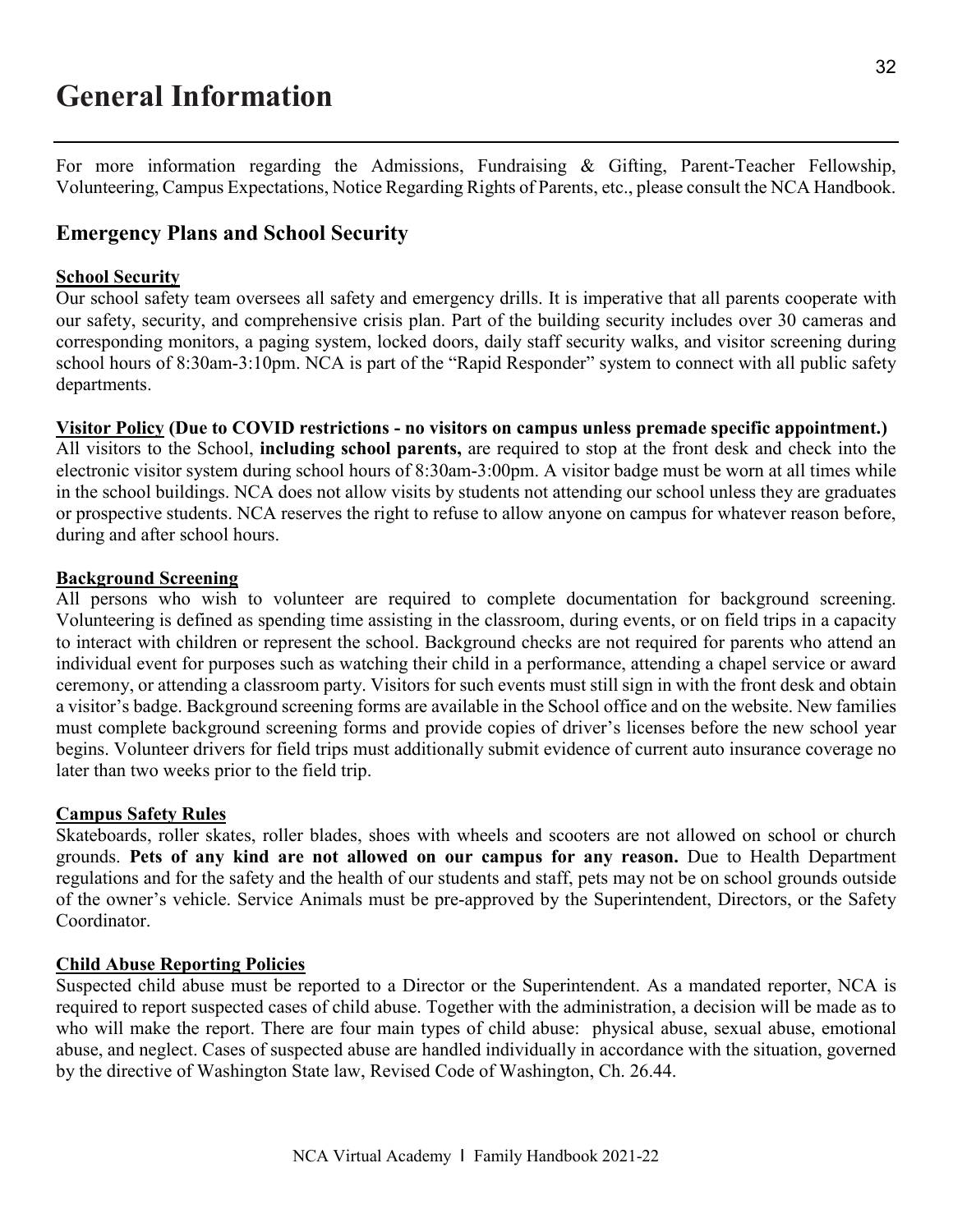## **Health and Safety**

Please refer to the Family Handbook for complete details regarding Northshore Christian Academy's health and safety policies. The following are specific to middle school students.

- Middle school students with diagnosed medical conditions requiring an Emergency Medical Plan such as, but not limited to, asthma, food allergy, or diabetes along with an authorization for medication signed by the student's parents and health care provider will be responsible for the storage and transportation of their medications. The authorization form must indicate that the student is allowed to carry the medication and the student will also sign a contract of responsibility which will be kept in the health room along with a copy in the student's permanent file. Medications should be kept in a locked locker when not being transported to lunch, recess, or PE. All medications will be examined by the school nurse, and paperwork will be distributed to necessary staff.
- If a middle school student will need occasional medication such as pain relievers, antacids, or prescription medications, these will be kept locked in the health room and available to the student when needed. Authorization forms will need to be signed by the student's health care provider as well as the parents. The middle school student needing medication during school hours will obtain a health pass from a teacher before visiting the health room. In the case of a daily prescribed medication arrangements can be made with the teacher and health room staff.
- First aid supplies will be available in the middle school building for minor injuries. In the case of a more serious injury or illness requiring evaluation by health room staff the middle school student should be sent to the health room with another student or available adult.

## **Transfers and Withdrawals**

## **Transfer Procedures**

If parents wish to transfer to the in-person, traditional academy the following steps need to be successfully achieved:

- Parents must submit written notice to the Virtual Academy Director and/or Administrative Assistant.
- The student must be in good standing with their coursework. This includes being on track with the correct pacing, grades, and mastery of subject matters.
- Grades and absence work will be considered and may impact the timing of the transition to the in-school program.
- An open seat in the classrooms must be available.
- Transfer to and from each school will follow the schedule such as end of the quarter timing.
- When limited spots are available, transfer requests are collected at the start of each quarter.
- No transfers will be admitted after the 3rd quarter has begun.

## **Withdrawal Procedures**

Families are responsible for an entire quarter's tuition if their child is enrolled in the NCA Virtual Academy for any portion of the quarter. In order to not be charged for the following quarter, written notice of withdrawal must be submitted to the registrar at least 14 calendar days prior to the end of the quarter. Failure to provide this notice may result in the family being charged the full amount of tuition for the following quarter.

- The student's books **must** be returned to the Administrative Assistant within a week of the student's last day of class. Failure to do so may result in the family being charged for the cost to replace the books, including taxes and shipping.
- The withdrawal paperwork will be prepared by the registrar. The parent must go to the Business Office to pay any tuition and/or outstanding charges or fees prior to the student's last day of classes.
- After payment of tuition and outstanding charges (such as library fines, sports fees, extended care, textbook charges, etc.), the student's report card will be released to the parent or a requesting school. If the report card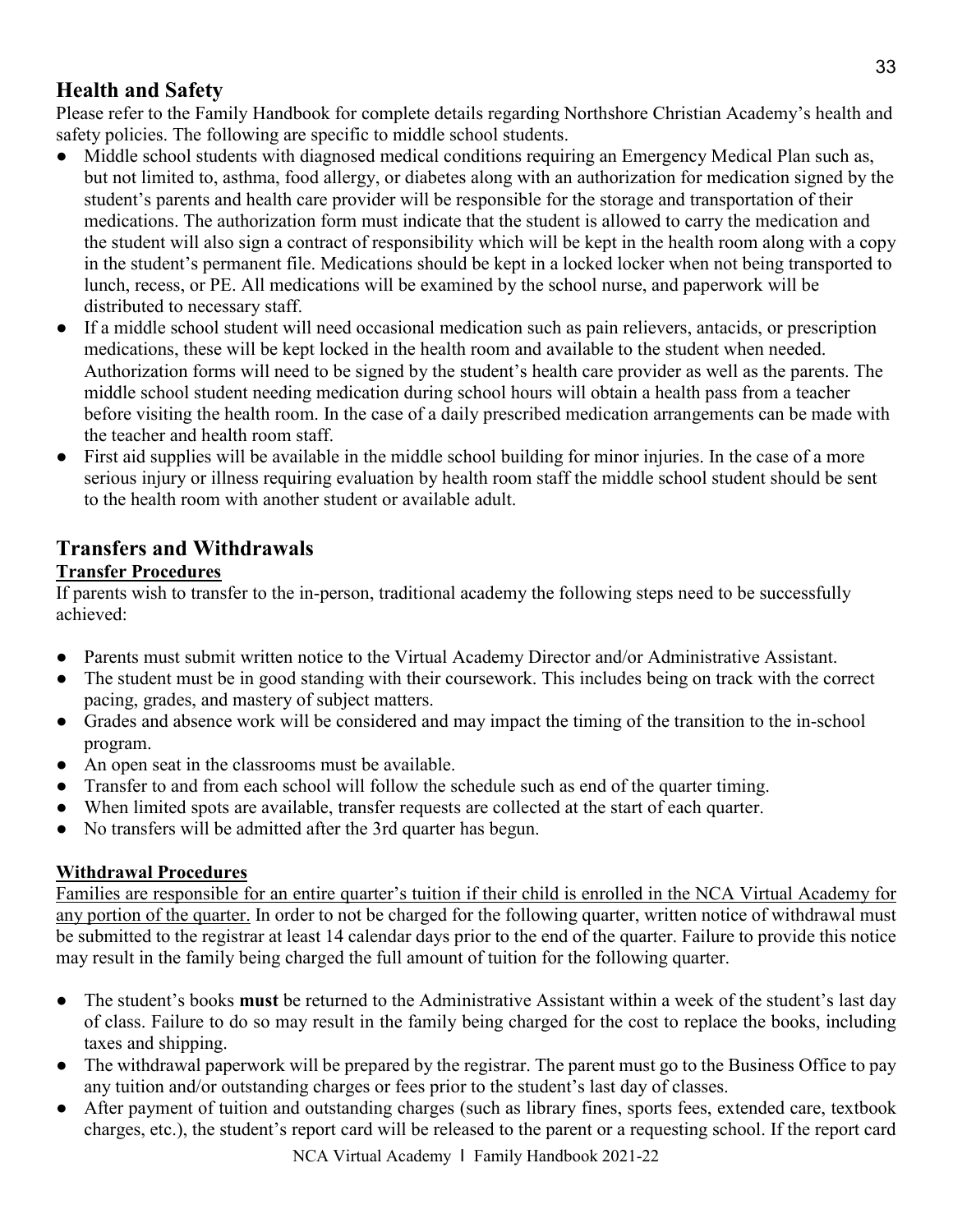is in progress or is not available at that time, the school office will notify the parent when grades are available. In the event that an outstanding balance is due for tuition or any other amount at the time of a student's withdrawal, the School may withhold the student's official transcript until the balance is paid in full.

#### **Tuition and Fees Annual Costs**

The financial terms of enrollment at NCA are governed by the Enrollment Financial Terms and Conditions Contract ("Enrollment Contract"). This handbook outlines the general NCA policies regarding tuition. If there is a conflict between this handbook and the Enrollment Contract, the terms of the Enrollment Contract will govern. The annual cost of education is determined by the Superintendent and the School Board. Tuition is levied on a per school year basis. All payments made on an account will be applied to the oldest outstanding charges first.

## **Application Fee**

The Application Fee is non-refundable. This fee is for **new Pre-K-8th** students and covers the initial processing expenses, entrance testing (if necessary) and may reserve placement for the student either in the class or in the waiting pool.

#### **Yearly Enrollment Fee**

The yearly enrollment fee is non-refundable. This fee is charged to **all** students for administrative and new schoolyear preparation costs.

#### **Virtual Academy Tuition Schedule**

Monthly payments begin on September 1<sup>st</sup>. Upon the full completion of the program, the final two months of tuition will be credited to the student account. This results in a 20% discount from the original tuition only if the student completes the virtual program.

## **Tuition**

School expenses are paid for by tuition. As a private school, NCA does not accept government funds and relies on tuition funds for school operations. Tuition provides, among other things, salaries, facilities, utilities, teaching supplies, etc. Tuition payment plans are offered for family conveniences.

#### **Tuition Payment Options**

As a convenience to our Academy and ELC families, Northshore accepts Visa, MasterCard, Discover, and American Express payments for tuition and fees. All non-Visa debit/credit card payments can be made through the FACTS portal. Contact Mr. Troy Howard (phone 425-322-2330 or email thoward@nca.school) in the business office to arrange for Visa debit/credit card payments or in-person card payments. **A convenience fee will be added to all debit and credit card payments**.

**A convenience fee equal to 3.75% will be added to all debit and credit card payments**. This is the same rate charged by FACTS SIS for debit and credit card payments made online through your Family Portal account.

All families have the option of paying their tuition by ACH at no additional cost. See Mr. Troy Howard in the Registrar's Office for more information about ACH payments and other payment methods available to our academy and ELC families.

**Tuition payments are due on the 1st of each month.** Tuition payments may be mailed to the Academy or dropped off in the box marked "Tuition" at the front desk or in the lunchroom. Payments which are hand-delivered to the School must be in envelopes marked "TUITION". Payments mailed to NCA are to be marked "NCA-WA" above the address line. To ensure accuracy, please indicate a student's name or Family ID number on tuition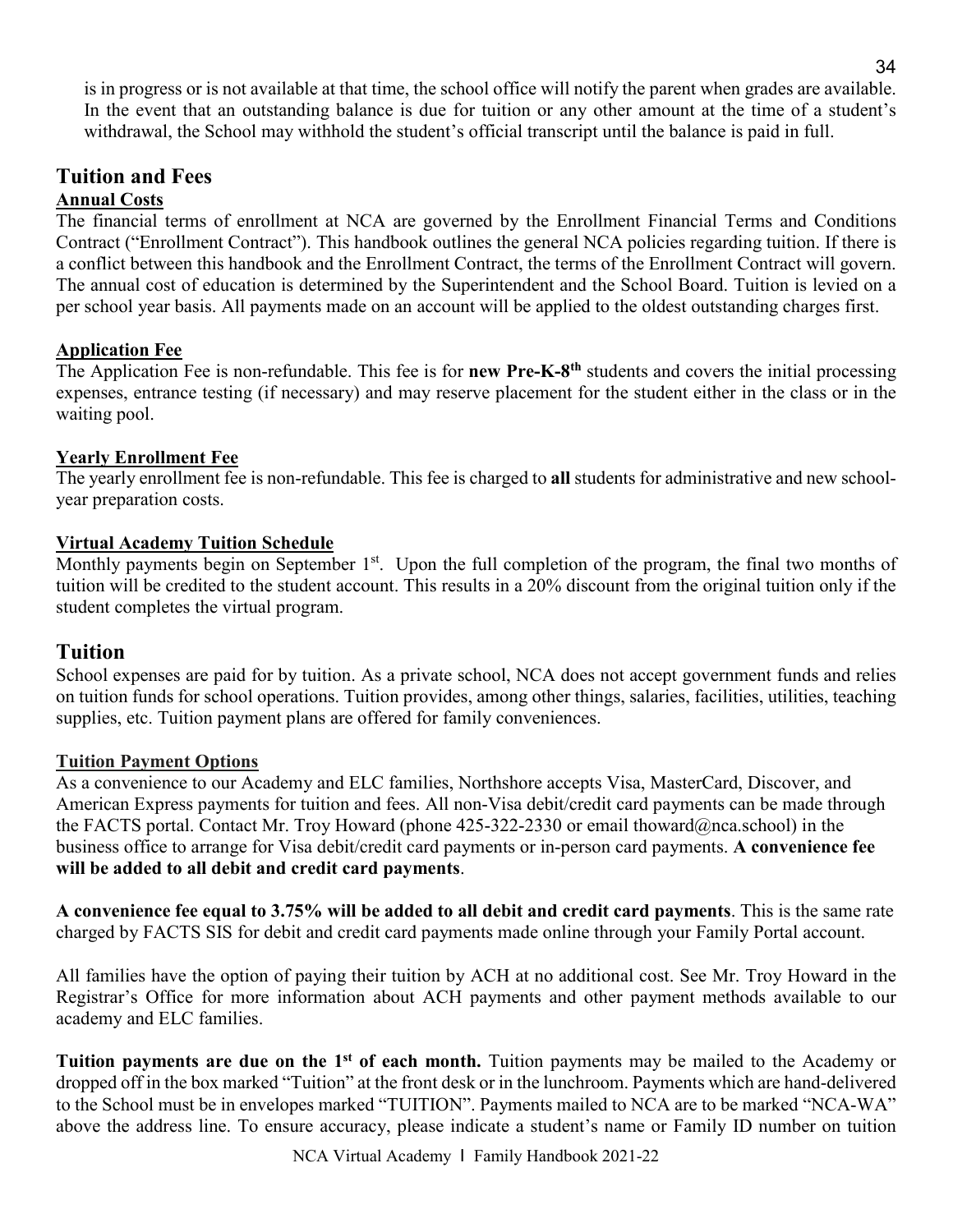checks. NCA personnel are not responsible for payments not delivered in an envelope or not properly labeled. All questions concerning finances should be directed to the Business Department at (425) 322-2330. Please do not allow your children to deliver tuition payments.

#### **Delinquent Tuition and Penalties**

- Payments received by the Business Office after the first of the month will accrue a late penalty of \$35.00.
- A \$35.00 fee will be assessed on all checks returned from the bank.
- Dismissal may result if payment arrangements have not been made within 60 days of the account becoming delinquent. Delinquent accounts may be submitted for collection assistance and the student(s) may not be allowed to return/attend school until the delinquent account has been satisfied. A student may not be allowed to register for the following year if the family has an outstanding balance on their account. Unpaid accounts may be sent to collection and a \$250.00 collection fee may be added to the unpaid balance.
- Any fees incurred for collection on delinquent accounts, including attorney's fees, will be added to the amount due.
- Failure to meet the terms of financial agreement may result in the withholding of NCA report cards as well as the dismissal of the student.

#### **Tuition Policy for Withdrawal and Refunds**

The Tuition contract is a commitment per each school quarter. Attendance during any portion of a quarter requires payment in full through the end of the quarter. There is no tuition reduction or refund for holidays, vacations, illnesses, emergencies, absences or weather-related school delays or closures. **Families who decide not to attend the fall semester after registering must provide written notification to NCA on or before August 1. Failure to provide this notice may result in the family being billed for the first quarter of the school year.**

#### **Change of Child Custody and Payment of Tuition**

NCA is not responsible for applying court ordered financial responsibilities between parents. One parent is responsible for the registration and payment of tuition and fees. If a student has a change in custody or guardianship, a new registration form and enrollment contract must be completed and signed by the new custodial parent or guardian within *thirty calendar days* of the date the change becomes effective. Additionally, a copy of the parenting plan must be submitted to the School office. Enrollment may not be continued until such an agreement is completed and on a file in the School office. It is the responsibility of the parents to manage the weekly details of the parenting plan and school interface such as pickup and drop-off weekly plans, parent-teacher communication, and homework packets.

#### **Other Fees**

Optional fees include, but are not limited to, the following: school pictures, yearbooks, athletic teams, Engineer Club, Robotics, special projects, book club orders, beverages, hot lunch, extended care, family socials, book fairs, special assemblies, Auction, Walk-a-thon, Lion's Club Enrichment classes, class parties, and plays.

Outside, independent organizations provide services to our families such as school pictures, school uniforms and catered hot lunch. Payment for these services or products go directly to these companies. Northshore does not financially handle these funds nor benefit from their fees. These companies were arranged for the sole purpose of providing convenient services for our families.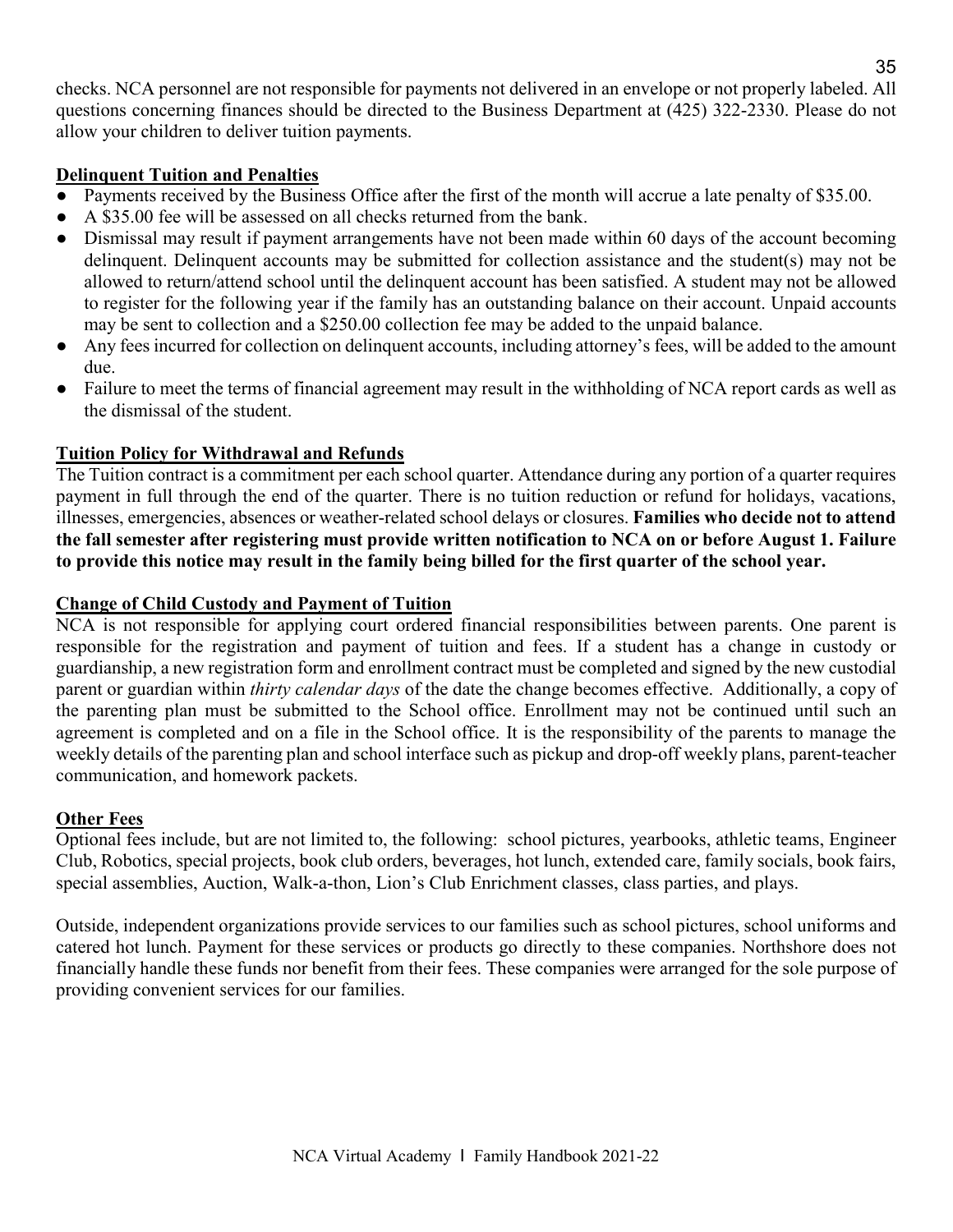## **Parent Affirmation**

### **Mission Statement**

Northshore Christian Academy exists as a partner to provide a superior Christian education, which includes developing spiritual, academic excellence in a Christ-centered environment.

#### **Goal**

NCA's purpose is to provide not only an academic education but also to produce mature, well-adjusted young people. The Academy depends upon and needs parent input and cooperation to achieve its goals. It is essential for the Academy and parents to forge a bond with the common goals to prepare children/students for God's design for their life. Equipping our students for the future; preparing our students spiritually, academically, socially, and emotionally takes teamwork. This goal requires an attitude of mutual communication to make this goal a reality.

To accomplish these goals, a team effort must be in place between parent and school.

We recognize that not every student may benefit from our school, nor may the School benefit from every student. However, when the goals of the family match the goals of the School, it can be a very successful and rewarding experience for both. Therefore, we ask all parents and students to determine whether or not their goals match those of the School before enrolling each year.

Due to the fact that the education of children is a joint commitment between parents and the School, the following is expected from all parents whose children attend NCA. With God's help, each parent (I) commits to the following:

- 1. I will support the School in prayer.
- 2. I accept and uphold the Academy's mission statement and Statement of Faith.
- 3. I will support the current school year's Family Handbook and will reinforce the School's expectations as described in it with my children.
- 4. I will support the authority and academic and discipline criteria issued by the NCA staff. I understand that disagreement with staff in the areas of academic and discipline issues may happen. However, I will demonstrate respectful cooperation and communication with the staff when discussing issues of my children. I acknowledge that my reaction and attitude should not be a hindrance to the Academy's mission to team with parents in the educational, spiritual, emotional, and physical direction of a child.
- 5. I will practice the principles found in Matthew 18 as defined in this handbook, resolving any difficulties with School personnel directly. If the conflict is unresolved, I will discuss the matter with the next person in authority. The line of authority is as follows: teacher, Director, Superintendent, school board.
- 6. I will instruct my children to follow the School and classroom policies and procedures.
- 7. I will ensure that my children participate fully and respectfully in all aspects of school, including Bible classes, chapels, community outreaches, field trips and other school related functions.
- 8. I understand that according to "in loco parentis" the staff is acting on my behalf while my children are under the staff supervision.
- 9. I will support the School in maintaining a high standard of Christian conduct and academic excellence for its students. I acknowledge that enrollment at NCA is a privilege, not a right, and NCA has the right to dismiss students in its sole and absolute discretion.

#### *We consider it a privilege to serve your family and we are committed to praying faithfully for your students. Thank you for being a part of the Northshore Christian Academy family!*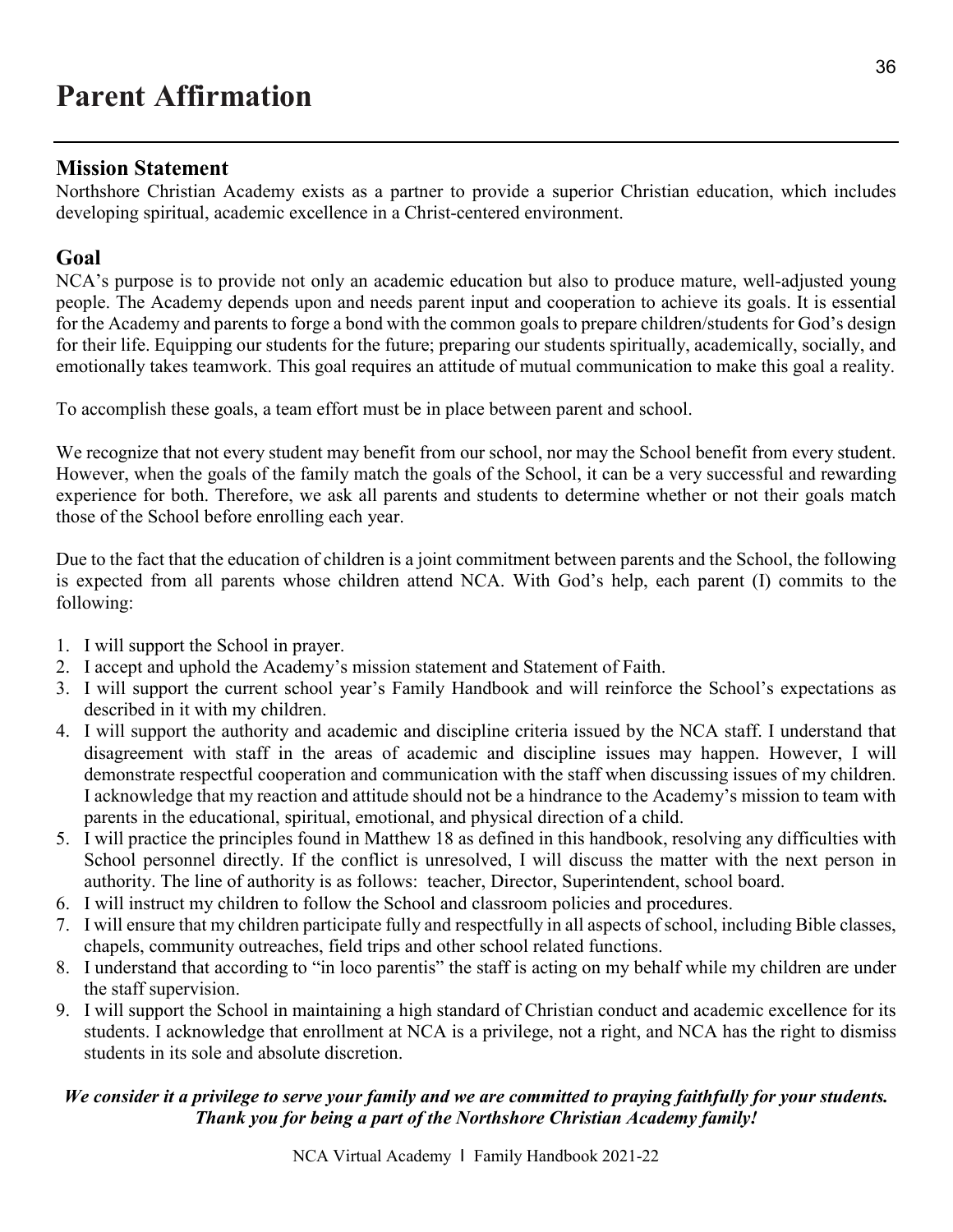## **2021-22 NCVA 3rd-5th Grade Code of Conduct**

|                                                              | , (print name) hereby express my desire to be a member of the NCA Virtual |  |
|--------------------------------------------------------------|---------------------------------------------------------------------------|--|
| Academy and agree to the following conditions of enrollment: |                                                                           |  |

- I understand the foundation of our school is Jesus Christ. We are here to learn to be His followers and abide in Him. I agree to willingly participate in required activities such as Bible class, chapel, and Bible memory work, and will not openly challenge Christian teaching.
- I will come to each class on time and prepared to learn. I will take all of my work seriously and complete assignments on time to the best of my ability.
	- I recognize that my first priority at school is to learn. I will avoid distractions that interfere with or are counter-intuitive to that mission.
	- I will not be a distraction to others. I will give every other student the opportunity to maximize their potential. I will encourage my fellow students and I will never tear them down.
	- I recognize that regular attendance is necessary for my success. I will be in the assigned place with the appropriate materials, ready to work at the designated time that meeting or class begins.
	- I will be polite and respectful to everyone, including all students, teachers, administrators, support staff, and visitors.
	- I will follow teacher instructions, class rules, and expectations at all times.
- I will guard my actions and attitudes to make sure they are of a scriptural standard, which are consistent with the expectations of a disciple of Christ.
- I will refrain from the following:
	- Intimidating words, phrases, or actions including anything that could be considered teasing, taunting, bullying, harassment, ostracism, hazing, swearing, or physical aggression
	- Language unbecoming to a Christian swearing, dirty stories, racial/ethnic slurs or jokes, or using the Lord's name in vain, etc.
	- Acts of dishonesty, such as cheating, lying, forging signatures, and stealing
		- Copying someone's work to submit as one's own (including classwork, homework, or other assignments)
		- Giving or receiving answers or stealing tests, or using a cheat sheet
		- Plagiarizing, i.e., copying other people's material and not attributing it to them
		- Changing answers while grading or writing down answers as the teacher gives them
	- Immoral or illegal activities
	- Taking pictures or video of students during the instructional day or at a school event without permission from them, their parents, and/or a staff member. I also agree that I will not use a personal electronic device during instructional hours without permission of a teacher or administrator.
	- Posting any image or video of any NCA student on YouTube, SnapChat, or any other internet site without the permission of all the students involved and of their parents!
	- Everything above applies to online behavior, 24/7, including social networking sites such as: Facebook, SnapChat, Twitter, Instagram, Pinterest, TikTok, etc. …
- I understand that if I violate any of these spiritual, behavioral, or academic requirements, I agree to be disciplined according to school standards. Furthermore, if my conduct continues to be contrary to scriptural instructions or school guidelines, I understand I may be asked to withdraw from Northshore Christian Academy.

Student Signature Date

37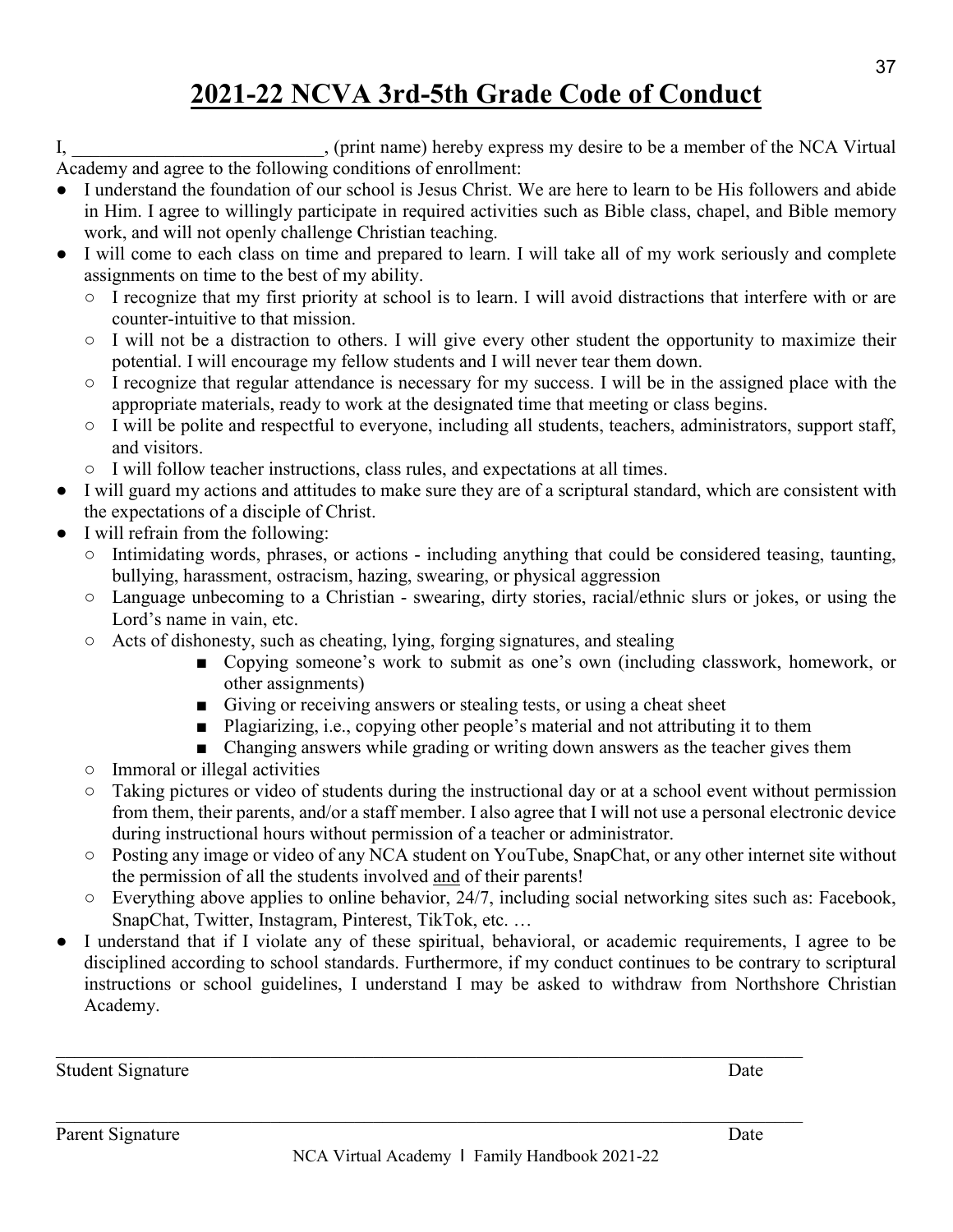## **2021-22 NCVA Middle School Code of Conduct**

|                                                              | , (print name) hereby express my desire to be a member of the NCA Virtual |  |
|--------------------------------------------------------------|---------------------------------------------------------------------------|--|
| Academy and agree to the following conditions of enrollment: |                                                                           |  |

- I understand the foundation of our school is Jesus Christ. We are here to learn to be His followers and abide in Him. I agree to willingly participate in required activities such as Bible class, chapel, and Bible memory work, and will not openly challenge Christian teaching.
- I will come to each class on time and prepared to learn. I will take all of my work seriously and complete assignments on time to the best of my ability.
- I will guard my actions and attitudes to make sure they are of a scriptural standard, which are consistent with the expectations of a disciple of Christ.
- I will refrain from the following:
	- Encouraging boyfriend/girlfriend relationships between students -- such relationships are not appropriate at this season at this season of life and distract from learning. Such relationships tend to damage otherwise healthy friendships.
	- Intimidating words, phrases, or actions including anything that could be considered teasing, taunting, bullying, harassment, ostracism, hazing, swearing, or physical aggression
	- Language unbecoming to a Christian swearing, dirty stories, racial/ethnic slurs or jokes, or using the Lord's name in vain, etc.
	- Acts of dishonesty, such as cheating, lying, forging signatures, and stealing
		- Copying someone's work to submit as one's own (including classwork, homework, or other assignments)
		- Giving or receiving answers or stealing tests, or using a cheat sheet
		- Plagiarizing, i.e., copying other people's material and not attributing it to them
		- Changing answers while grading or writing down answers as the teacher gives them
	- Illegal drugs, alcoholic beverages, tobacco, vaping possession, sale, or use
	- Immoral or illegal activities including sexting\*
	- Taking pictures or video of students during the instructional day or at a school event without permission from them, their parents, and/or a staff member. I also agree that I will not use a personal electronic device during instructional hours without permission of a teacher or administrator.
	- Posting any image or video of any NCA student on YouTube, SnapChat, or any other internet site without the permission of all the students involved and of their parents!
	- Everything above applies to online behavior, 24/7, including social networking sites such as: Facebook, SnapChat, Twitter, Instagram, Pinterest, TikTok, etc. …
- I understand that if I violate any of these spiritual, behavioral, or academic requirements, I agree to be disciplined according to school standards. Furthermore, if my conduct continues to be contrary to scriptural instructions or school guidelines, I understand I may be asked to withdraw from Northshore Christian Academy.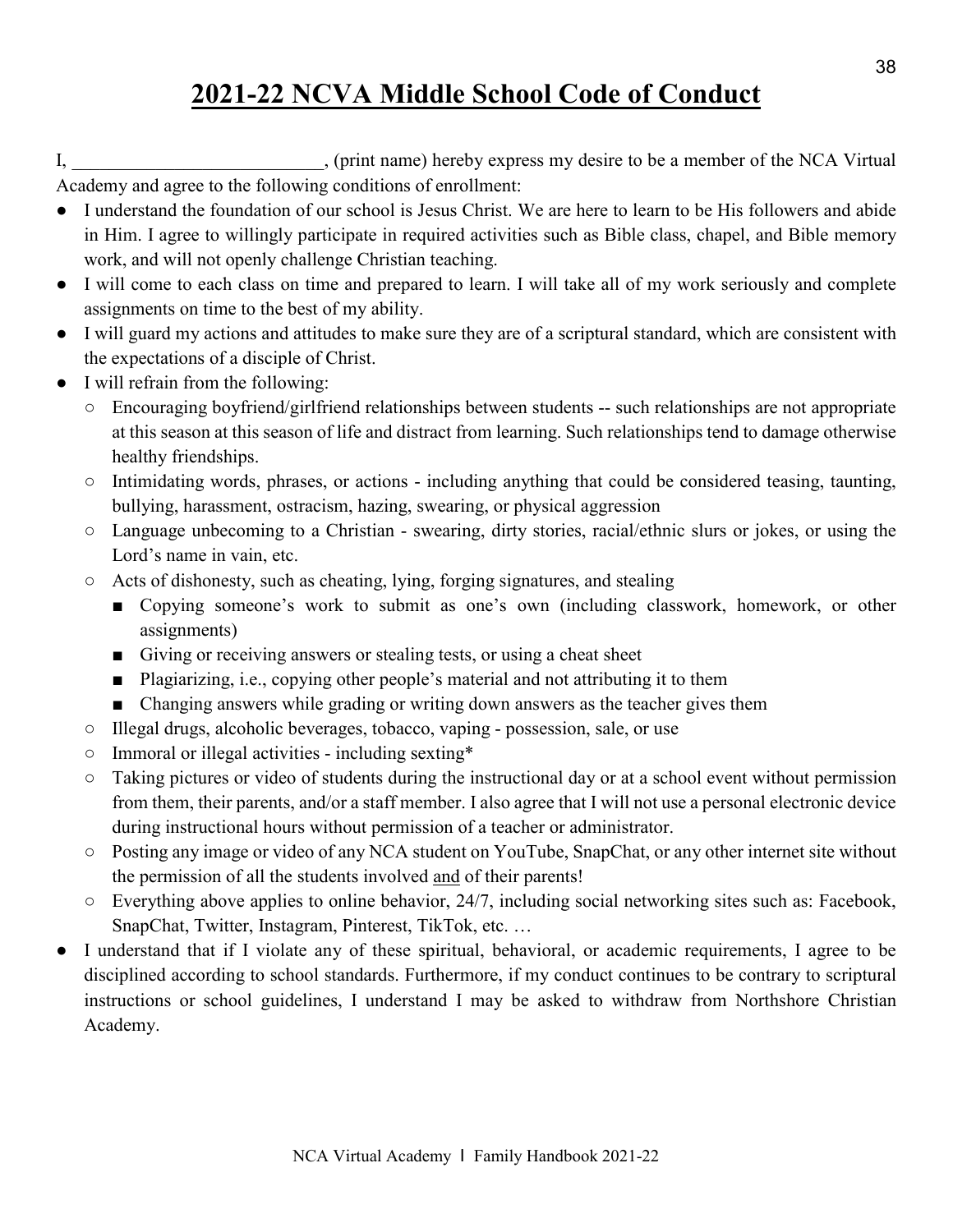| <b>Student Signature</b> | Date |
|--------------------------|------|
| Parent Signature         | Date |

\*NCA considers sending, sharing, possessing, or even viewing pictures, text messages, or e-mails that contain a sexual message or image a violation of school policy. A violation will result in school discipline, up to and including expulsion, and may result in the notification of law enforcement.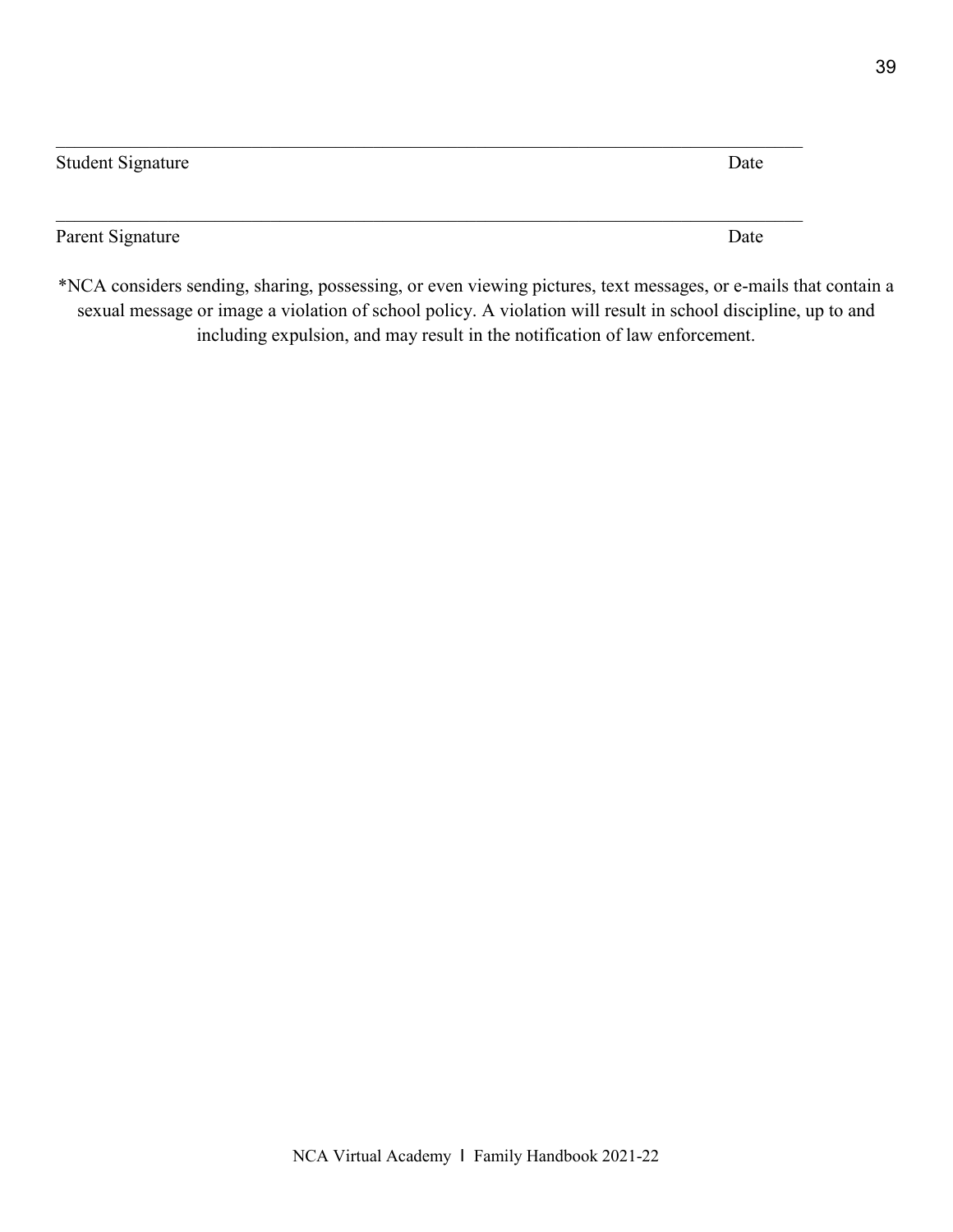## **Acceptable Use Policy (AUP)**

NCA provides network and technology resources to enrich the academic experience of students, faculty, and staff. Use of technology comes under the school's values and requires students to accept the ethical responsibilities found in all the other areas of NCA school life. The general rules and principles of NCA still apply as a basis for good decision making with regard to technology. It is the student's responsibility to treat the technology and all fellow users with the proper care and respect.

#### **General Guidelines**

- All use must be consistent with one of the school's foundational scriptures, derived from Colossians 1:18, "In all things…Christ pre-eminent." Students are accountable for their behavior online 24/7.
- All users must act responsibly and ethically within the context of Biblical morality, as defined in NCA's sole and absolute discretion.
- Material created, accessed, or stored on the School's network cannot be considered private. The school reserves the right to monitor use of any or all computers and peripheral devices.
- While the school is offering filtered Internet access, no software is foolproof. We cannot be held responsible for the failure of software to filter properly. We are committed, however, to teach safe, responsible use at every level.
- Additional rules may be implemented in particular classes at the discretion of the classroom teacher.
- Laptop computers and iPads are to be treated with extreme care. Students may be held financially responsible for damage to the equipment.
- All NCA AUP guidelines apply to student-owned devices as well.

#### **Acceptable uses of the technology resources of NCA include**

- Classroom activities, research activities as they relate to specific classroom assignments, peer-reviewed of assigned work.
- Access to sources outside NCA via subscriptions to academic databases.
- Internet use that is related to a specific assignment.
- E-mail when it fulfills an assigned task for a specific class.
- Preparation of documents and files for student clubs and school-sponsored events.

## **Unacceptable uses of the technology resources of NCA include, but are not limited to**

- Use of games, blogging, e-mail, and other Internet search activities which are not related to classwork or assignments, or used at the express prohibition of a faculty or staff person.
- Using a teacher's computer or that of another staff member unless it is to present class work in fulfillment of an assignment. The teacher MUST BE PRESENT for the presentation and the student may NOT use a teacher device for any other purpose.
- Use of computers during class time unless specifically directed to do so by the class instructor.
- Cyberbullying in any form.
- Tampering with, manipulating, or altering hardware, system settings, software programs, or data files.
- Vandalizing the system through the introduction of malicious content, including but not limited to viruses, Trojan horses, or worms.
- Obstructing the operation of the school's computer systems (hacking) or using NCA's equipment to hack into any other network.
- Engaging in spamming (sending out mass e-mailings) or participating in e-mail chain letters.
- Accessing pornographic material. This is defined very broadly. Ay site that either displays pornographic images or obscene language falls into this category. There will be zero tolerance for this behavior and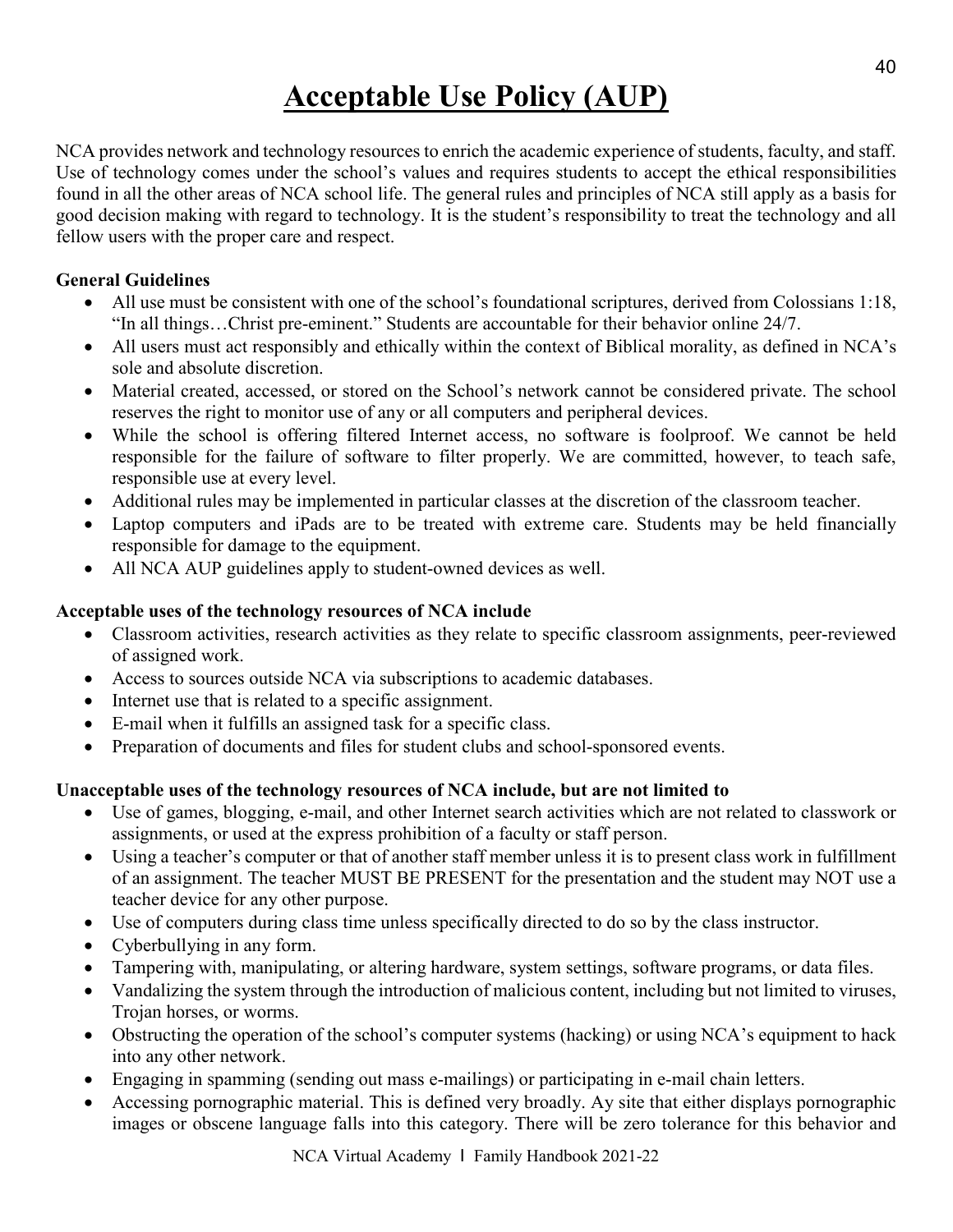violations may result in total loss of computer privileges. It may result in immediate and indefinite suspension. If a student accidentally accesses this type of information, the monitor must be immediately turned off and the students must notify the attending staff member.

- Using the School's computer resources for any commercial or political purposes, including the use of printers, printer paper, disk space, or Internet bandwidth.
- Downloading, copying or storing any software, shareware, or freeware onto any NCA computer without PRIOR authorization from the Network Administrator or the Director of Technology.
- Engaging in any activity using the School's computing resources that violate federal, state, or local laws.

\*\*These policies will be evaluated and updated as needed in response to the changing nature of technology and its applications.

**I have read and understood these requirements of the technology use agreement, and I agree to support and comply with these requirements.**

\_\_\_\_\_\_\_\_\_\_\_\_\_\_\_\_\_\_\_\_\_\_\_\_\_\_\_\_\_\_\_\_\_\_\_\_\_\_\_\_\_\_\_\_\_\_\_\_\_\_\_\_\_\_\_\_\_\_\_\_\_\_\_\_\_\_\_\_\_\_\_\_\_\_\_\_\_\_\_\_

\_\_\_\_\_\_\_\_\_\_\_\_\_\_\_\_\_\_\_\_\_\_\_\_\_\_\_\_\_\_\_\_\_\_\_\_\_\_\_\_\_\_\_\_\_\_\_\_\_\_\_\_\_\_\_\_\_\_\_\_\_\_\_\_\_\_\_\_\_\_\_\_\_\_\_\_\_\_\_\_

Student Signature Date

Parent Signature Date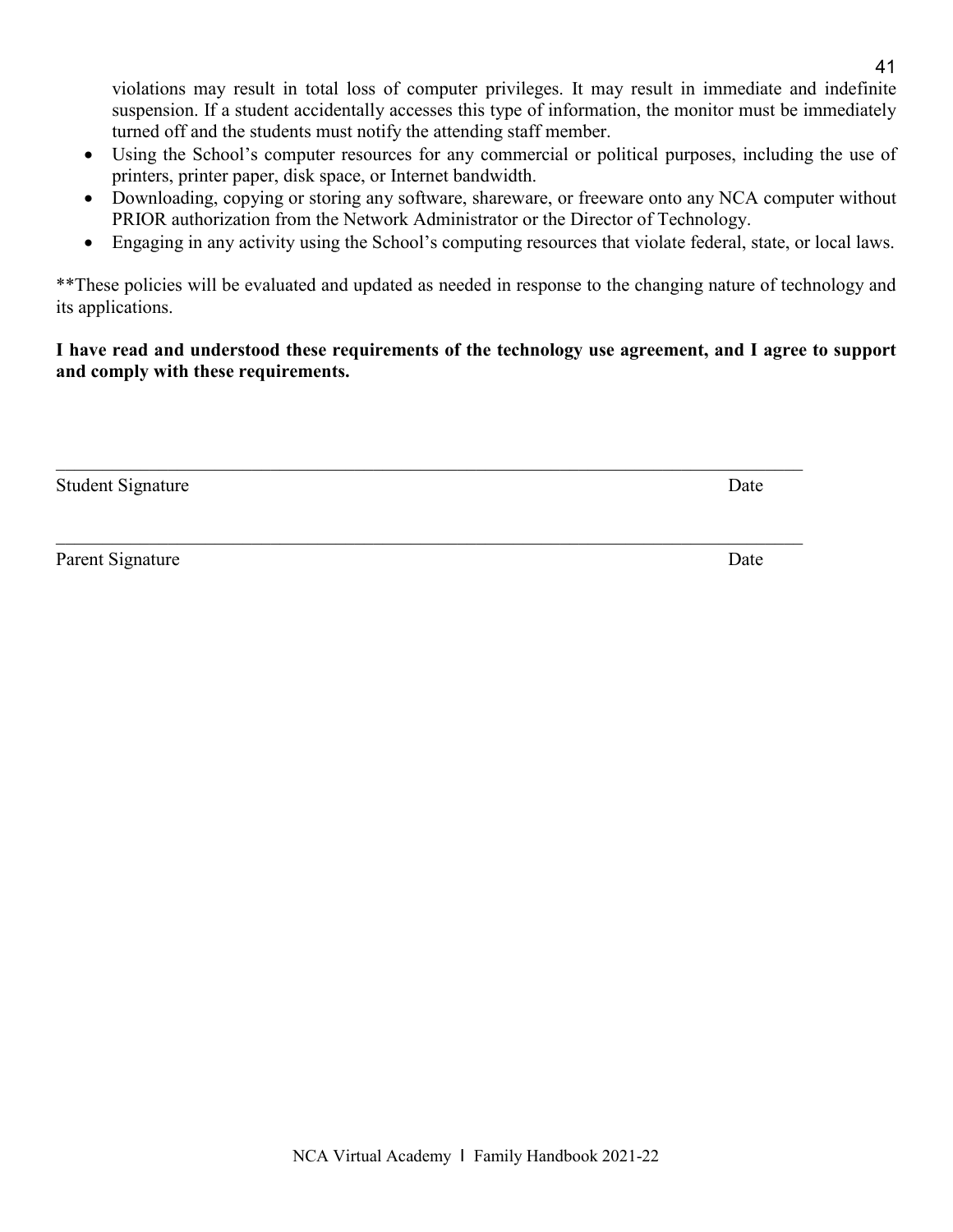



# DIGITAL LEARNING AGREEMENT

As a student and a digital citizen, I agree to:

#### **Be responsible. I will…**

- $\Box$  Do my best to complete my distance learning schoolwork and assignments by logging in daily to Google Classroom and *Ignitia*.
- $\Box$  Take care of my device by:
	- o Not dropping or tossing it
	- o Putting it down on a clean, flat surface
	- o Not eating or drinking when I use it
- $\Box$  Tell my teacher and parent or caregiver if my device is broken, stolen, or lost.

#### **Stay safe. I will…**

- $\Box$  Not share my school account passwords with anyone other than my teacher and parent or caregiver.
- $\Box$  Not create accounts or share private information without my family's permission. (This includes my full name, date of birth, address, phone number, and photos or videos of myself.)
- $\Box$  Tell my teacher or an adult I trust if anything makes me feel uncomfortable online, or if anyone acts inappropriately toward me.

#### **Think first. I will…**

- $\Box$  Remember that teachers and administrators can see whatever I say and do on a school-issued device during video meetings, in emails and chats, and on shared documents.
- $\Box$  Not post anything online that I wouldn't want my family, teachers, college admissions officers, or future employers to see because posts and comments can be saved and shared without my knowledge.
- Investigate whether a source is credible because not all information online is true.
- Give proper credit whenever I use, reference, or share someone else's creative work online. To not give credit is plagiarism.

#### **Speak up. I will…**

- $\Box$  Communicate with my teacher if I'm confused about or need help with anything, if I'm having trouble managing my workload, or if I can't access something I need for class.
- $\Box$  Be a good friend to my classmates by not bullying, humiliating, or upsetting anyone online, and also by speaking up or asking for help if I see someone being treated poorly.